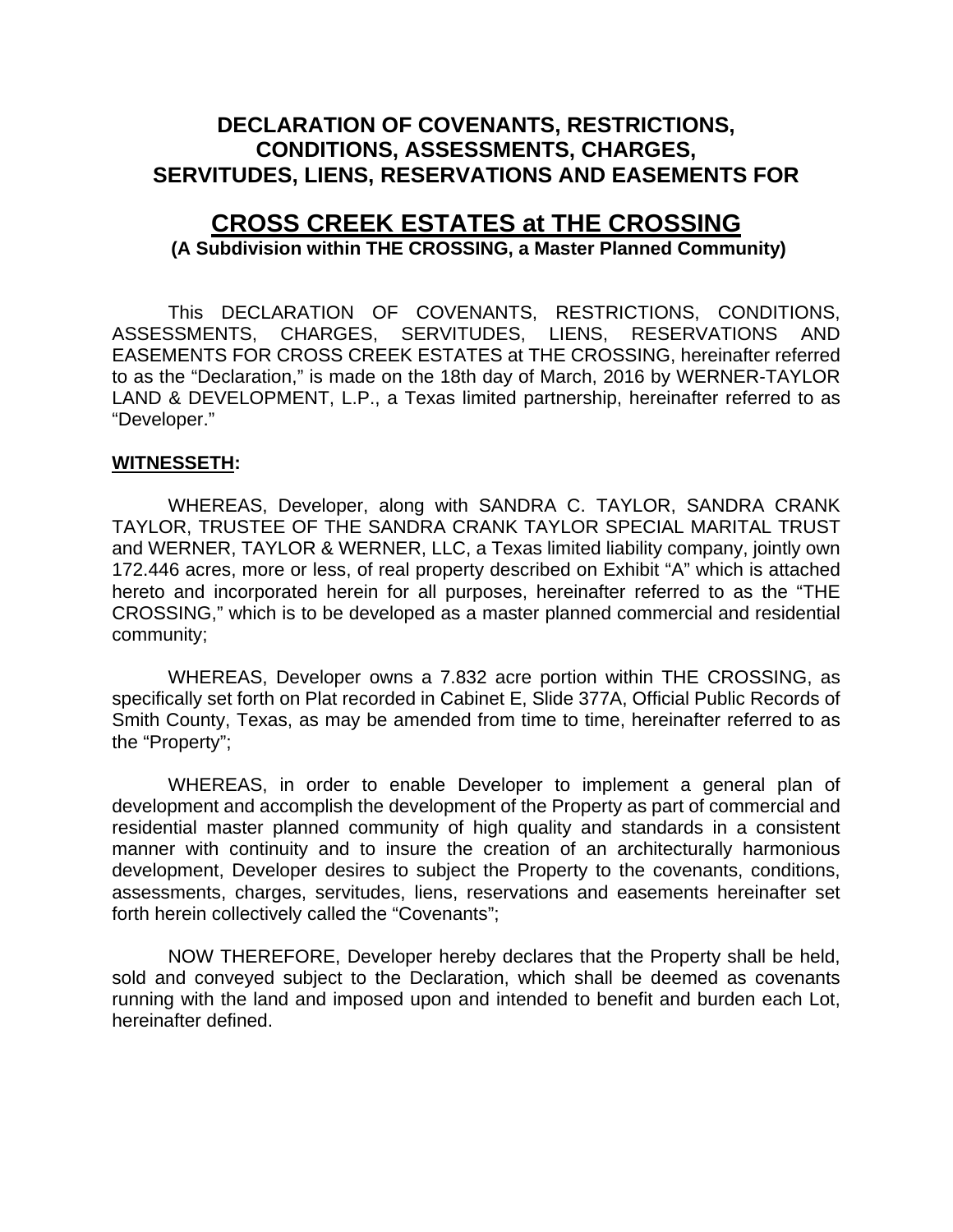### **ARTICLE I - DEFINITIONS**

**1.01 Definitions.** The definitions of certain words, phrases or terms used in this Declaration are set forth on Exhibit "B," which is attached hereto and incorporated herein for all purposes.

#### **ARTICLE II - COVENANTS BINDING ON PROPERTY AND OWNERS**

**2.01 Property Bound.** From and after the date of recordation of this Declaration, the Property shall be subject to the Covenants, and the Declaration shall run with, be for the benefit of, bind and burden the Property.

**2.02 Owners Bound.** From and after the date of recordation of this Declaration, the Covenants shall be binding upon and inure to the benefit of the Developer each Owner, and the heirs, executors, administrators, personal representatives, successors and assigns of the Developer and each Owner, whether or not so provided or otherwise mentioned in the Deed. Each Owner, his heirs, executors, administrators, personal representatives, successors and assigns, expressly agrees to pay, and to be personally liable for, the Assessments provided for hereunder, and to be bound by all of the Covenants herein set forth.

**2.03 General.** No use shall be permitted on the Property which is not allowed under applicable public codes, ordinances and other laws either already adopted or as may be adopted by the City of Tyler, Texas or other controlling public authorities. Each Owner, occupant or other user of any portion of the Property, shall at all times comply with this Declaration and with any and all laws, ordinances, policies, rules, regulations and orders of all federal, state, county and municipal governments or theft agencies having jurisdictional control over the Property, specifically including, but not limited to, applicable zoning restrictions placed upon the Property as they exist from time to time. IN SOME INSTANCES GOVERNMENTAL REQUIREMENTS MAY BE MORE OR LESS RESTRICTIVE THAN THE PROVISIONS OF THIS DECLARATION. IN THE EVENT A CONFLICT EXISTS BETWEEN ANY SUCH GOVERNMENTAL REQUIREMENT AND ANY REQUIREMENT OF THIS DECLARATION, THE MOST RESTRICTIVE REQUIREMENT SHALL PREVAIL, EXCEPT IN CIRCUMSTANCES WHERE COMPLIANCE WITH A MORE RESTRICTIVE PROVISION OF THE DECLARATION WOULD RESULT IN A VIOLATION OF MANDATORY APPLICABLE GOVERNMENTAL REQUIREMENTS, IN WHICH EVENT THOSE GOVERNMENTAL REQUIREMENTS SHALL APPLY. COMPLIANCE WITH MANDATORY GOVERNMENTAL REQUIREMENTS WILL NOT RESULT IN THE BREACH OF THIS DECLARATION EVEN THOUGH SUCH COMPLIANCE MAY RESULT IN NON-COMPLIANCE WITH PROVISIONS OP THIS DECLARATION. WHERE A GOVERNMENTAL REQUIREMENT DOES NOT CLEARLY CONFLICT WITH THE PROVISIONS OF THIS DECLARATION BUT PERMITS ACTION THAT IS DIFFERENT FROM THAT REQUIRED BY THIS DECLARATION, THE PROVISIONS OF THIS DECLARATION SHALL PREVAIL AND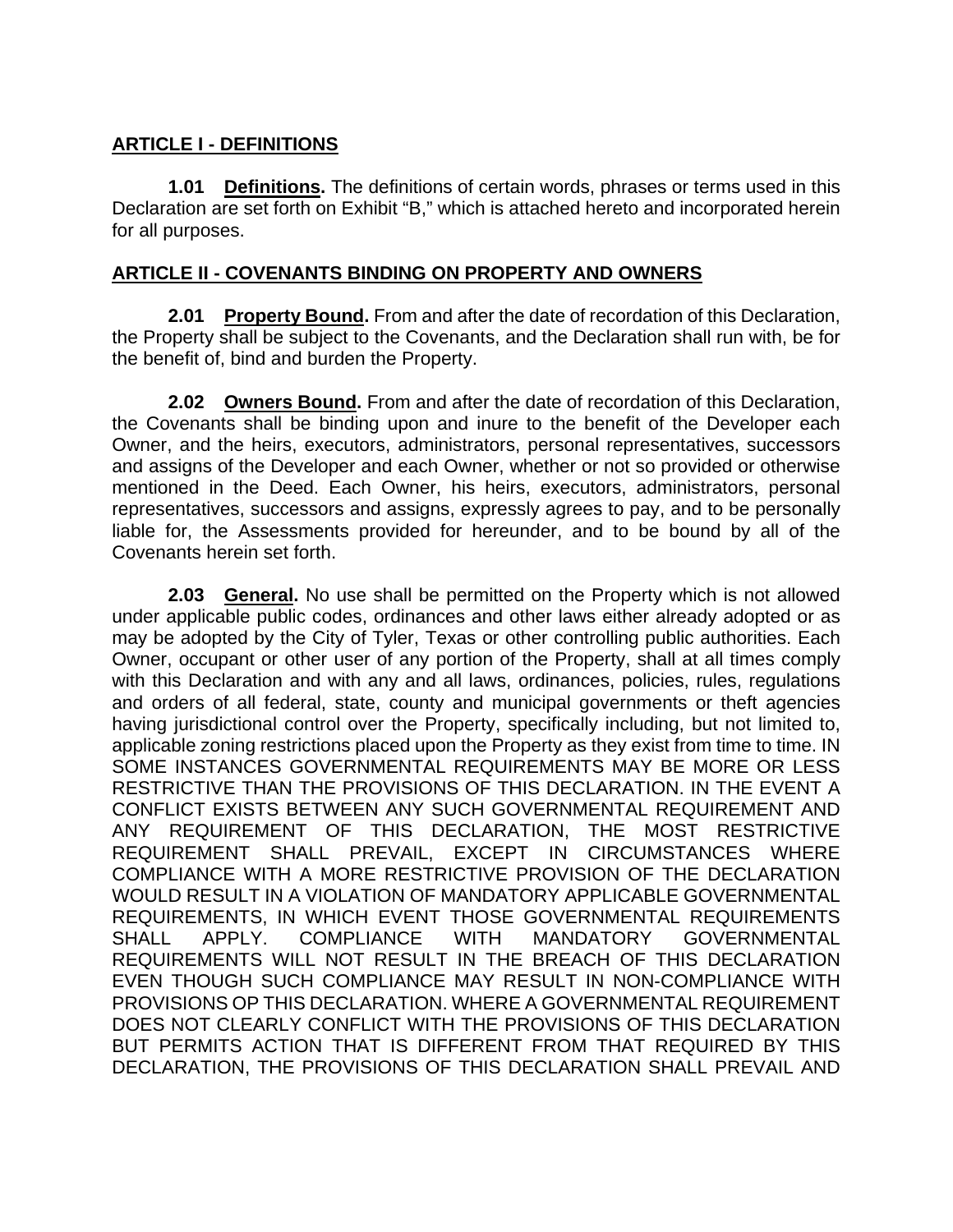CONTROL. All of the Property shall be developed in accordance with this Declaration as this Declaration may be amended or modified from time to time as herein provided.

## **ARTICLE III - ARCHITECTURAL CONTROL**

**3.01 Reservation and Assignment of Architectural Control.** The Developer, desiring (i) to provide for the preservation of the values and amenities in and upon the Property and (ii) to subject the Property to the reservation of architectural control hereinafter expressed for the purpose of implementing a general plan of development for the Property to insure the creation of a high quality, architecturally harmonious commercial and residential master planned community in and about CROSS CREEK ESTATES at THE CROSSING, which general plan of development and reservation of architectural control is for the benefit of the Property, or any part thereof and each Owner, as well as for the benefit of the Developer, hereby reserves the right and all rights to approve or disapprove as to:

- (a) compliance with any specific restrictions imposed by Developer or anyone acting on behalf of the Developer with respect to the Property and/or any part thereof;
- (b) without limitation, harmony of external, design, adequacy of structural design, location of improvements, allowing and location of exterior lighting, building and landscaping setbacks from property lines, square footage of improvements, height of improvements, driveways, fences, walls, retaining walls and landscaping in relation to surrounding Structures and topography which are now or hereafter may be existing or proposed, including, but not by way of limitation, architectural designs, setbacks, landscaping, color schemes, types and quality of construction materials, quality of workmanship, any and all subdivisions, resubdivisions (where permitted), exterior additions to, changes in, construction, paving, alteration or excavation of the Property or any part thereof (including, but not limited to the trees now located or to be located thereon) and any and all other Permanent Improvements located thereon, either permanent or temporary, including without limitation, additions to, changes in, or alterations to grade, landscaping, roadways, walkways, signs, exterior lights, walls, fences, buildings, or other Structures or improvements of any type or nature located thereon which any person or entity, including without limitation, governmental and quasi-governmental subdivisions or agencies, seeks to commence, erect, construct, place or maintain upon any Lot, or any part thereof.

**3.02 Construction Requests.** All requests for approval of any of the items set forth in this Article Ill shall be submitted in writing to the Developer at 7266 Crosswater Tyler, Texas 75703, or at such other address as may from time to time be designated by the Developer, and such request for approval shall be accompanied by complete and specific plans and specifications showing the nature, kind, shape, elevations, height,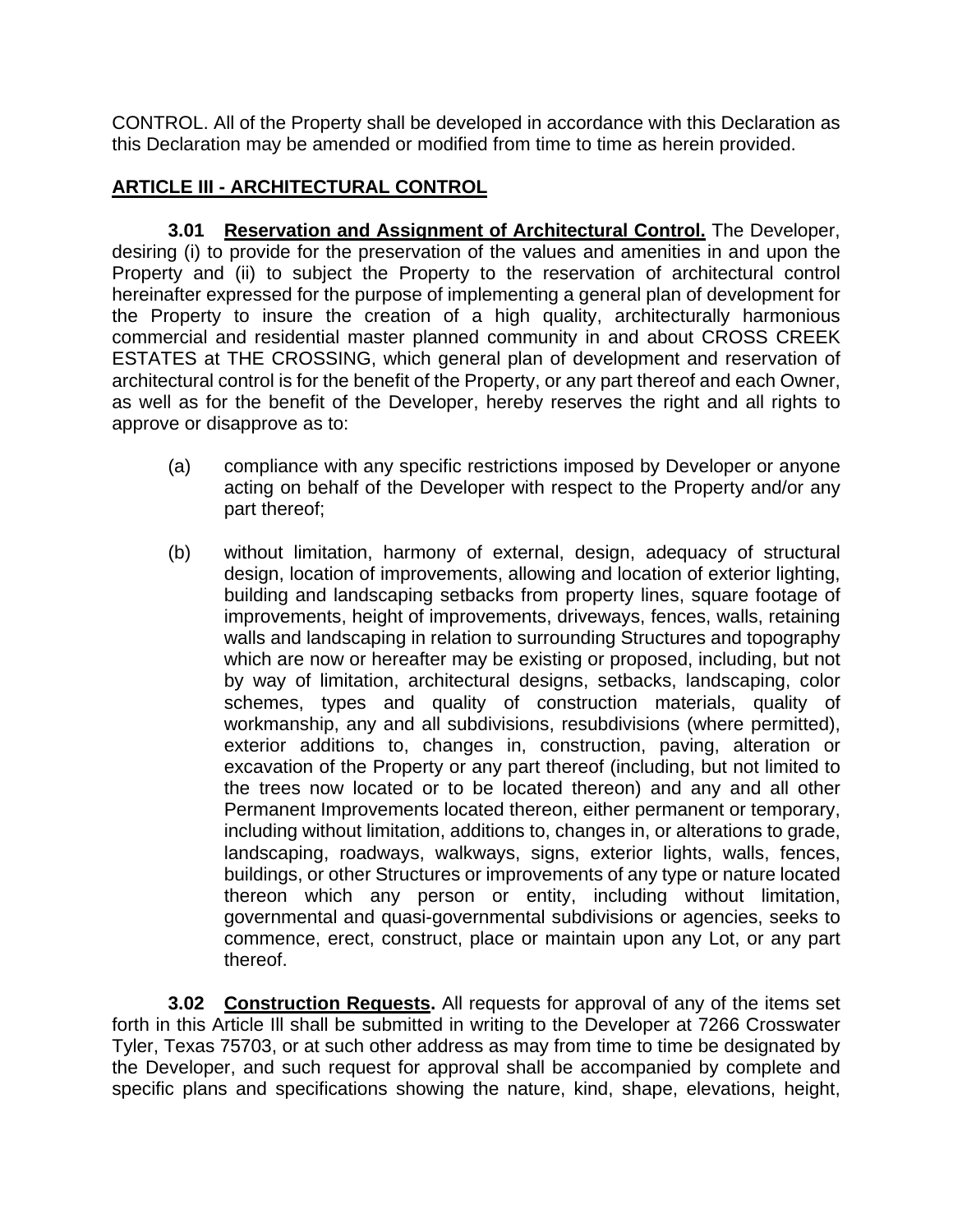materials, color, location, landscaping, and other material attributes of the Permanent Improvements, additions, changes, alterations or excavation of a Lot or any part thereof. The Architectural Control Committee shall have no duty to exercise the power of approval or disapproval hereby reserved. The Architectural Control Committee shall have the power and authority to charge an application fee to be submitted with all requests for approval of items as required in this Article III.

**3.03 Prior Approval.** Without limitation, no building, garage, storage building, fence, wall, sign, exterior lighting, pole, antenna, television or satellite disc or dish, driveway, sidewalk, other walkway, parking lot, mailbox, other Structure, equipment or apparatus or any nature whatsoever, either permanent or temporary, landscaping or Permanent Improvements shall be commenced, erected, constructed, placed or maintained upon any part or portion of the Property, nor shall any exterior addition thereto, change therein or alteration, excavation, subdivision, or resubdivision thereof, including without limitation changes in or alteration of grade, landscaping, roadways, and walkways, be made until the plans and specifications showing the nature, kind, shape, height, materials, color, location, and other material attributes of the same shall have been submitted to and approved in writing by Developer or by an ACC composed of three (3) or more representatives appointed by Developer as to (i) compliance with the Covenants herein contained and (ii) harmony of external design and location in relation to surrounding Structures and topography which are now or hereafter existing or proposed, including, but not by way of limitation, as to architectural designs, setbacks, landscaping, color schemes and construction materials. The plans and specifications must contain the following:

- (a) A complete set of construction plans and specifications reasonably satisfactory to the Architectural Control Committee;
- (b) A site plan of the Property, showing, with regard to all Permanent Improvements, the nature, exterior color scheme, kind, shape, height, proposed construction and landscaping materials, location of all existing and proposed Improvements with respect to the particular part of the Lot (including all easements and any proposed front, rear, and side setbacks), location with respect to Improvements on adjoining Lots, and the location of driveways;
- (c) A grading, clearing and drainage plan for the Lot.

The Architectural Control Committee shall promptly review all plans submitted to it and advise the applicant whether the plans are approved, rejected, conditionally approved or held pending receipt of further information within fifteen (15) days after submission.

Non-exercise of the powers hereby reserved by Developer in one or more instances shall not be deemed to constitute a waiver of the right to exercise such power in other or different instances. Likewise, approval of any one set of plans and specifications shall not be deemed to constitute approval of any other or different plans and specifications. In the absence of gross negligence or willful misconduct attributable to Developer or the ACC appointed by Developer, neither Developer nor such ACC shall be liable for the improper enforcement or failure to exercise any of the powers reserved unto Developer pursuant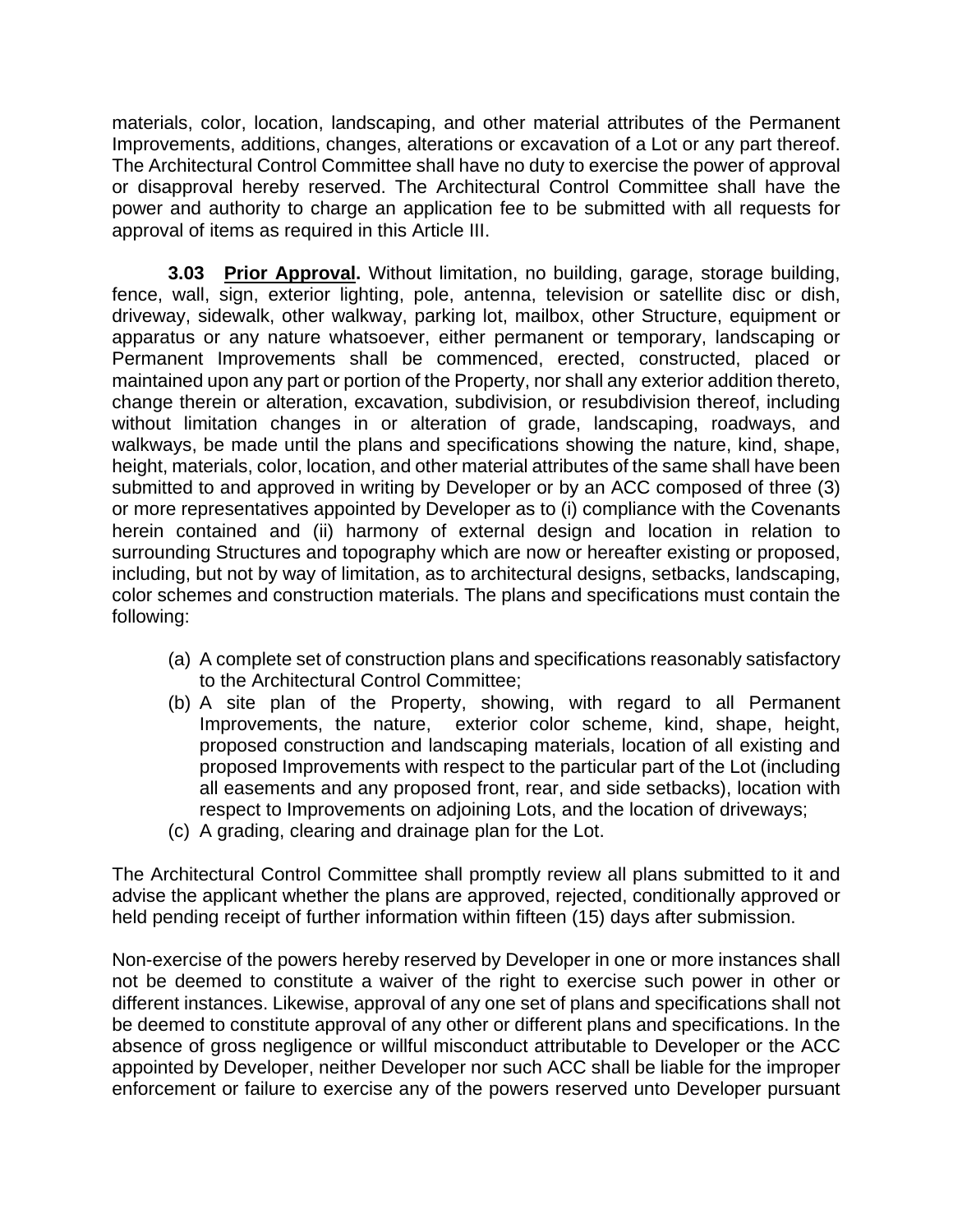to this Article. The fact that some type of Structure or improvement may be mentioned in this Declaration is not in any manner to be construed as a statement that such type of Structure or improvement will, be allowed on any part or portion of the Property, as the final approval or disapproval for any type of Structure or improvement on any Lot shall is expressly vested solely in the Developer to be exercised at its sole discretion.

**3.04 Fees for Review of Plans and Specification.** The Architectural Control Committee may charge and collect a reasonable fee for the examination of any plans and specifications submitted for approval pursuant to these Covenants. The Architectural Control Committee shall have the right to employ engineers, attorneys, architects and other professionals or consultants to assist the Architectural Control Committee in the evaluation of any plans and specifications submitted for approval and may charge the Owner for any reasonable costs that exceed the current application fee that is published at the time of the submission. Any such charge levied by the Architectural Control Committee shall be in accordance with the fee schedule adopted by the Architectural Control Committee and then in effect and shall be due and payable when plans are submitted for review to the Architectural Control Committee.

**3.05 No Liability.** In no event shall any approval obtained from the Developer pursuant to the terms of this Declaration be in any manner deemed to be a representation of any nature regarding the structural integrity or safety or engineering soundness of the Structure or other item for which such approval was obtained, nor shall such approval represent in any manner compliance with any building or safety codes, ordinances or regulations, nor shall such approval be construed as a representation or warranty as to any matter which is the subject of such approval. The Developer shall not at any time have any liability to any Owner or other person or entity for any decision(s) that are made by the Developer as long as such decision(s) are made by the decision maker without willful and intentional misconduct. Any and all errors or omissions from the plans submitted to the Developer shall be the sole responsibility of the Owner of the real property to which the plans and improvements relate, and the Developer shall have no obligation to check the plans for errors or omissions or to check such plans for compliance with this Declaration, zoning ordinances, laws, building lines, easements or rights-of-way, or any other issue.

**3.06 Consent or Approval Requirement.** Whenever the consent or approval of the Developer, or the Architectural Control Committee is required under the terms of this Declaration, the Developer and/or the Architectural Control Committee, as applicable, such consent or approval shall not be arbitrarily or unreasonably withheld, delayed or denied.

**3.07 Restriction on Commencement of Construction.** No construction nor pre-construction (site clearing and tree cutting or trimming, dirt removal, etc.) work of any type, kind or nature may be commenced on any part or portion of any Lot until the Owner has received the written approval of the Developer or Architectural Control Committee as required by this Declaration.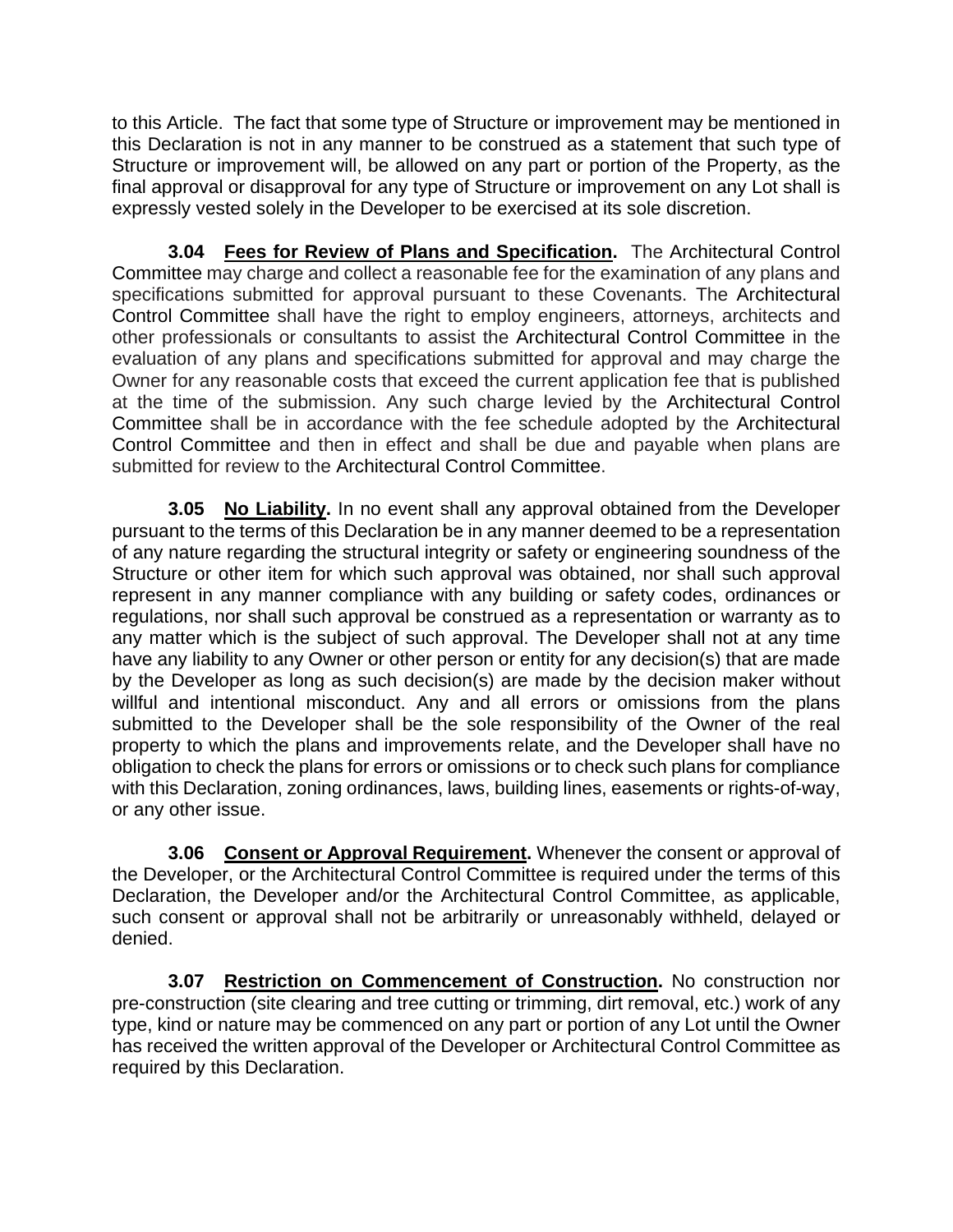**3.08 Commencement and Completion of Construction.** If the owner does not commence construction of the Improvements within one (1) year after approval of the plans by the Architectural Control Committee, such approval shall terminate.

**3.09 Finality of Determinations.** The authority reserved by the Developer in this Declaration has intentionally been very broad and all encompassing. Therefore, no decision of the Developer may in any manner be avoided, challenged, reversed, rendered, modified, changed or nullified in any manner by any person, tribunal, court or other entity, except by the Developer itself, as long as the decision of the Developer was made without willful and intentional misconduct on the part of the Developer, even if the decision of the Developer may seem to some as arbitrary.

**3.10 Obligation for Commencement of Construction of Residence.** If any Lot Owner does not, within thirty-six (36) months after the date of the Closing of the sale ("Closing defined as the sale by Developer of the Lot) and purchase of such Owner's Lot, commence substantial and meaningful construction of a residential Structure on the Lot, the plans and specifications of which shall have been approved by the Architectural Control Committee as provided in this Declaration, the Owner agrees to and shall pay to the Developer a sum and amount equal to ten percent (10%) of the gross sales price paid by the Owner to the Developer at Closing for the Lot (i) on the first day following the expiration of said thirty-six  $(36)$  month period, and (ii) on the same day of each year thereafter until the Owner commences substantial and meaningful construction of a residential Structure on the Lot. For the purposes hereof, "substantial and meaningful construction of a residential Structure on a Lot" shall mean that the forms for the foundation of the residential Structure have been constructed and all of the rough-in plumbing work has been completed.

**3.11 Obligation to Complete Construction of Residence.** Once substantial and meaningful construction has commenced on a residential Structure on a Lot, the Owner of the Lot agrees to and shall with reasonable diligence and dispatch substantially complete the construction of the residential Structure in accordance with the approved plans and specifications within eighteen (18) months from the date of the commencement of construction. The determination of whether or not the residential Structure has been substantially completed in accordance with the approved plans and specifications shall be made solely and exclusively by the Architectural Control Committee, whose decision shall be final and non-appealable with respect thereto. If any Lot owner does not, within said eighteen (18) month time period, substantially complete the construction of the residential Structure in accordance with the plans and specifications, the Owner agrees to and shall pay to the Developer a sum and amount equal to one percent (1%) of the gross sales price paid by the Owner to the Developer at Closing for the Lot (i) on the first day following the expiration of said eighteen (18) month period, and (ii) on the same day of each month thereafter until the Owner substantially completes the construction of the residential Structure on the Lot in accordance with the approved plans and specifications.

**3.12 Developer's Right to Extend Time Periods**. The Developer, in its sole and exclusive discretion, shall have the unilateral right, but not the obligation, exercisable at any time, to waive or extend the one (1) year time period set forth in Paragraph 3.08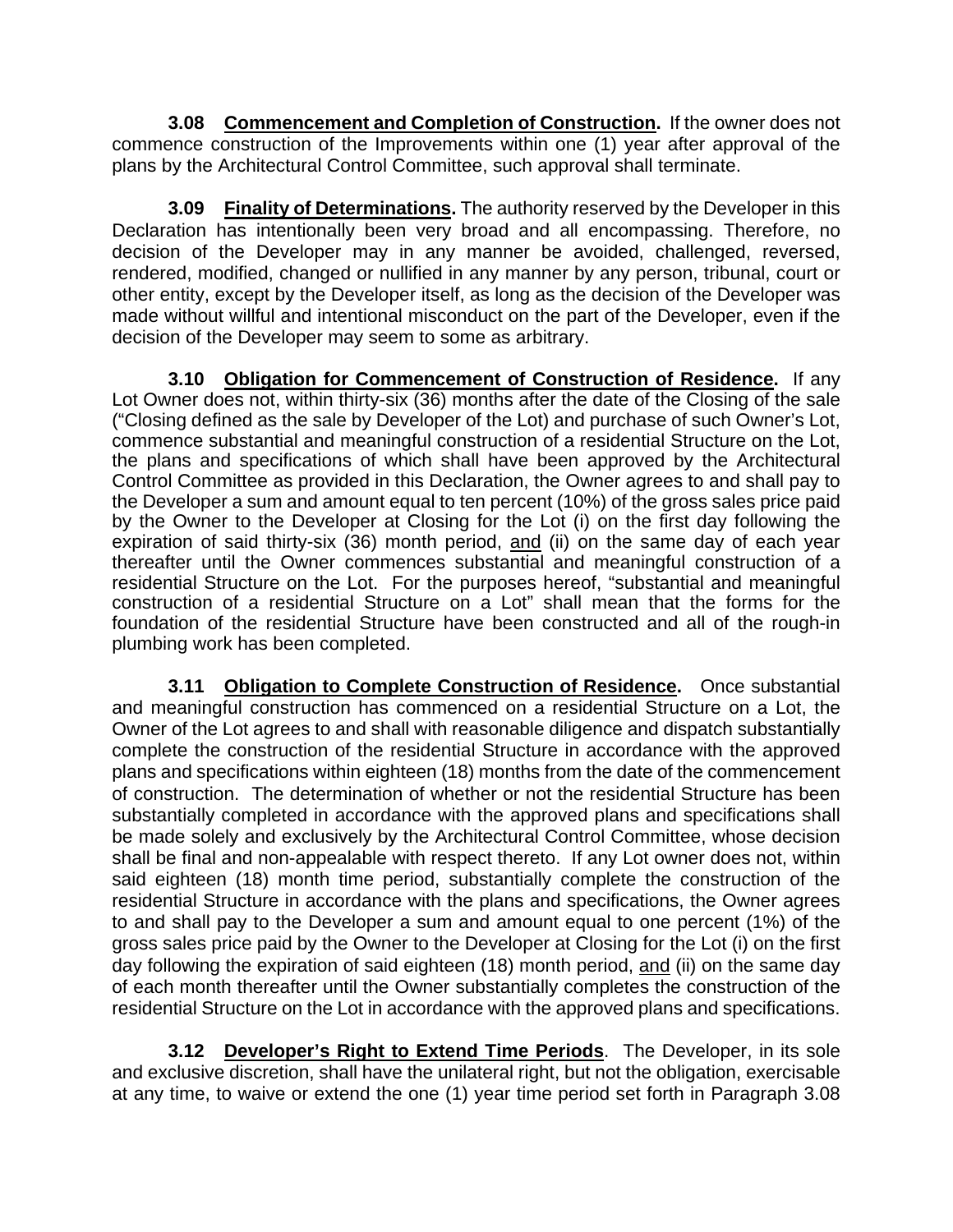above, the thirty-six (36) month time period set forth in Paragraph 3.10 above, and/or the eighteen (18) month time period set forth in Paragraph 3.11 above.

## **ARTICLE IV - GENERAL RESTRICTIONS**

## **4.01 Maintenance.**

(a) Developer Land. The Developer or its duly delegated representative shall maintain and otherwise manage all Developer Land to a reasonable standard of care in providing for the repair, management, and maintenance of the Developer Land.

(b) Assessment of Costs of Maintenance and Repair of Utilities or Developer Lands. In the event that the need for maintenance or repair of Developer Land or utilities within the Property is caused by any Owner, his agents, tenants, family, guests or invitees, the cost of such maintenance or repairs at Developer's option shall be paid by such Owner.

## **4.02 General Restrictions.**

(a) Single-Family Residential Purposes, All Lots in the Property shall be used only for single-family residential purposes. No noxious or offensive activity of any sort shall be permitted, nor shall anything be done in or about any Lot which may be or become an annoyance or nuisance to the neighborhood. No Lot shall be used for any commercial, business or professional purposes. No Dwelling Unit shall be rented by an Owner for transient or hotel purposes, which shall be defined as rental for any period less than thirty (30) days, nor shall, less than the entire Dwelling Unit be rented or leased. Any lease shall be in writing and shall be made subject to this Declaration and the rules and regulations promulgated from time to time by the Homeowners' Association. Any such lease shall expressly provide that the violation of any provision of this Declaration and/or of any rule or regulation promulgated by the Homeowners' Association shall be a default pursuant to the terms of the Lease.

(b) Type of Structures. No building shall, be erected, altered or permitted to remain on any Lot in the Property other than one (1) single-family residential dwelling not to exceed two and one-half (2-1/2) stories in height. Each such dwelling unit shall have a private garage which may or may not be detached from the main residential Structure and which shall be fully enclosed and covered. The Architectural Control Committee (ACC) shall specifically approve the direction in which any garage may open. Each garage shall have the capacity to shelter at least two (2) automobiles and shall be equipped with an automatic door opener. Any detached Structure from the main residential building must use similar materials and be of similar style to that of the main building Structure. All detached Structures must be approved by the ACC.

Minimum Square Footage. The living area of each residence (exclusive of porches, patios, garage, terraces or driveways) on each Lot shall be a minimum of 4000 square feet.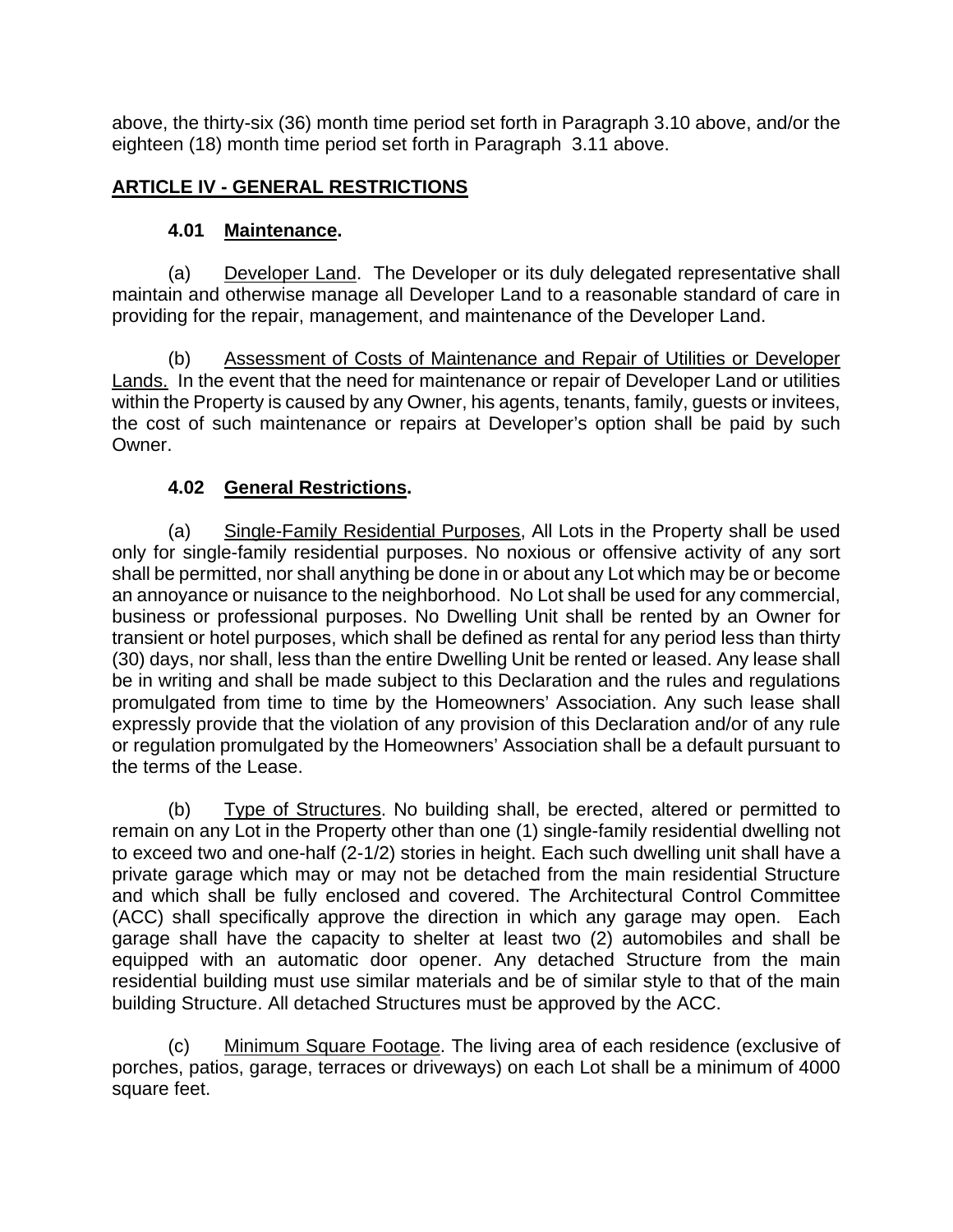(d) Setbacks. As to any Lot, except with respect to walls, fences, planters, hedges or other screening material, no Permanent Improvement or any part thereof may be nearer to any side street line than the side setback line established per the dimensional standards of The City of Tyler. No Dwelling Unit may be located nearer to the rear property line of the Lot than the rear setback line established per the dimensional standards of The City of Tyler. No Permanent improvement may be located on any Lot nearer to the front street line or any adjacent Lot line of such Lot than the setback established per the dimensional standards of The City of Tyler. The Developer reserves the right to change setback lines with respect to Developer Land as needed with City of Tyler approval.

(e) Walls, Fences Hedges and Other Screening Material. As to any Lot, the following shall apply, except as hereinafter provided: No wall, fence, planter, hedge or other screening material in excess of two (2) feet high shall be erected or maintained nearer to the front Lot line than the front building setback line, nor on corner Lots nearer to the side Lot line than the building setback line parallel to the side street. No rear or side fence, wall, hedge or other screening material other than those built by Developer shall be more than six (6) feet high. Notwithstanding the foregoing, no wall, fence, planter, hedge or other screening material shall be permitted to unduly interfere with the view from any other Lot, as determined by the ACC in its sole discretion.

(f) Fencing/ Landscape Easements. The following fence types will be allowed along the lot lines of each Lot: Ornamental iron or equivalent, with or without masonry (brick, rock, or stucco) columns, solid masonry (brick, rock, or stucco) walls, and ornamental iron with masonry (brick, rock, or stucco) base. Any fence erected shall be located on the property line of each Lot. No wood fence of any type will be allowed.

Any fencing erected in the front of a Lot shall be required to be ornamental iron with stone columns at a maximum height of six (6) feet. Said stone columns shall be required to match the current development columns currently being used. The erection of said fence that faces the street shall provide a ten (10) foot setback from the front property line. Any fencing constructed in the front of a Lot must be accompanied by an ACC approved landscape plan for the ten (10) foot setback area. Approved plans, trees, or shrubs will be required in this area as approved by the ACC. All fencing must be approved by the ACC prior to erection.

(g) Construction Materials, All materials used in the construction of the exterior of any Dwelling Unit or other Structure must be approved by the ACC before commencement of construction. Any exposed exterior walls, exclusive of doors, windows and gable areas shall not be less than seventy percent (70%) brick, brick veneer, stone or stone veneer with all other exterior construction materials to be of standard grade and quality, with the ACC having the authority to approve plaster/stucco in lieu of brick, brick veneer, stone or stone veneer, if plaster/stucco is appropriate in the ACC's sole opinion. All solar collectors and panels to be incorporated into the design of any Dwelling Unit must receive specific approval from the ACC prior to commencement of construction. Only new construction materials shall be used (except for used brick if and as approved by the ACC on a case by case basis). No concrete blocks shall be used in construction, unless the blocks are covered up by the final exterior finish material. All Dwelling Units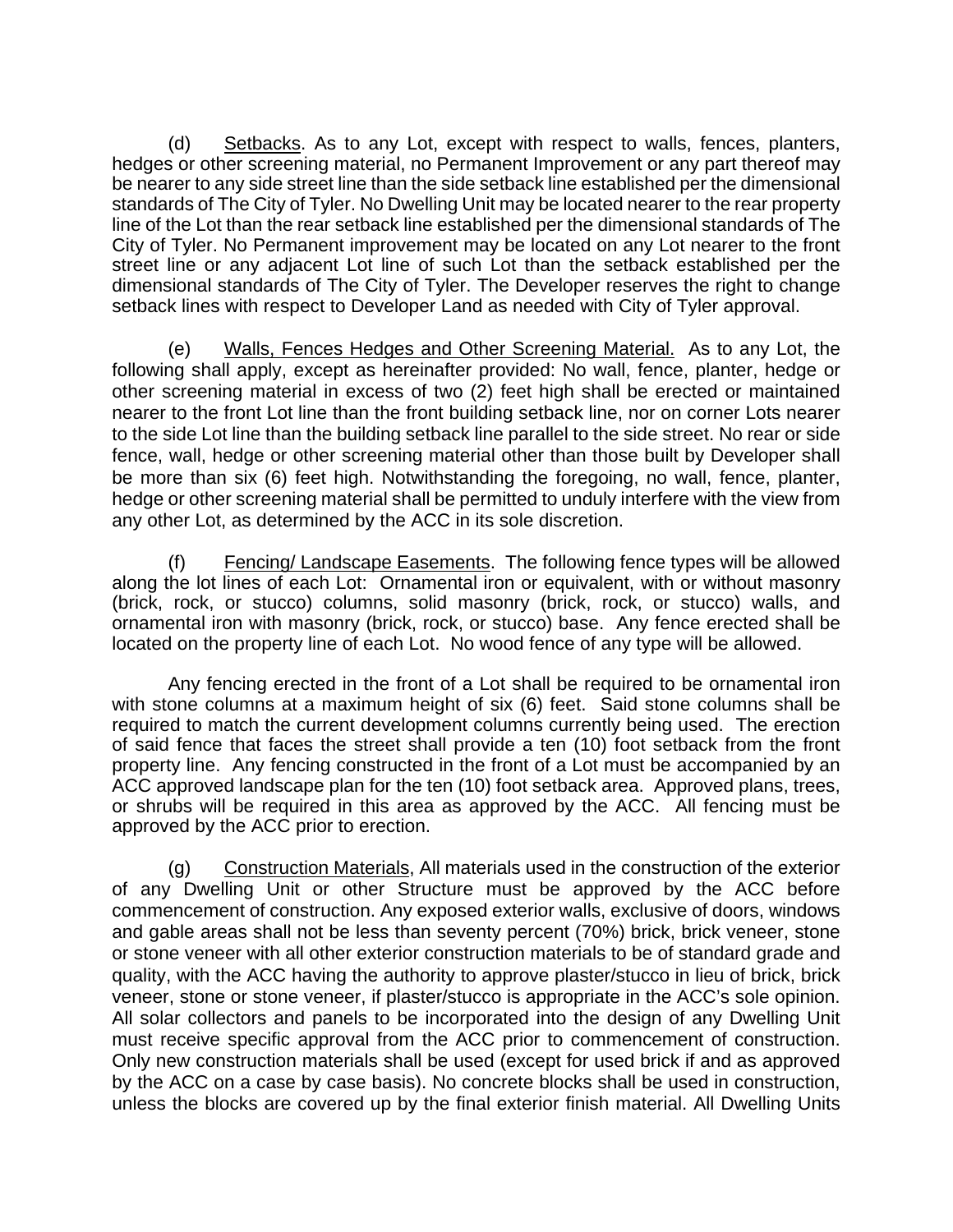shall be built on a slab, solid concrete beam foundation (provided no such slab shall be exposed above the ground level), or a pier and beam foundation approved by the ACC.

(h) Walks. Walks from the street or driveway to the front of the Dwelling Unit shall have a minimum width of three feet (3') and shall be constructed entirely of concrete (except however, other materials may be used with the prior written consent of the ACC). Layout of said walks shall be curvilinear in nature, and approved by the ACC prior to installation. There shall be no sidewalks along the front lot line of any lot.

(i) Re-Subdivision. No Lot shall be further subdivided and no portion less than all of any such Lot, or any easement or any other interest therein, shall be conveyed by any Owner unless approved in writing by the Developer. The Developer reserves the right to re-subdivide as it is necessary.

Change in Intended Use. No portion of the Property may be developed or redeveloped otherwise than in accordance with its original intended use without the prior written authorization of the Developer. In connection with Developer's authorization to allow any Owner to develop or redevelop any portion of the Property otherwise than in accordance with its original intended use, Developer shall have the right to further subject the Property to additional and/or different covenants, conditions, assessments, charges, servitudes, liens, reservations and easements, either by amending this Declaration or by filing a Subsidiary Declaration.

(k) Water Wells. At no time shall the drilling, usage, or operation of any water well be permitted on any Lot or portion of the Property. The Developer reserves the right to drill water wells on any common property as needed to enhance the common areas.

(l) Septic Tanks and Sewage Disposal. No septic tank or other means of sewage disposal may be installed unless previously approved in writing by all governmental authorities having jurisdiction with respect thereto, and by the Developer. No outside toilets of any kind are permitted, and no installation of any type of device for disposal of sewage shall be allowed which would result in raw or untreated or unsanitary sewage being carried into any body of water or water source.

(m) Driveways and Curb Breaks. As to any portion of the Property, all driveways shall be entirely of concrete (except however, other materials may be used with the prior written consent of the ACC). The concrete finish and color on that portion of the driveway which is within five (5) feet of the back of the street curb, shall match the finish and color of the street curb. No driveway or other roadway may be constructed on any Lot in such a manner as to furnish access to any other Lot without the prior written consent of the ACC. All curb breaks must be saw cut.

(n) Grasses. With respect to any Lot, no Owner shall grow or permit the growth of any variety of grass or other vegetation, which is not on the approved list of the ACC.

(o) Utilities. Each and every Dwelling Unit shall be required to be connected to the water distribution system and sanitary sewer collection system in the Property as soon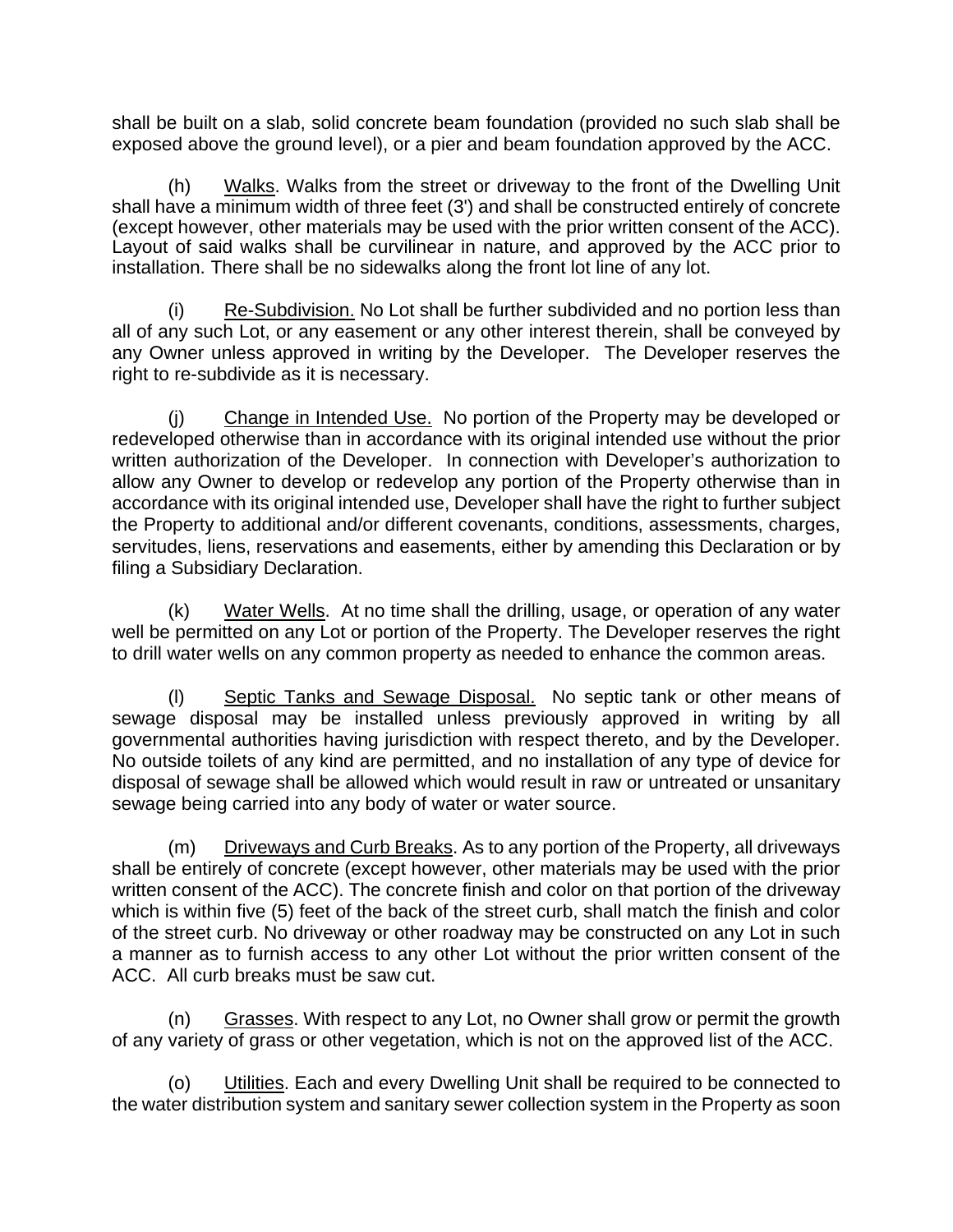as such utilities are available in the easements adjacent to or within the respective Lot upon which the Dwelling Unit is located. Individual underground electrical service drops must be installed to each Dwelling Unit. Each Owner shall comply with the requirements of the applicable utility company regarding such underground service installations, including without limitation the payment of any lawful charges which might be incurred for the installation of the underground service as set forth in the applicable utility company rules, regulations and terms and conditions of service, as the same may be amended from time to time without notice.

(p) Mailboxes. Each Lot shall have a mailbox of a design and material that is similar to the architectural style of the dwelling unit, subject to approval by the ACC.

(q) Patios and Balconies, No patio or balcony may be nearer than seven (7) feet from the property line. No balcony may open towards the side Lot line in a way which, in the opinion of the ACC, will unfairly limit the privacy of an adjoining property owner.

(r) Approval of Builder. Owner shall not permit any builder to commence construction of a Dwelling Unit on owner's Lot or Lots until and unless such builder (A) appears on Developer's approved builders list, or (B) obtains the written consent of Developer's ACC.

(s) Roofs and Drainage. All dwelling units must be constructed of roofing material that is approved in writing by the ACC. All dwelling units shall include drainage Structures including but not limited to gutters, downspouts and underground pipes, as shall be necessary to collect the rainfall from eighty percent (80%) of said Dwelling Unit's roof area and carry the water from the house, underground, to the street curb so that the rain water will flow into a street without draining across the property of any contiguous Lot owner. The end of the drainage pipe must be terminated at the curb into a header. No pipe shall be cut into the curb of the street unless otherwise approved by the ACC.

Any Lot that is adjacent to the concrete drainage channel may collect the rainfall from the house and carry the water from the house, underground, to the concrete drainage channel so that the pipe will enter from the side of the channel. The pipe must be laid so that the end of the pipe is at least twelve inches from the top of the concrete channel. The pipe must be sealed at the entry point. Should final grade not accommodate appropriate slope to street or drainage easement, sump pumps shall be used to avoid discharge on adjacent Lots.

(t) Automated Meter Reader. Developer reserves the right to install an Automated Meter Reader (AMR) in connection with any Lot, at Developer's sole discretion. An AMR, as used herein, is equipment which enables gas, water and/or electric meters to be read electronically via telephone lines. In the event Developer does install AMRs within the property, then the plans and specifications for each Dwelling Unit shall include the gas, water and electrical connections, conduits, wiring, equipment and all other appurtenances or accessories necessary to adapt the Dwelling Unit for use with an AMR. Furthermore, each owner shall allow the City of Tyler and or utility companies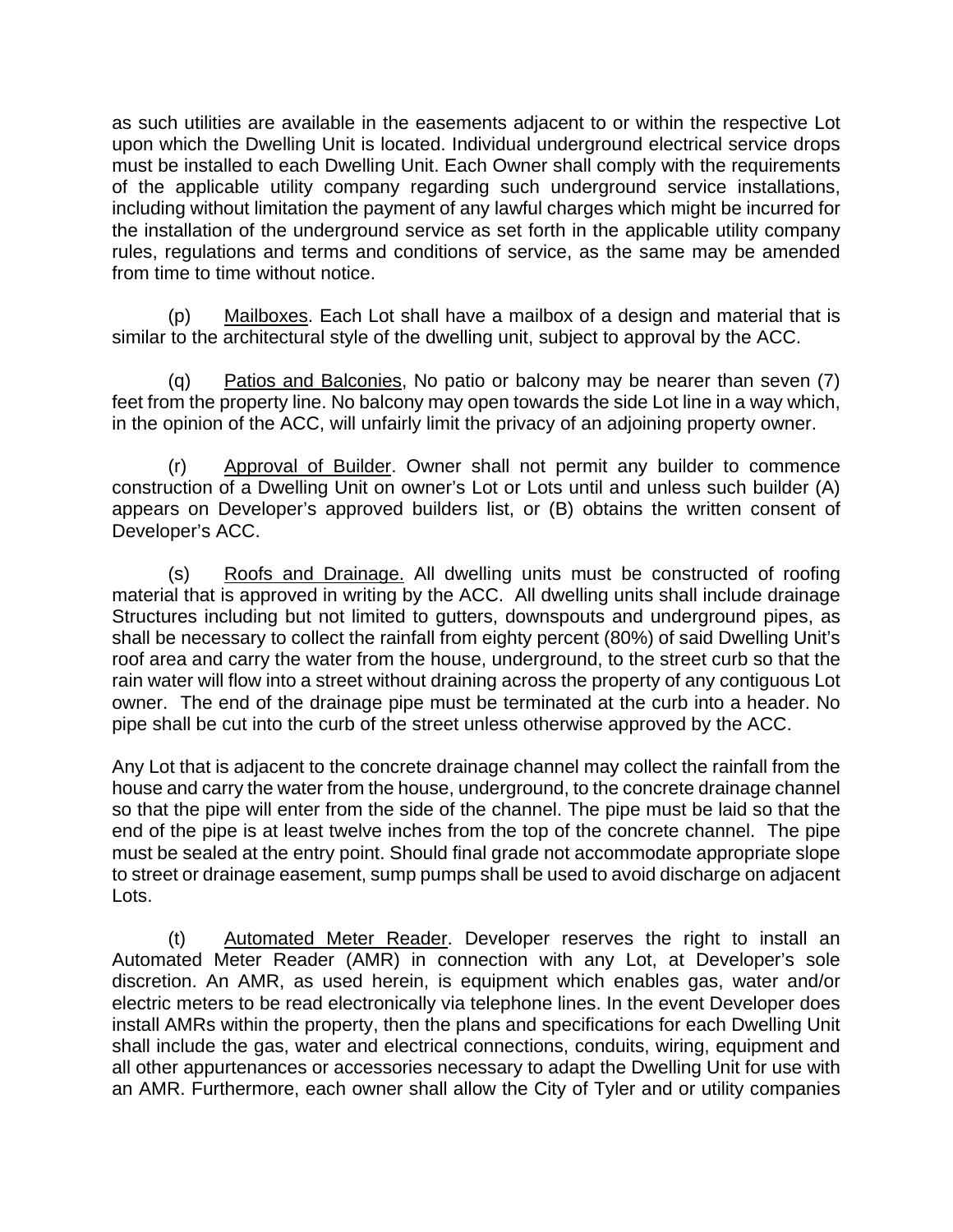to maintain in good operating condition the AMR and any conduits, wiring, equipment or other accessories or appurtenance related to the AMR but in the event that the City of Tyler and or the utility companies do not perform said maintenance then said owner shall perform said maintenance. All AMRs must not be visible from the street.

(u) Utility and Service Lines. No gas, electric power, telephone, water, sewer, cable television, or other utility or service lines of any nature or kind shall be placed, allowed or maintained upon or above the ground on any Lot, except to the extent, underground placement thereof may be prohibited by law or would prevent the subject line from being functional. The foregoing shall not prohibit service pedestals and aboveground switch cabinets and transformers where required. All utility lines from each Dwelling Unit to the common utility lines i.e. (water, gas, sewer, power, etc., utility lines which carry any utility to or sewage from such Dwelling Unit) shall be maintained by the Owner of such Dwelling Unit at his own cost and expense.

(v) Easements. Easements for installation and maintenance of perimeter walls, fences, utilities, and drainage facilities are reserved as shown on the recorded plat of the Subdivision, or as filed in the Official Public Records of Smith County, Texas. Within the easements, no Structure, planting or other material shall be placed or permitted to remain which may damage or interfere with the installation and maintenance of fences and utilities, or which may change the direction of flow of drainage channels in the easements, or which may obstruct or retard the flow of water through drainage channels in the easements. The easement area of each Lot and all improvements located therein shall be maintained continuously by the Owner of the Lot, except for those improvements for which a public authority or utility company is responsible.

(w) Landscape Easements. Easements for landscaping are reserved as shown on the recorded plat of the Subdivision, or as filed in the Official Public Records of Smith County, Texas. Within the easements, no Structure, planting or other material shall be placed or permitted to remain which may damage or interfere with the installation and maintenance of fences and utilities, or which may change the direction of flow of drainage channels in the easements, or which may obstruct or retard the flow of water through drainage channels in the easements. The easement area of each Lot and all improvements located therein shall be maintained continuously by the Subdivision Association, except for those improvements for which a public authority or utility company is responsible.

(x) Irrigation. No sprinkler or irrigation systems of any type that draw upon water from streams, ponds, lakes, wetlands or other surface water within the property shall be installed, constructed or operated within the property unless approved in writing by the ACC. However the Developer shall have the right to draw water from such sources for the purpose of irrigating the Common Property. All Lots are required to have underground sprinkler systems that will support healthy growth of grass and other landscaped areas.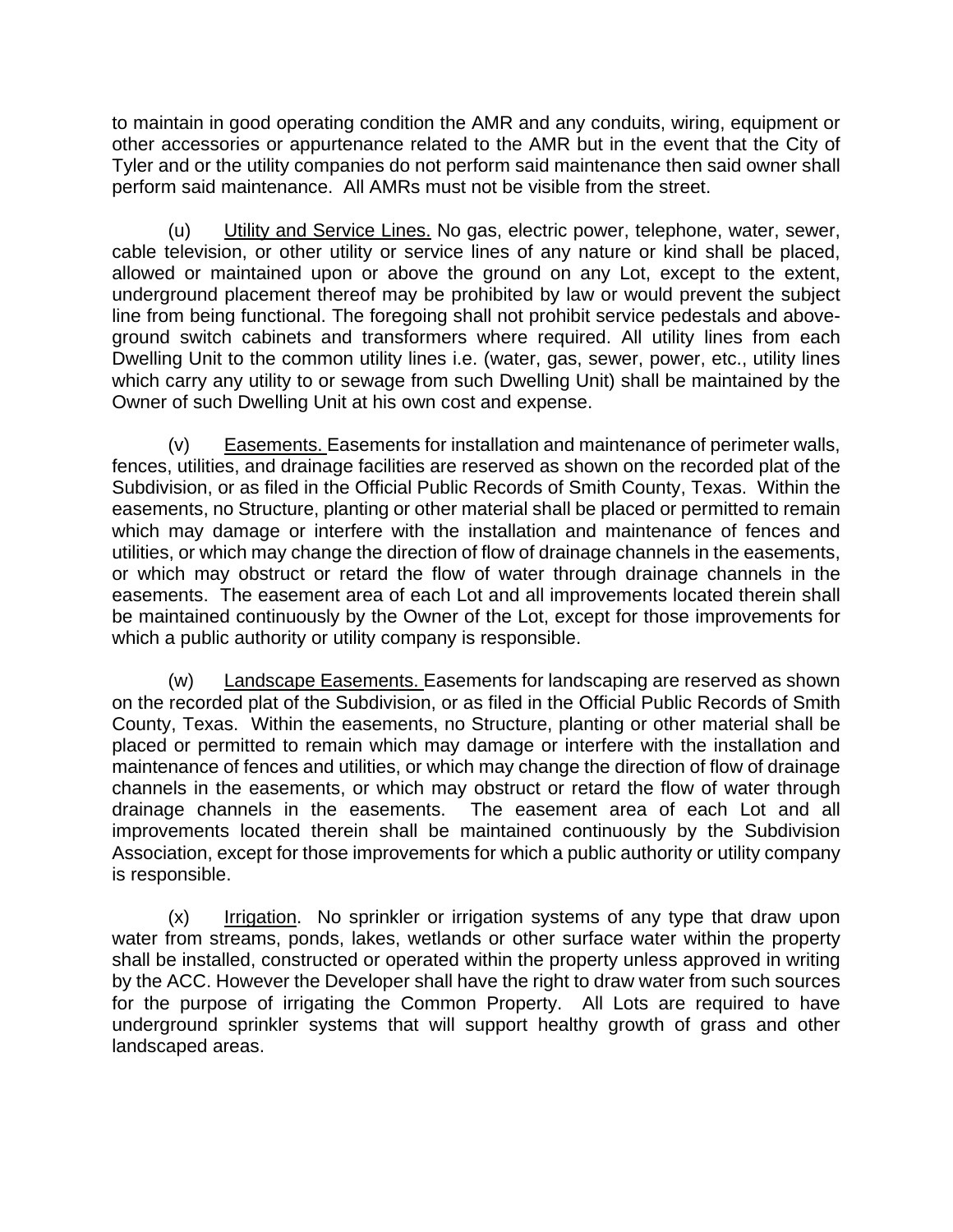(y) Trees. Without the express written consent of Developer, no tree shall be removed from any Lot or portion of the Property located within any greenbelt or common area as declared by the Developer and shown on recorded plats on the Map and Plat. All trees located on any Lot that are of three (3) inches or greater in diameter may not be cut or removed without prior written consent of the ACC. In the event the ACC gives consent to cut trees that are three inches or greater in diameter on an Owner's Lot (outside the Dwelling Unit site plan), the Lot Owner may be required by the ACC to replace some or all of the trees.

(z) Landscaping Requirements. Each Owner of a Lot or representative thereof shall be required to submit a landscape plan per the Cross Creek Estate Design Guidelines to the Architectural Control Committee for approval. These Design Guidelines may be amended from time to time at the discretion of the Developer and/or the Architectural Control Committee. In the event of any conflict between the Cross Creek Estates Design Guidelines and the terms and provisions of this Declaration, this Declaration shall control. Specific requirements may be imposed on specific Lots as deemed necessary by the Architectural Control Committee. All planting and landscape materials shall comply with approved plant and material list as maintained by the Architectural Control Committee.

(aa) Transition Landscape Zone. A transition landscape zone shall be required to provide a soft, informal transition between existing native vegetation areas and newly developed landscaping. The limits shall be consistent with the building setbacks established for said Lot, and receive minimal disturbance between property line and setback established. Any variation thereof requires written approval of ACC. The landscape design criteria herein are influenced by the approach of maintaining the overall preservation of each development site.

(bb) Pools, Water Features, Landscape Structures. In general, pools and water features should be designed to blend with the surrounding landscape and provide minimal disturbance to adjacent Lots and common areas. Landscape Structures such as pergolas, arbors, gazebos, porte-cocheres, greenhouses, and/or decks should be consistent with associated building materials of dwelling unit. All such features shall be located within the building setback, and require approval of the ACC prior to commencement of construction.

(cc) Grading and Drainage. All site related grading shall provide smooth transitions from built elements to natural or final grade, and provide positive drainage of site without discharge to adjacent Lots. Retaining walls shall be used where excessive slopes are subject to erosion or appropriate cover cannot be maintained. Erosion control measures shall be implemented throughout construction, to prevent excessive run-off and construction site erosion problems.

(dd) Site Maintenance and Protection. Owner is responsible for the overall maintenance of newly developed landscape and perimeter of Lot, providing a natural yet well-kept look. Each Owner or representative thereof is responsible for avoiding damage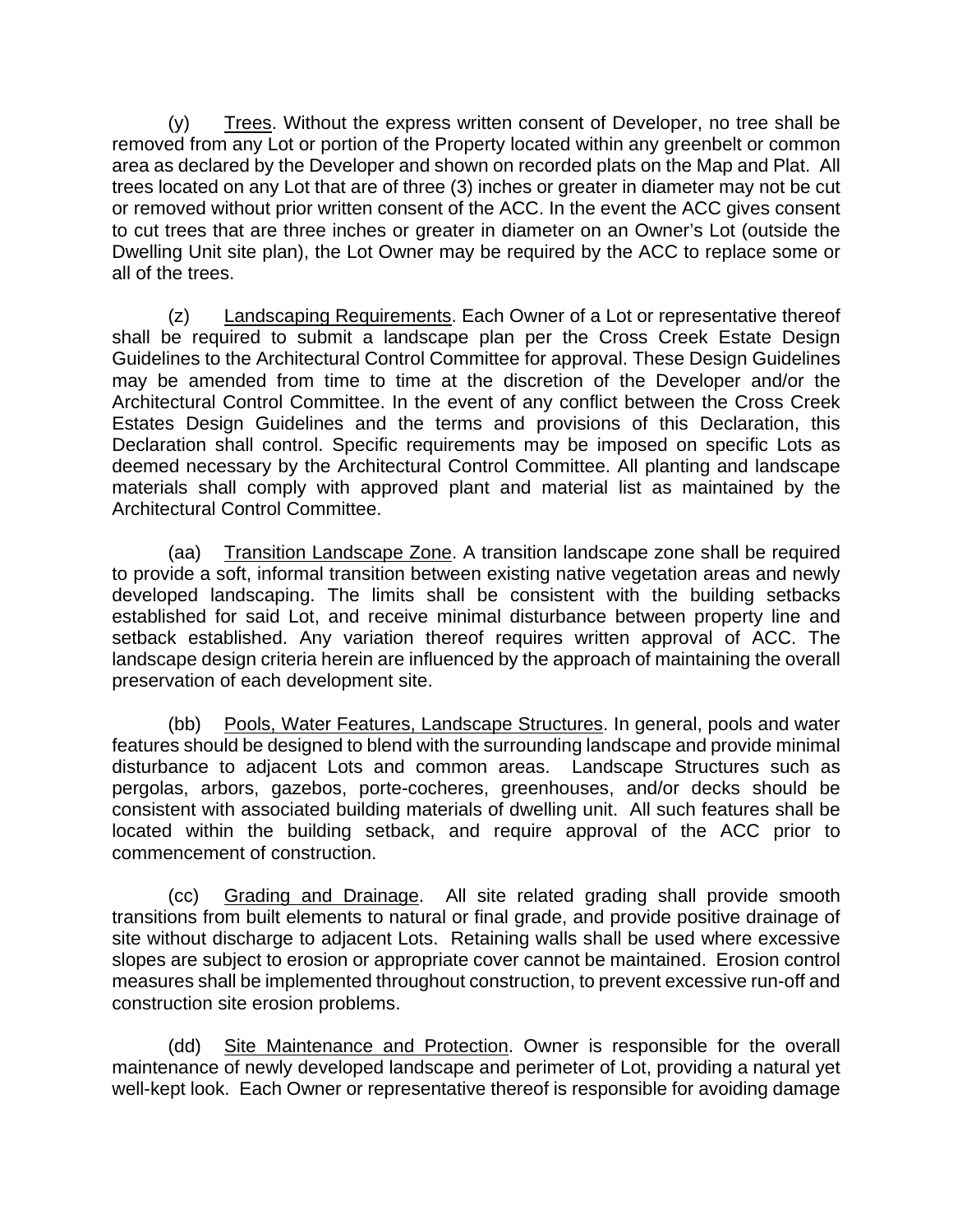to existing development, including roadways, infrastructure, signage, landscaping, and adjacent development sites. Any damage incurred in result of development of site, shall be repaired to prior existing condition at Lot Owner's expense.

(ee). Lots Adjacent to Drainage Channel. As to any Lot that contains, borders or lies adjacent to a drainage channel, the Lot owner shall be responsible for maintenance and upkeep from their Lot line down to the edge of the drainage channel. Owner shall be responsible for the overall maintenance of this landscape and perimeter area of Lot, providing a natural yet well-kept look.

(ff). Lots Adjacent to Drainage Easement. As to any Lot that contains a drainage easement as identified on the final Plat submitted, the Lot owner shall be responsible for maintenance and upkeep of the drainage easement up to the property line. Owner shall be responsible for the overall maintenance of this landscape and perimeter area of Lot, providing a natural yet well-kept look.

(gg) Landscape Easement Fencing. As to any Lot that borders or lies adjacent to the landscape easements as identified on the final Plat submitted, only fencing approved by the ACC will be permitted. As to any landscape easement that lies on the front side of a Lot as identified on the final Plat submitted, no fencing will be permitted. All fencing prior to erection must be approved by the ACC.

(hh). Drainage Easement Fencing. As to any Lot that contains a drainage easement, a Lot Owner may erect a fence along the property line adjacent to the drainage easement as approved by the ACC.

(ii). Drainage Channel Fencing. As to any Lot that contains a drainage channel, a Lot Owner may erect a fence in front of the drainage channel as approved by the ACC.

### **4.03 Use Restrictions.**

(a) All Lots within the Property are hereby restricted as follows:

(1) Antennas. No exterior television, radio or other antenna of any type shall be placed, allowed or maintained upon any Lot or Dwelling Unit without prior written approval and authorization of Subdivision Association. Eighteen (18) inch satellite dishes are permitted but must not be visible from the street.

(2) On Street Parking. On street parking is restricted to approved deliveries, pick-up or short-time guests and invitees and shall be subject to such reasonable rules and regulations as shall be adopted by the Developer or the Subdivision Association. Motor vehicles owned or in the custody of any Owner can be parked only in the driveway located upon or pertaining to such Owner's Lot, or in parking areas designated by the Subdivision Association, unless otherwise authorized by the Subdivision Association. No buses, rental vans, campers, recreational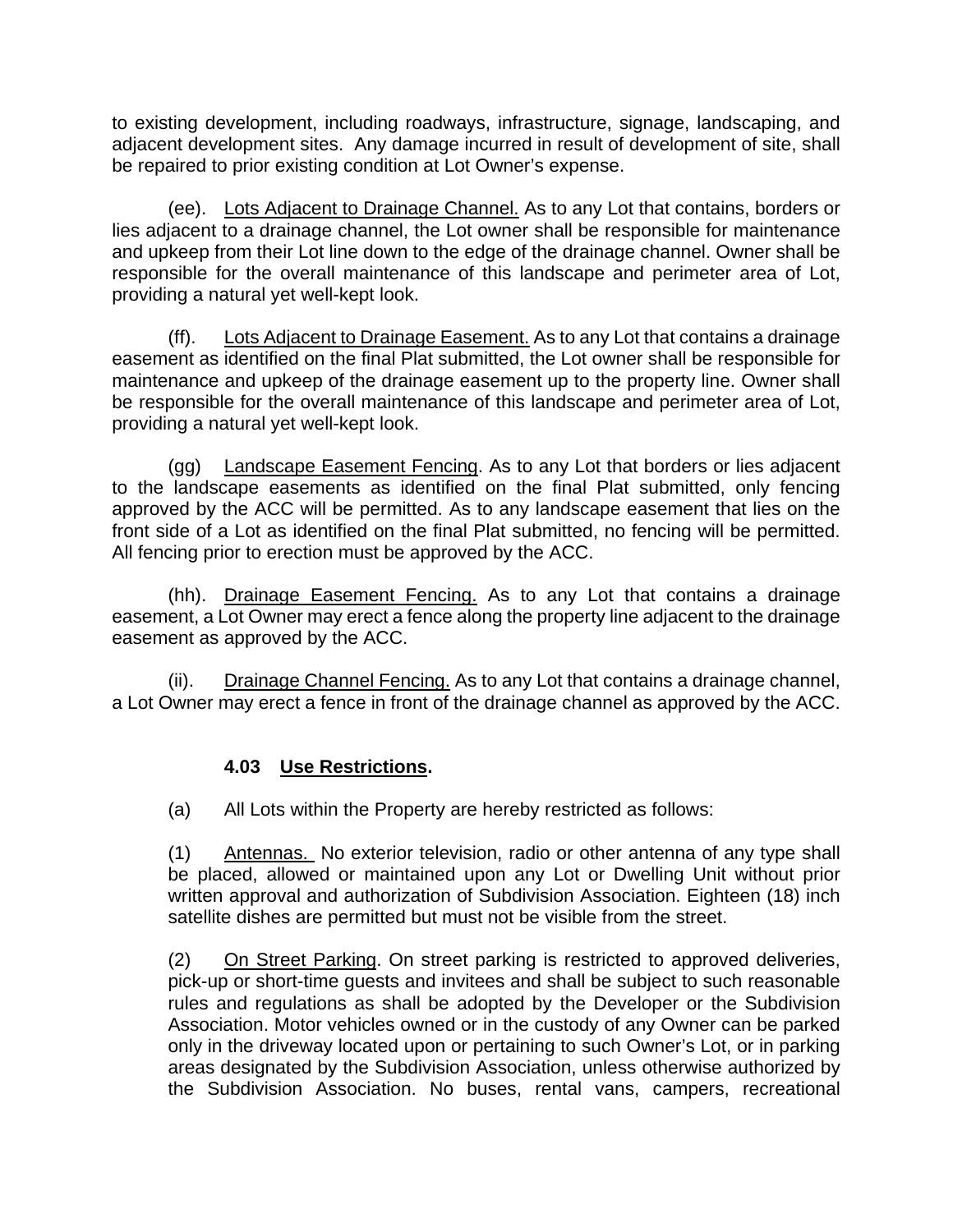vehicles, or trucks having a carrying capacity in excess of ¾ tons or designed for commercial purposes shall be placed, allowed, or maintained on any Lot except with the prior written approval and authorization of the Subdivision Association in areas attractively screened or concealed (subject to all required approvals as to architectural control) from view of neighboring property, pathways and streets.

(3) Site Maintenance, Garbage & Trash Collection. All Owners and builders shall comply with the portions of the Design Guidelines regulating construction activities. All garbage and yard waste shall be kept in plastic bags, other containers, or otherwise bundled as required by and meeting the specifications of the city. Each Owner shall observe and comply with any and all regulations or requirements promulgated by the Subdivision Association, ACC and/or the city in connection with the screening, storage and removal of trash and garbage. No Lot or any portion of the common property or any public right-of-way shall be used or maintained as a dumping ground for rubbish, trash or garbage. If more than seven (7) days after prior written notice an Owner shall fail to control weeds, grass or other unsightly growth; removed trash, rubble, building and construction debris; exercise reasonable care or conduct to prevent or remedy an unclean untidy or unsightly condition, then in such event the Developer, ACC and/or Subdivision Association shall have the authority and right to go onto the Lot in question for the purpose of mowing and cleaning such Lot and shall have the right to assess and collect from the Owner in question a reasonable charge for mowing or cleaning such Lot on each respective occasion.

(4) Storage. No exterior storage of any items of any kind shall be permitted except with prior written approval and authorization of the ACC or Subdivision Association. Any such storage as approved and authorized shall be in areas attractively screened or concealed (subject to all required approvals as to architectural control) from view from neighboring property, pathways and streets. This provision shall apply without limitation, to wood piles, camping trailers, boat trailers, travel trailers, boats, mobile homes and unmounted pickup camper units. Also without limitation, no automobile, truck or other vehicle, regardless of ownership, age, condition or appearance shall remain on any Lot in any manner which could be construed as being stored, undergoing restoration, neglected, abandoned, or otherwise not in frequent use except pursuant to written approval and authorization of the ACC or Subdivision Association.

(5) Noise. No radio, stereo, broadcast or loud speaker units and no amplifiers of any kind shall be placed upon the outside, or be directed to the outside of any structure without authorization by the Subdivision Association.

(6) Drying Yard. The drying of clothes in public view is prohibited.

(7) Outside lighting. No outside lighting (other than porch lighting, patio lighting and indirect lighting) shall be placed, allowed or maintained on any Lot without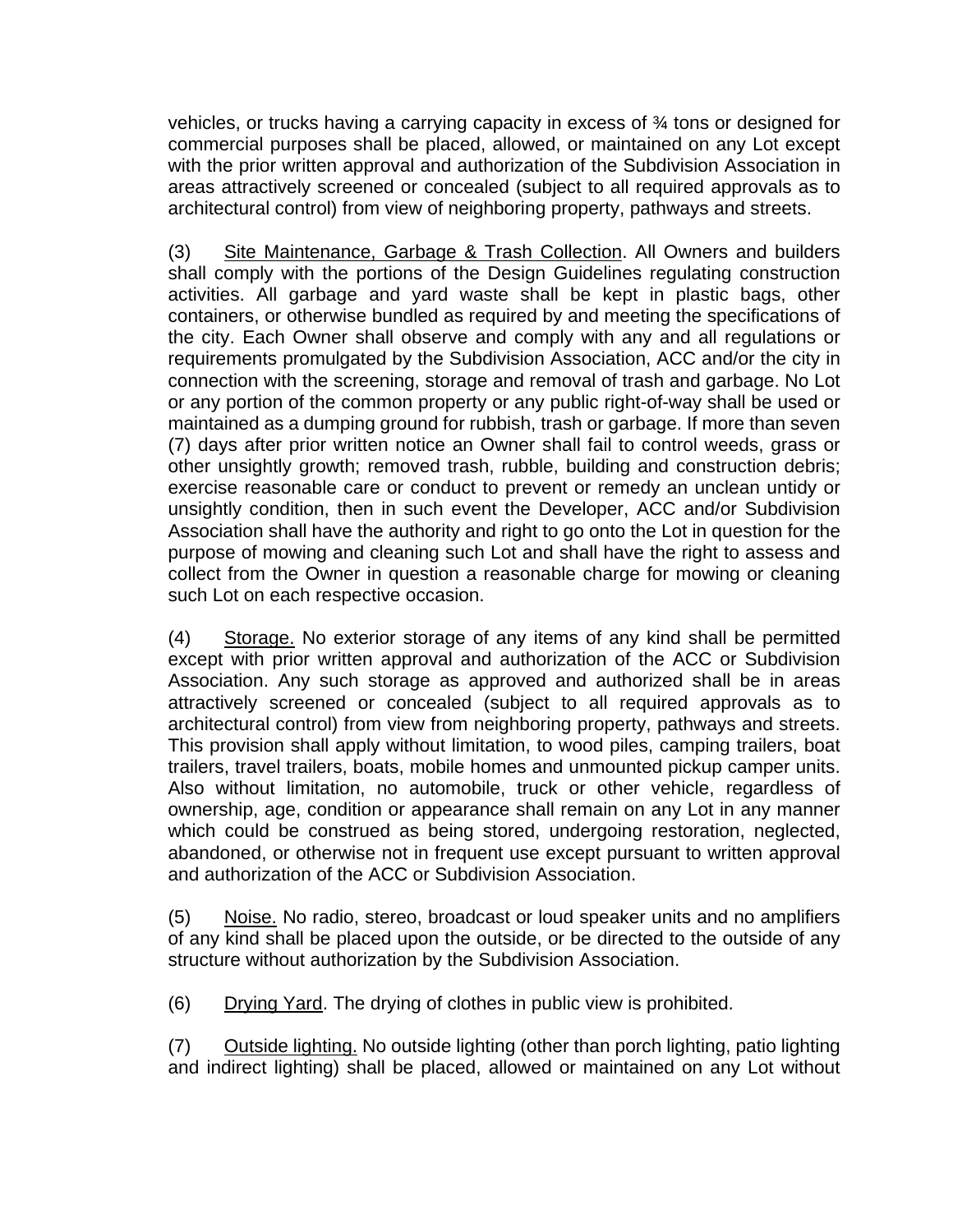authorization of the Subdivision Association. This does not include temporary holiday lighting which is encouraged.

(8) Animals. No animals, reptiles, fish or birds of any kind shall be raised, bred or kept on any Lot except as approved by the Subdivision Association; provided, however, dogs, cats, birds or fish may be kept therein as household pets so long as, in the discretion of the Subdivision Association, such pet is not, or does not become, a nuisance, threat, or otherwise objectionable to other Owners.

(9) Diseases and Insects. No Owner shall permit any material or condition to exist upon any Lot which shall induce, breed or harbor plant disease or noxious insects.

(10) Sidewalk Encroachments and Site Distance at Intersections. No tree, shrub, or plant of any kind on or about any portion of a Lot shall be allowed to overhang or otherwise encroach upon any sidewalk or any other pedestrian way from ground level to a height of seven (7) feet without authorization by the ACC or Subdivision Association.

(11) Burning and Incinerators. No open fires or burning shall be permitted on any Lot at any time and no incinerators or like equipment shall be placed, allowed, or maintained upon any Lot. The foregoing shall not be deemed to preclude the use, in customary fashion, of outdoor residential barbecues or grills.

(12) Signs. No exterior signs or advertisements of any type may be placed, allowed or maintained on any Lot without prior written approval and authorization of the Subdivision Association, except that mailboxes, residential nameplates and "for sale" and "for rent" signs may be placed and maintained in conformity with such common specifications; including without limitation, reasonable restrictions as to size, as may be adopted by the Subdivision Association.

(13) Air Conditioners and Heaters. No window or wall type air conditioner or heater shall be permitted to be used, erected, placed or maintained on or in any Dwelling Unit.

(14) Repairs. No repairs of any detached machinery, equipment or fixtures, including without limitation motor vehicles, shall be made upon any portion of any Lot within view of neighboring property, pathways and streets, without authorization by the Subdivision Association.

(15) Machinery, Fixtures and Equipment. No machinery, fixtures or equipment of any type, including without limitation, heating, air conditioning or refrigeration equipment and clotheslines, shall be placed, allowed or maintained upon the ground on any Lot, except with the prior written approval and authorization by the Subdivision Association and then only in areas attractively screened or concealed (subject to all required approvals as to architectural control) from the view of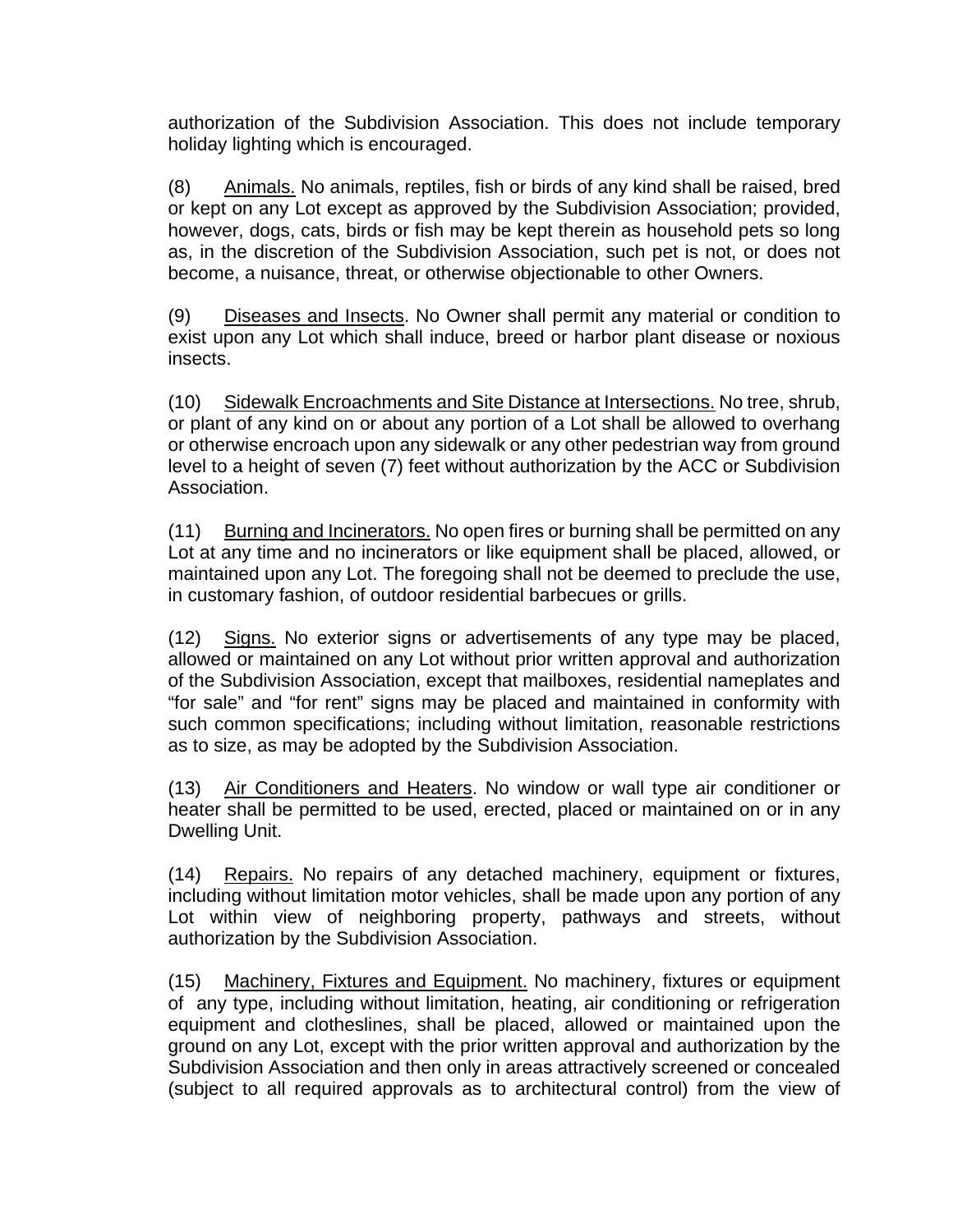neighboring property, pathways and streets; and no such machinery, fixtures, or equipment shall be placed, allowed or maintained anywhere other than on the ground (such as on the roof) except if screened or concealed (subject to all required approvals as to architectural control) in such manner that the screening or concealment thereof appears to be part of the integrated architectural design of the Building and does not have the appearance of a separate piece or pieces of machinery, fixtures, or equipment.

(16) Oil, Gas, and Mineral Activity. No oil exploration, drilling, development or refining operation and no quarrying or mining operations of any kind, including oil wells, service tanks, tunnels, or mineral excavations or shafts shall be permitted upon or under any Lot; and no derrick or other Structure designed for use in boring for oil or natural gas shall be erected, maintained or permitted on any Lot.

(17) Firearms and Weapons. No portion of any Lot or property shall be used for hunting or for the discharge of any firearm.

(18) Motor Vehicles. The operation of any and all motorized vehicles within the Property shall be subject to such rules and regulations as shall be established by Developer from time to time.

(19) Lease Agreements. All lease agreements between an Owner and his tenant shall be in writing and shall provide that the terms of such lease are subject and subordinate to the terms of this Declaration. Such lease agreements shall further provide that a default under any of the Covenants contained herein shall constitute a default under such lease.

(20) Misuse and Mismanagement. No Lot shall be maintained or utilized in such a manner, as in the discretion of the Subdivision Association, to present an unsightly appearance (including but not limited to clothes drying within public view), or as to unreasonably offend the morale of or as to constitute a nuisance or unreasonable annoyance to, or as to endanger the health of, other Owners or residents of the Land; and no noxious or, otherwise offensive condition or activity shall, be allowed to exist or be conducted thereon.

(21) Violation of Statutes, Ordinances, and Regulations. No Lot shall be maintained or utilized in such manner as to violate any applicable statute, ordinance, or regulation of the United States of America, the State of Texas, the County of Smith, the City of Tyler, or any other governmental agency or subdivision having jurisdiction in the premises.

(22) Violation of Rules or of Covenants. Conditions or Restrictions. No portion of any Lot may be maintained or utilized in violation of this Declaration or of the rules and regulations of the Developer or of any covenants, conditions, or restrictions applicable to and binding upon said Lot.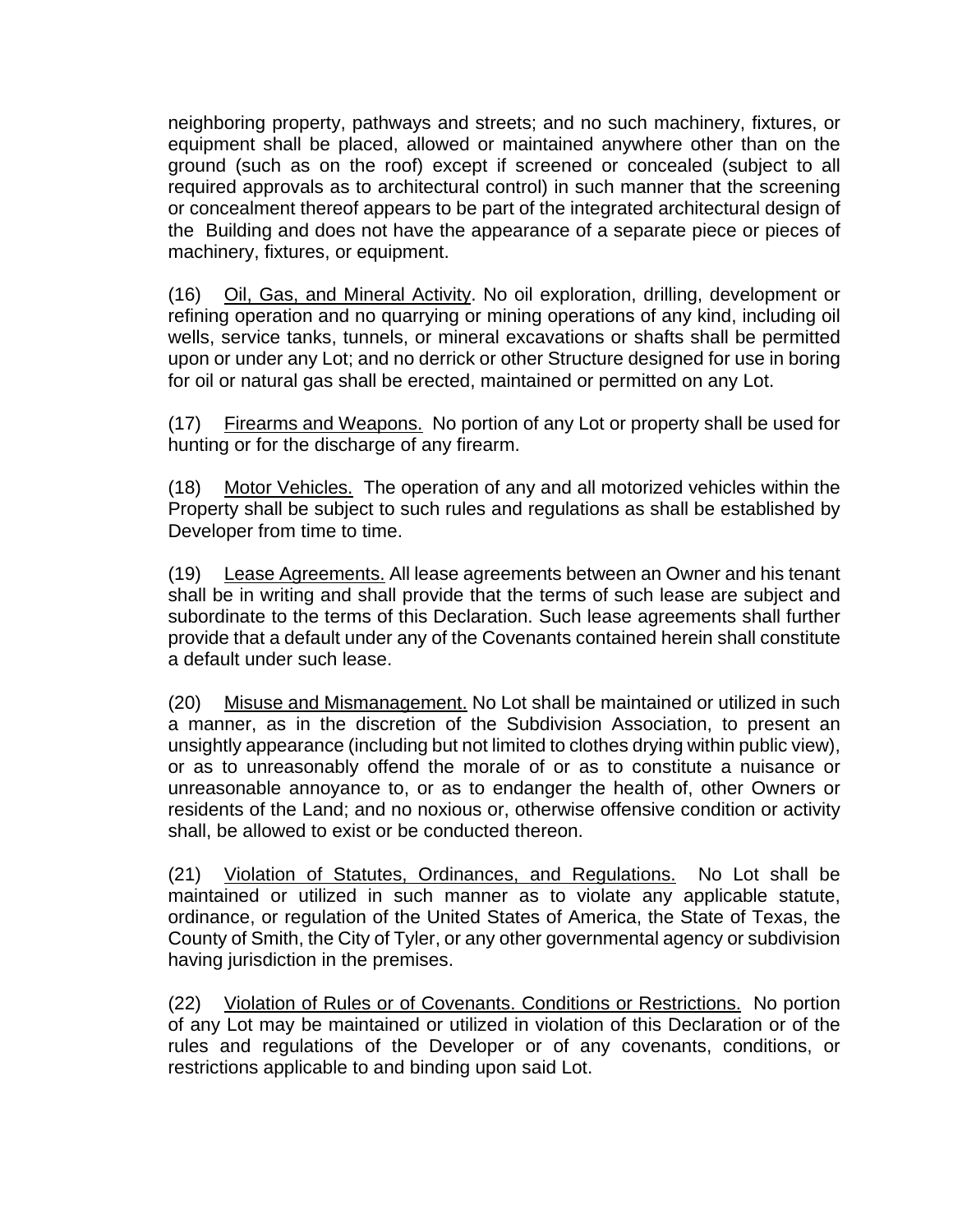#### **ARTICLE V. IMPROPER MAINTENANCE BY OWNER**

#### **5.01 Maintenance by Owner.**

The Owner and occupant of each Lot agree to maintain such Lot and all improvements thereon in good order and repair, including, but not limited to:

- (1) Prompt removal of all litter, trash, refuse and waste;
- (2) Tree and shrub pruning as needed for maintenance and health of all trees;
- (3) Fertilizing, mowing, watering, weeding and replacement as necessary to maintain all landscaping and vegetation;
- (4) Prompt removal of fallen or uprooted trees, branches, or shrubs and repair of other damage to trees or large shrubs caused by storms or high winds;
- (5) Keeping all parking areas, driveways, sidewalks, and roads free from trash and litter, attractive and in good condition;
- (6) Exterior maintenance of all Permanent Improvements in a manner and with such frequency as is consistent with good property management;
- (7) Prompt repair of damage to Permanent Improvements; and
- (8) Any other maintenance or repair item the Architectural Control Committee in its sole reasonable good faith discretion deems necessary or desirable.

In the event any portion of any Lot or any Permanent Improvement is in the reasonable judgment of either the Architectural Control Committee or the Subdivision Association so maintained by the Owner thereof (i) as to present a public or private nuisance, (ii) as to substantially detract from the appearance or quality of the surrounding Lots or other areas of the Property or CROSS CREEK ESTATES at THE CROSSING, or (iii) as to in any manner fail to comply with any of these Covenants, the Architectural Control Committee or the Subdivision Association, as applicable, may make a finding to such effect, specifying the particular condition or conditions which exist, and pursuant thereto deliver written notice thereof to the offending Owner that unless corrective action, such corrective action to be stated in the written notice to the Owner, is taken within ten (10) days from the date of such written notice to remedy the situation, the Architectural Control Committee or the Subdivision Association will cause such action to be taken at such Owner's cost and expense to remedy the situation, including entry upon the Owner's Lot, if necessary. Any entry upon a Lot by the Architectural Control Committee or the Subdivision Association, or anyone at the direction of the Architectural Control Committee or the Subdivision Association, shall not be deemed a trespass or other violation of any law, ordinance or statute. Each Owner grants to the Architectural Control Committee and the Subdivision Association the right to enter upon the Owner's Lot at all reasonable times to fulfill the obligations under this Article V, and neither the Architectural Control Committee nor the Subdivision Association nor anyone else entering upon any Lot at their direction shall be subject to any liability therefor. If after the expiration of said ten (10) day period the requisite corrective action has not been completed to the reasonable satisfaction of the Architectural Control Committee or the Subdivision Association, as applicable, the Architectural Control Committee or the Subdivision Association shall be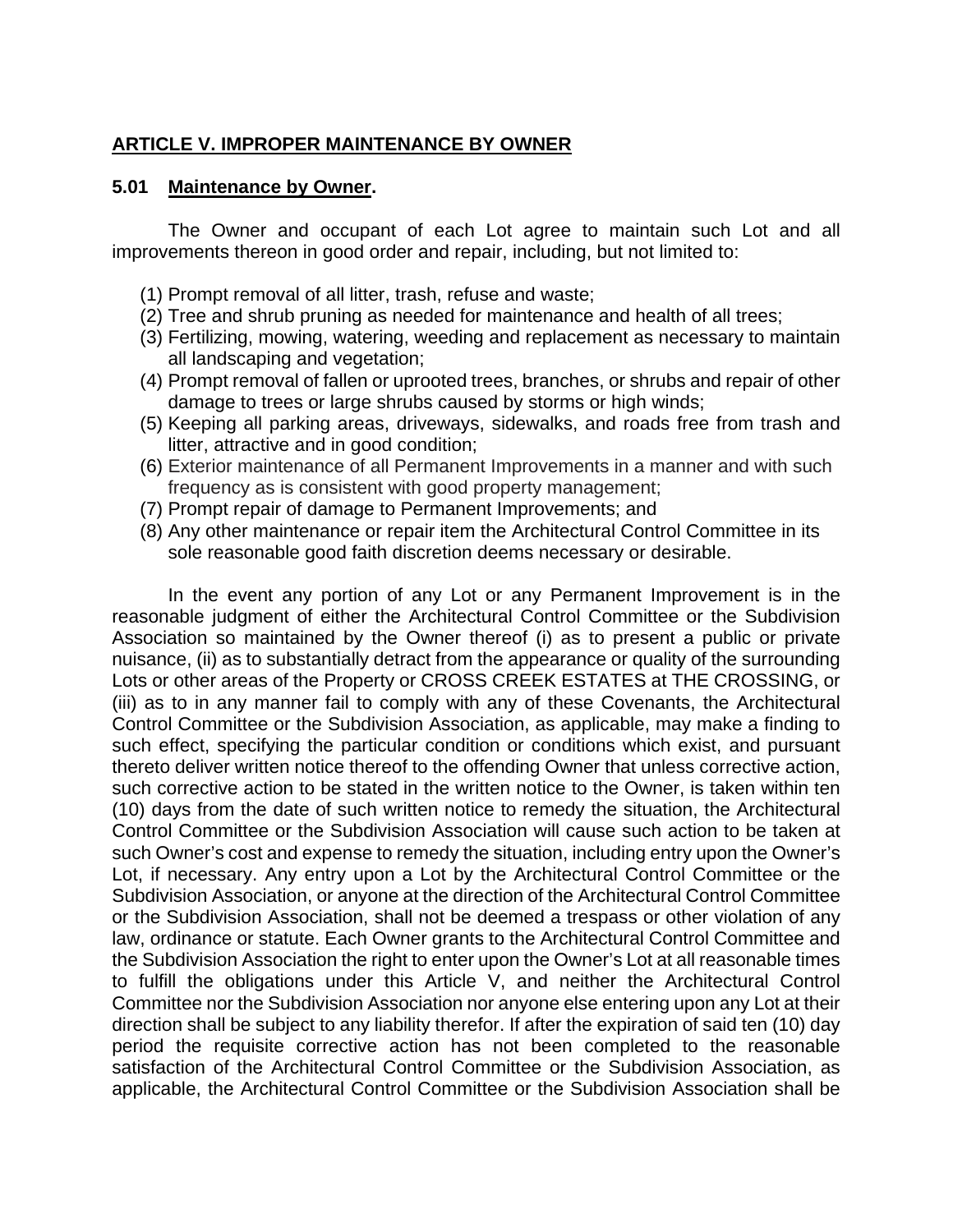and is hereby authorized and empowered by the violating Owner to cause such remedial action to be taken on the Owner's behalf, and all costs and expenses thereof and associated therewith, including but not limited to the costs of collection, court costs and reasonable attorneys' fees, such costs and expenses being herein collectively called the "Maintenance Charges," together with interest accruing thereon from the date or dates of the remedial action of such costs at the rate of (i) ten percent (10.0%) per annum or (ii) the highest rate allowed by law if the highest legal rate is less than ten percent (10.0%) per annum, from such date until paid, shall be charged and assessed against the offending Owner and the offending Owner's Lot. The Maintenance Charges, together with all interest accruing thereon, shall be secured by the Assessment Lien as provided in Article VI hereof. Written notice of such assessment shall be delivered to the offending Owner by the Architectural Control Committee or the Subdivision Association which notice shall specify the amount of such Maintenance Charges and shall demand payment thereof within thirty (30) days after the date of said notice. By acceptance of a Deed to a Lot, every Owner agrees to and shall pay all Maintenance Charges that shall be charged or assessed against an Owner's Lot.

#### **ARTICLE VI - IMPOSITION OF LIEN; OWNERS' AGREEMENT**

**6.01 Imposition of Assessment Lien and Priority of the Lien.** THE OBLIGATION TO PAY MAINTENANCE CHARGES IN THE MANNER PROVIDED FOR IN ARTICLE V, TO PAY FINES IN THE MANNER PROVIDED FOR IN ARTICLE VIII, TO PAY ASSESSMENTS IN THE MANNER PROVIDED FOR IN ARTICLE IX, AND TO PAY ANY OTHER CHARGES, OR ASSESSMENTS AS PROVIDED IN THIS DECLARATION, TOGETHER WITH INTEREST, COLLECTION COSTS, COURT COSTS, AND REASONABLE ATTORNEY'S FEES RELATED THERETO, SHALL BE AND IS HEREBY EXPRESSLY SECURED BY A CONTINUING CONTRACTUAL LIEN (THE "ASSESSMENT LIEN") AND CHARGE ON THE LOT COVERED BY SUCH MAINTENANCE CHARGES, FINES, ASSESSMENTS OR OTHER CHARGES, WHICH SHALL BIND SUCH LOT AND THE OWNERS THEREOF AND THEIR HEIRS, SUCCESSORS, DEVISEES, PERSONAL REPRESENTATIVES AND ASSIGNEES. The aforesaid continuing contractual Assessment Lien shall attach to the Lots as of the date of the recording of this Declaration in the Official Pubic Records of Smith County, Texas, and such Assessment Lien shall be superior to all other liens except as provided in Section 7.03 of this Declaration. The Subdivision Association shall have the right to subordinate the aforesaid Assessment Lien to any other lien, The exercise of such right shall be entirely discretionary with the Subdivision Association. Except for a conveyance to a purchaser at a foreclosure sale pursuant to a lien to which the Assessment Lien is subordinate as provided herein or in Section 7.03 hereof, all Lots are conveyed to, and accepted and held by, the Owner thereof subject to the Assessment Lien provided for in this Section 6.01. To evidence any unpaid Assessments, the Subdivision Association may prepare a written notice of unpaid Assessments (the "Notice of Unpaid Assessment") setting forth the amount of the unpaid indebtedness, the name of the Owner of and describing the affected Lot. Such notice shall be signed by one (1) of the officers of the Subdivision Association and may, at the Subdivision Association's sole and exclusive discretion, be recorded in the Official Public Records of Smith County, Texas, The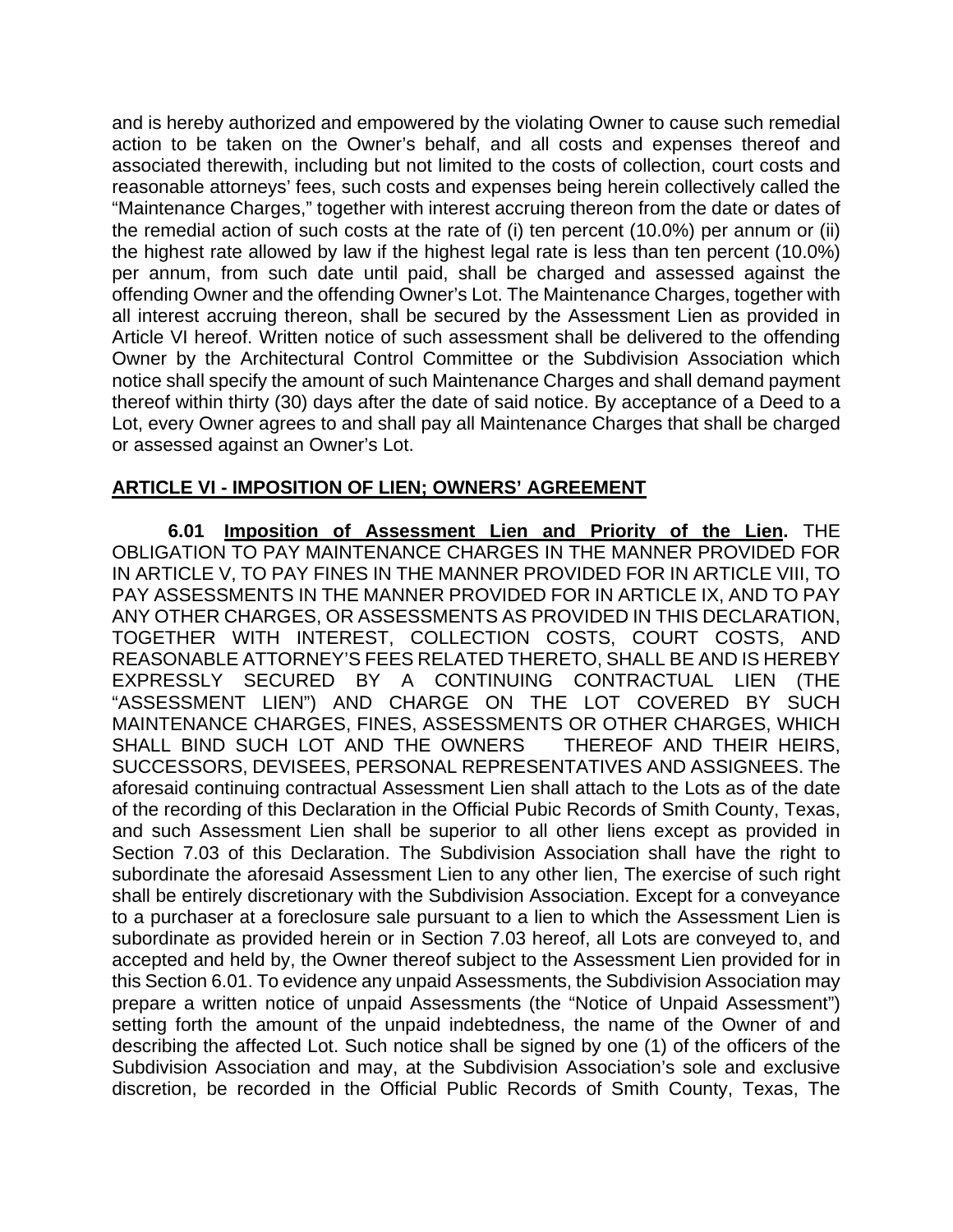Subdivision Association shall record an appropriate release of any recorded Notice of Unpaid Assessments when the amounts referenced therein have been paid. THE ASSESSMENT LIEN MAY BE ENFORCED BY FORECLOSURE OF THE ASSESSMENT LIEN UPON THE DEFAULTING OWNER'S LOT BY THE SUBDIVISION ASSOCIATION SUBSEQUENT TO THE RECORDING OF THE NOTICE OF UNPAID ASSESSMENTS EITHER BY JUDICIAL FORECLOSURE OR BY NONJUDICIAL FORECLOSURE THROUGH A PUBLIC SALE IN LIKE MANNER AS A MORTGAGE ON REAL PROPERTY IN ACCORDANCE WITH OF THE TEXAS PROPERTY CODE, AS SUCH MAY BE REVISED, AMENDED, SUPPLEMENTED OR REPLACED FROM TIME TO TIME. In addition, the Subdivision Association shall have the right and authority to institute suit against the Owner personally to obtain a judgment for unpaid Assessments. Furthermore, the Subdivision Association shall have such other rights and remedies as permitted or allowed by applicable law. In any foreclosure proceeding, whether judicial or nonjudicial, or in any suit or other action against, or pertaining to, the Owner, the Owner shall be required to pay all costs, expenses and reasonable attorneys' fees incurred by the Subdivision Association. The Developer shall have the right and power to buy the Lot at foreclosure or other legal sale and to acquire, hold, lease, mortgage, convey or otherwise deal with the same, subject to any statutory right of redemption.

**6.02 Owner's Agreement.** Each Owner, owning a portion of the Property or any Lot, for said Owner, and the Owner's heirs, executors, administrators, personal representatives, successors, and assigns, covenants and agrees:

- (a) that the Owner acquires the Owner's Lot subject to the Maintenance Charges, Fines, Assessments, and the Assessment Lien set forth in this Declaration ; and
- (b) that by accepting a Deed to the Owner's Lot, the Owner is, shall be, and shall remain personally liable for any and all Fines, Maintenance Charges and Assessments created in this Declaration and assessed against the said Owner's Lot while the said Owner is (or was) the Owner thereof regardless of whether such covenants or agreements are expressed in such Deed and regardless of whether the said Owner signed the Deed; and
- (c) that by accepting a Deed to the Owner's Lot and to secure the Owner's performance hereunder, the Owner conveys the Lot, and all portions thereof, to the Subdivision Association, and its successors and assigns, in Trust, with a power of sale, and warrants and agrees to defend the title to the Lot, and all portions thereof. If the Owner pays all of the Fines, Maintenance Charges and Assessments imposed against the Owner's Lot as provided herein, this conveyance in trust shall have no further effect, If the Owner fails to pay any of the Fines, Maintenance Charges or Assessments imposed against the Owner's Lot, the President of the Subdivision Association in its capacity as trustee shall have the right to nonjudicially foreclose upon the Assessment Lien granted herein in accordance with and upon compliance with the provisions of the Texas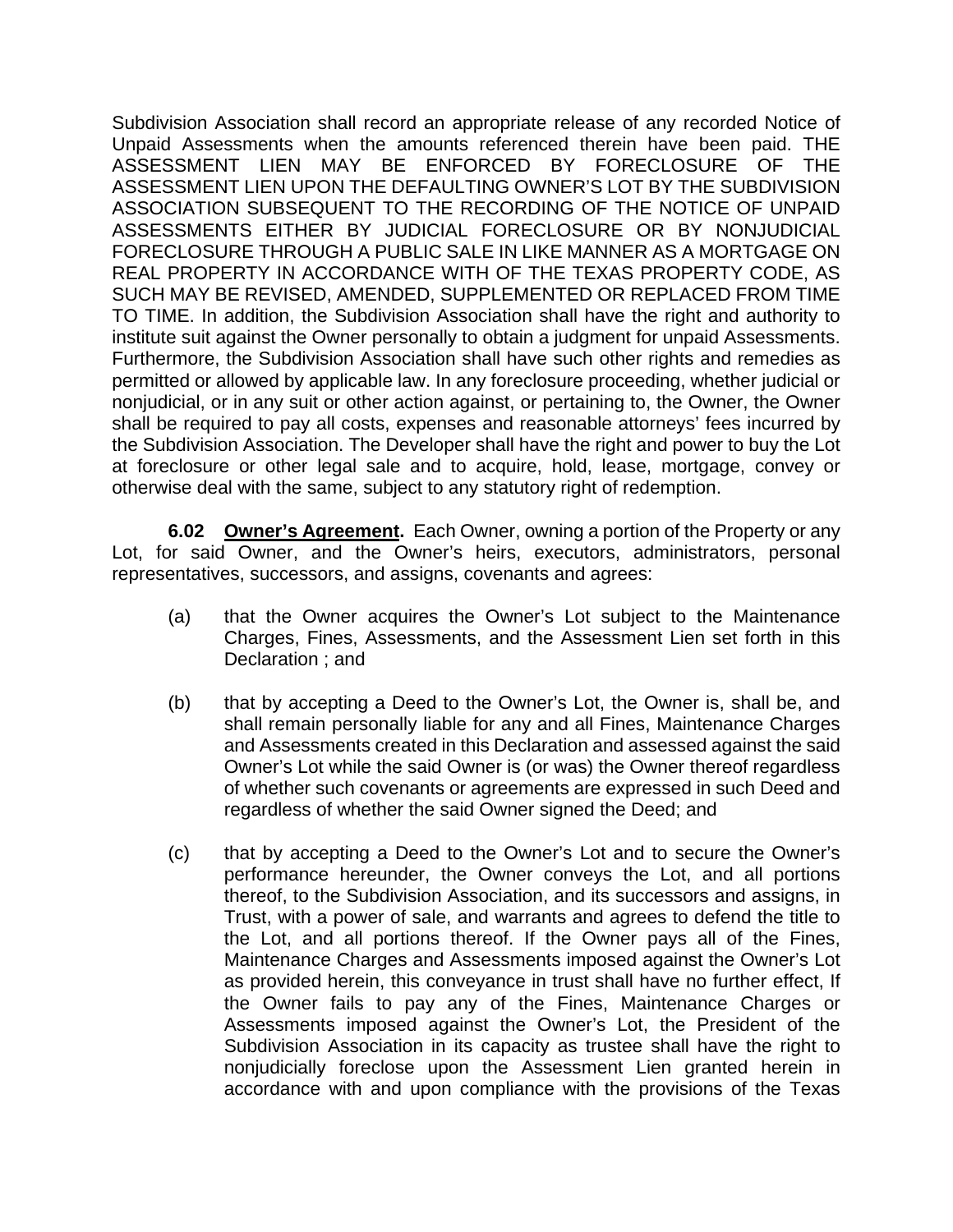Property Code, as the same may be amended or supplemented from time to time.

## **ARTICLE VII - ENFORCEMENT OF DECLARATION AND OF ASSESSMENT LIEN**

**7.01 Enforcement by Developer Architectural Control Committee or Subdivision Association.** The Developer, the Architectural Control Committee, or the Subdivision Association, acting either jointly or independently, shall each have the right, jointly or severally, but not the obligation, to enforce the provisions of this Declaration, including, but not limited to, enforcement of the Assessment Lien. Any Owner shall also have the right to enforce this Declaration at the said Owner's sole cost and expense by any appropriate action, whether at law or in equity. Neither the Developer, nor the Architectural Control Committee nor the Subdivision Association shall have any liability to any Owner or any other person or entity for failing or refusing to enforce this Declaration.

**7.02 Enforcement Remedies.** If the Owner of any Lot fails to pay any Fines, Maintenance Charges or Assessments assessed, or to pay any interest accrued on any Fines, Maintenance Charges or Assessments, or any and all costs (including court costs and attorneys' fees) incurred by either the Developer, the Architectural Control Committee, or the Subdivision Association, or any one of them, in collecting same, the Developer, the Architectural Control Committee and/or the Subdivision Association, as applicable, shall have the right to enforce the payment of the Fines, Maintenance Charges and Assessments, and all interest accrued thereon and costs incurred by either the Developer, the Architectural Control Committee or the Subdivision Association, or any one of them, in collecting same, and/or enforce the Assessment Lien by taking either or both of the following actions, concurrently or separately (and, by exercising either of the remedies hereinafter set forth, the Developer, the Architectural Control Committee and the Subdivision Association do not prejudice their exercise of any other remedy);

- (a) bring an action at law and recover judgment against the Owner personally obligated to pay the Fines, Maintenance Charges or Assessments; or
- (b) enforce the Assessment Lien against the Lot by any means available at law or in equity, including without limitation a nonjudicial foreclosure sale of the Lot, such sale to be conducted in the manner set forth in 51.002 of the Texas Property Code, as the same may be amended or supplemented from time to time. The Developer or any other Owner may be the purchaser at any such foreclosure sale.

**7.03 Subordination of the Assessment Lien to First Mortgage or Deed of Trust.** The Assessment Lien provided for herein shall be subordinate to any valid first mortgage lien (purchase money or improvement loan) held by, or deed of trust of which the beneficiary is, an institutional lender which is chartered (or licensed) by the United States or any state within, the United States. Sale or transfer of any Lot shall not affect the Assessment Lien, provided, however, that if the sale or transfer is pursuant to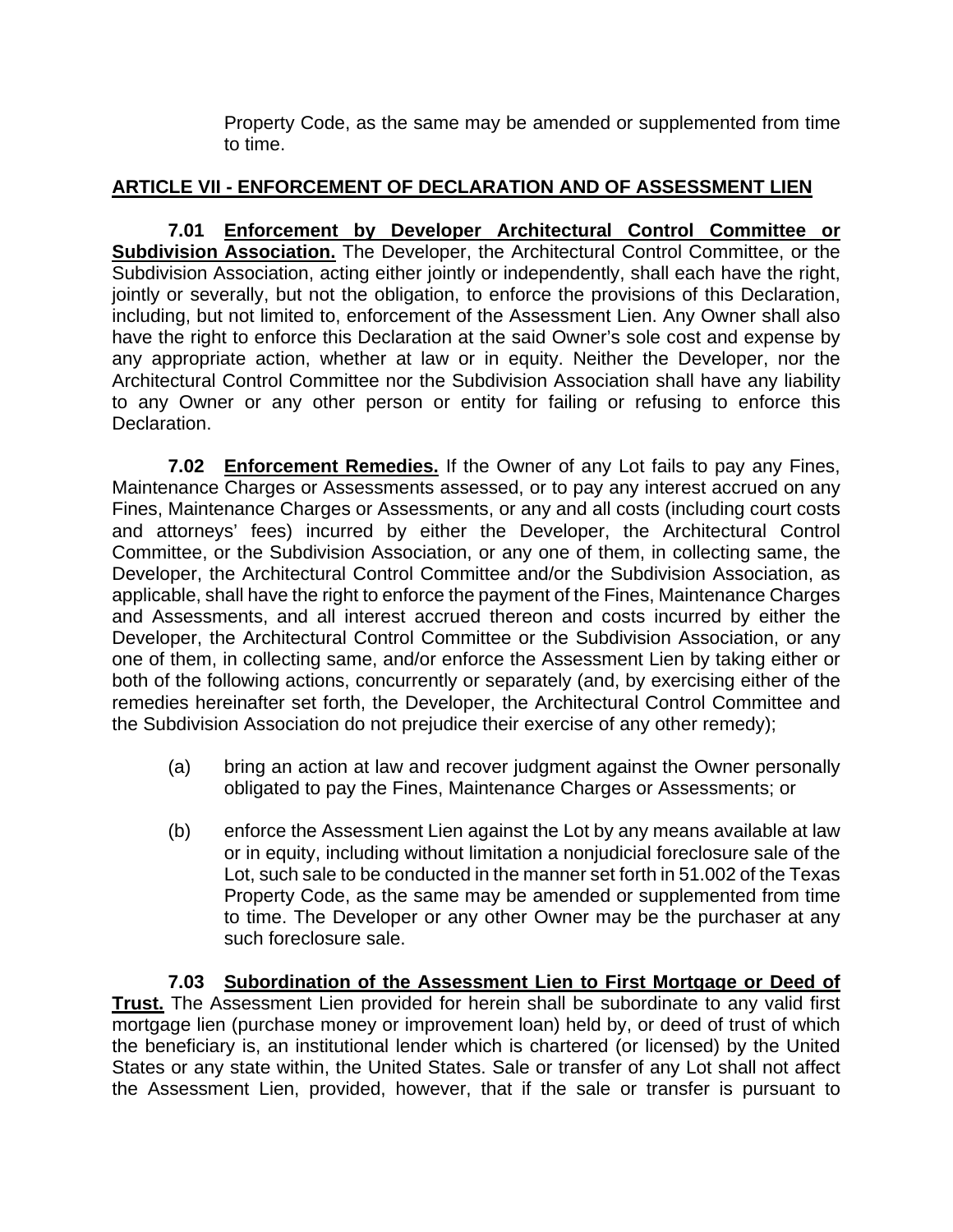foreclosure of any such superior mortgage lien or deed of trust, or pursuant to any sale or proceeding in lieu thereof, the purchaser at the mortgage lien foreclosure or deed of trust sale, or any grantee taking by deed in lieu of foreclosure, shall take the Lot free of the Assessment Lien for all Maintenance Charges that have accrued up to the date of issuance of a sheriffs or trustee's deed or deed in lien of foreclosure; but upon the date of issuance of a sheriffs or trustee's deed or deed in lieu of foreclosure, the Assessment Lien immediately shall become and remain superior to any and all other charges, liens, or encumbrances (except lien for taxes or other public charges which by applicable law are expressly made superior and except to the extent stated herein with respect to any subsequent first lien financing), and such mortgage or deed of trust foreclosure sale purchaser or grantee shall take the Lot or Properly subject to all Maintenance Charges and Assessments, and the Assessment Lien therefor accruing subsequent to the date of issuance of a sheriffs or trustee's deed or deed given in lieu of foreclosure.

### **ARTICLE VIII -RIGHTS AND POWERS**

**8.01 Right to Inspect.** The Developer, the Architectural Control Committee and the Subdivision Association, jointly or severally, shall have the right to enter upon all Lots for the purpose of inspecting whether or not the Owner thereof is in compliance with the Declaration and Covenants, and each Owner grants the Developer, the Architectural Control Committee and the Subdivision Association the right to enter upon the Owner's Lot for such inspection purposes. If during the course of construction of any improvements upon a Lot, the Developer, the Architectural Control Committee or the Subdivision Association, jointly or severally, determines in its/their sole discretion that there is a violation of the Covenants, the Developer, the Architectural Control Committee or the Subdivision Association, as appropriate, may order a discontinuance of the construction of the improvements until such time as corrective measures have been taken to assure full compliance with the Covenants, and an Owner's failure to immediately discontinue or cause the discontinuance of construction of the Dwelling Unit, upon demand by Developer, the Architectural Control Committee or the Subdivision Association, shall constitute a further violation of this Declaration by that Owner.

**8.02 Fines.** The Developer and/or Subdivision Association shall have the right to levy reasonable fines against any Owner who (i) violates any of the Covenants, (ii) violates any other covenant, restriction, reservation, charge, servitude, assessment or conditions set forth in this Declaration, or (iii) violates any rule, condition or regulation enacted, passed or otherwise requited or approved by the Developer, the Architectural Control Committee, or the Subdivision Association, Such fines against any Owner shall be an Assessment, as herein defined.

(a) When the Developer or the Subdivision Association shall levy a reasonable fine against any Owner or Owners, the Developer or Subdivision Association, as applicable, shall give written notice of such fine to the affected Owner or Owners at such Owner's or Owners' most recent address according to the records of the Developer or Subdivision Association by United States mail, certified mail, return receipt requested, with proper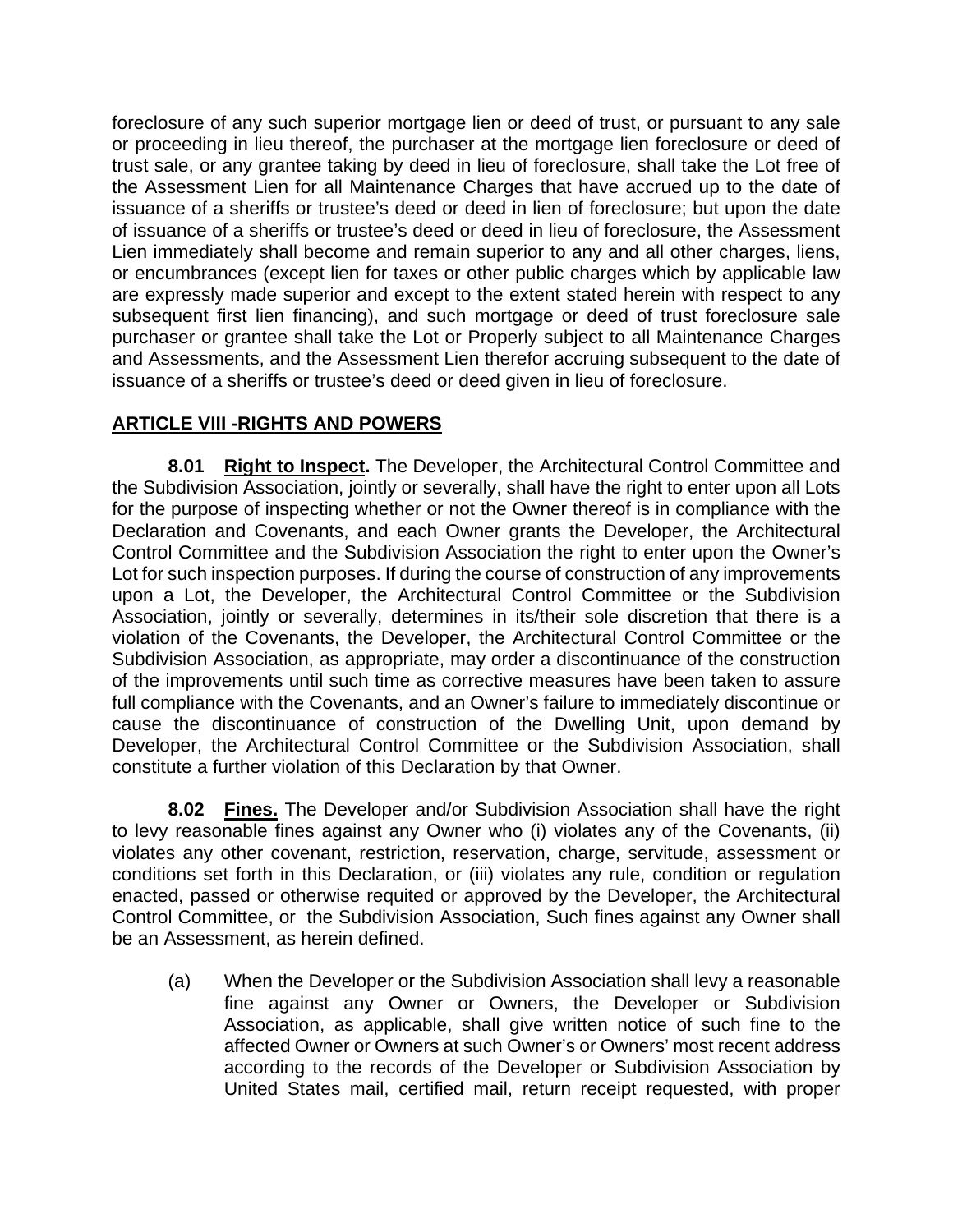postage affixed thereon. Upon receipt of such written notice, the Owner or Owners shall have ten (10) days to request in writing a private meeting with the Developer or Subdivision Association, as applicable, to discuss the nature of the violation giving rise to the fine.

(b) At the conclusion of the private meeting provided for in Section 8.02(A), above, or (ii) if no private meeting is requested by the Owner or Owners, the Developer or Subdivision Association, as applicable, shall advise the Owner or Owners in writing of its final decision with respect to the violation. If the final decision results in a fine being levied against the Owner or Owners, the Owner or Owners shall pay such tine within ten (10) days of such final decision. If such fine is not fully paid within such ten-day period, the Developer or Subdivision Association may enforce such Assessment as provided in this Declaration, i.e. Article VII.

#### **ARTICLE IX - THE SUBDIVISION ASSOCIATION**

**9.01 Establishment.** The Developer shall have the right to form the Subdivision Association by the filing of the Certificate of Formation of the Subdivision Association with the Secretary of State of the State of Texas. The Subdivision Association has not been established on the date of the filing of this Declaration. The Subdivision Association may be formed by the Developer at any time after the date on which this Declaration is recorded.

**9.02 By-Laws.** Bylaws for the Subdivision Association will be established and adopted by the Board of the Subdivision Association.

**9.03 Membership.** The Developer and each Owner of a Lot, including successive buyers, shall automatically and mandatorily become and be a Member of the Subdivision Association. Membership shall be appurtenant to and shall not be separated from ownership of any Lot, Every Member shall have a right at all reasonable times during regular business hours of the Subdivision Association to inspect the books and records of the Subdivision Association.

**9.04 Voting Rights.** The Subdivision Association shall have two (2) classes of membership to be designated as Class A and Class B.

A. Class A Members shall be all Owners with the exception of the Developer. A Class A Member shall be not entitled to vote until (i) the Developer initially sells all of the Lots owned by the Developer that are part of the Property, or (ii) the Developer files a statement with the Subdivision Association that the Developer will allow the Class A Members to vote. Once the Developer files the statement with the Subdivision Association allowing Class A Members to vote, the statement may not be revoked by the Developer. Each Class A Member shall, once the Class A Members are entitled to vote, be entitled to one (1) vote for each individual Lot owned. When more than one person owns an interest in an individual Lot, all such persons shall be members of the Subdivision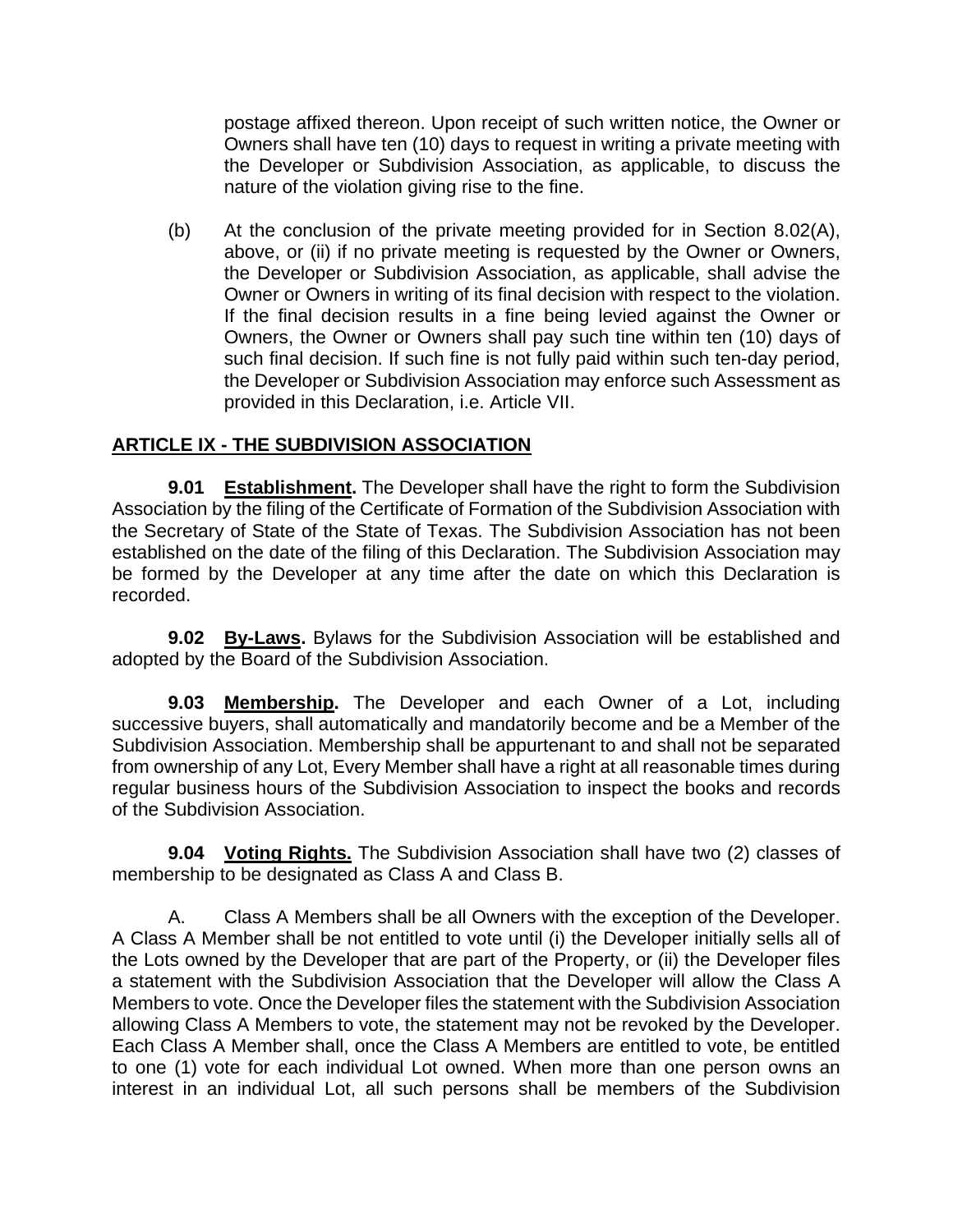Association, however, the one (1) vote voting right for such Lot shall be exercised collectively as the owners of the particular Lot shall between or among themselves determine.

B. The Developer shall be the Class B Member for so long as it owns any Lot that is a part of the Property which has not previously been conveyed by the Developer to an Owner. When any Lot is initially sold by the Developer, the Class B membership with respect to such Lot shall cease and automatically become and be a Class A membership. Unless the Developer files the statement with the Subdivision Association referred to in Section 9.04(A), above, allowing Class A Members to vote, for so long as the Developer, owns any Class B membership, the Developer shall be the only Member of the Subdivision Association entitled to vote.

C. Once the Class A Members are entitled to vote, whether by sale by the Developer of all of the Developer's Lots or by the Developer's filing the statement with the Subdivision Association allowing the Class A Members to vote, the Class B Member shall no longer be entitled to vote as a Member of the Subdivision Association.

**9.05 Board of Directors.** The Board shall be elected by the Members as provided in the By-Laws. The Board shall conduct the business of the Subdivision Association, except when a membership vote is required by this Declaration, the Certificate of Formation, or the By-Laws.

**9.06 Assessments.** Each Lot is hereby subject to an annual maintenance charge and assessment for the purpose of creating a fund to be used for the mutual benefit of all Owners, the Subdivision, and CROSS CREEK ESTATES at THE CROSSING. The amount of such annual maintenance charge shall be determined by the, Subdivision Association and such annual and special maintenance charges and assessments shall be paid by the Owner of each Lot to the Subdivision Association in accordance with the procedures that shall be adopted from time to time by the Subdivision Association. The annual maintenance charges and assessments may be used for, among other purposes, upkeep, repair and maintenance of the Subdivision. The special charges and assessments shall be used only for the purposes for which they are assessed by the Board of the Subdivision Association. If an Owner shall own more than one Lot, the Owner shall be responsible for paying the full annual maintenance charge and the full special assessment for each Lot owned by the Owner. Notwithstanding anything contained in this Declaration or elsewhere, the Developer shall not at any time be required to pay nor otherwise be responsible for payment of any annual or special maintenance charge or assessment.

**9.07 Special Assessments.** In addition to the annual maintenance assessment charge as noted in Article 9.06, the Developer or Subdivision Association shall possess the right, power and authority to establish special assessments from time to time as may be necessary or appropriate to pay for (i) any non-recurring expenses related to the proper maintenance, care, improvement or reconstruction of any private street or drive, and (ii) any expenses related to the proper maintenance, care, improvement or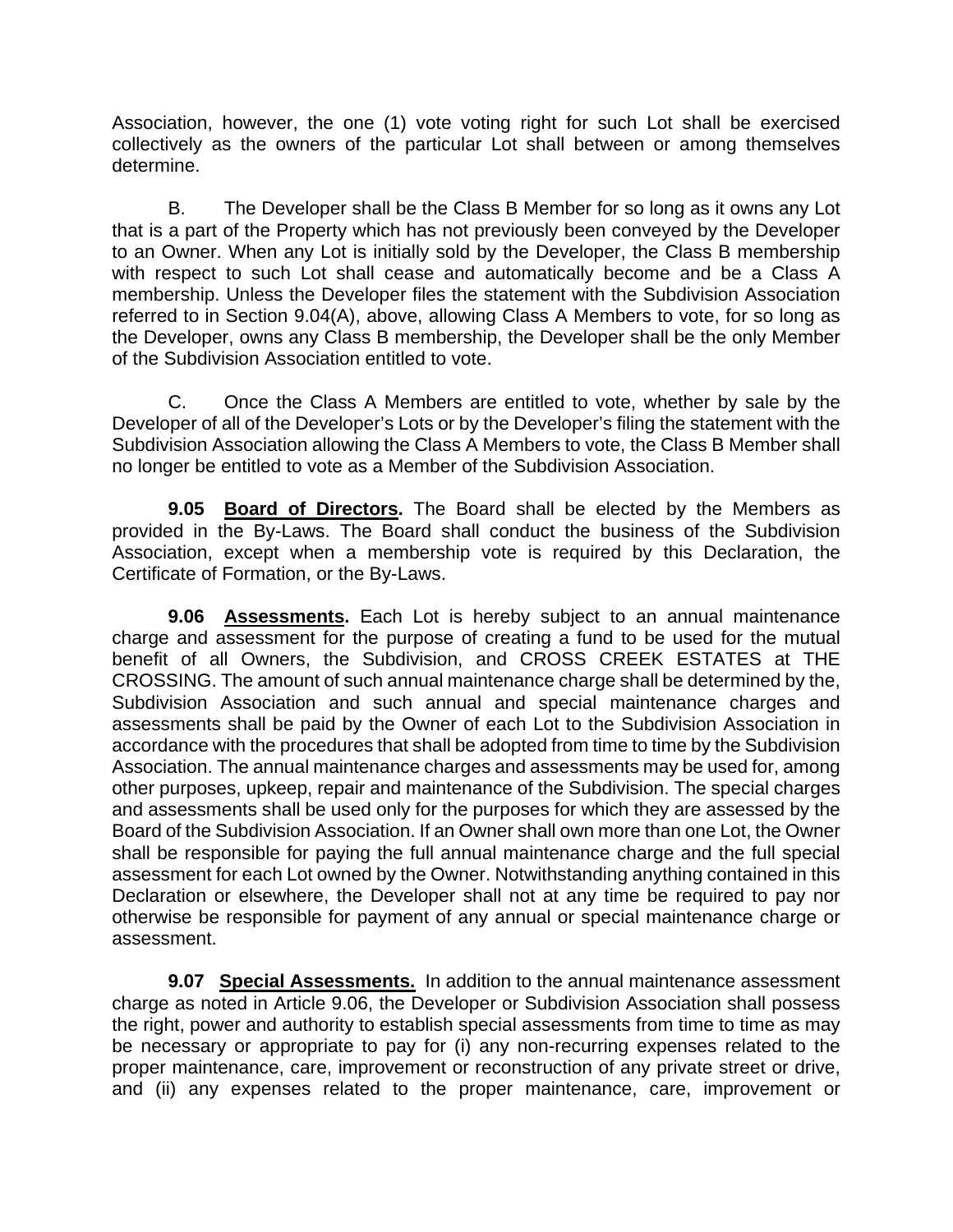reconstruction of the Common Areas or landscape easements belonging to the Subdivision Association. Notwithstanding anything to the contrary contained in this Declaration, any special assessment established hereunder must be approved by the affirmative vote of seventy-seven percent (77%) of a quorum of the total votes of each class of Owners present at a duly called meeting for such purpose. At least seventy-five percent (75%) of the Owners of each class must be present at this duly called meeting in order to constitute a quorum.

As an alternative, the Developer reserves the right to perform the maintenance contemplated in this Article 9.07, and to assess each Owner with the prorata share of the costs, including reasonable attorney fees incurred by the Developer, as set forth in the bylaws of the Association.

**9.08 Conflicts.** The Subdivision Association may make whatever rules, regulations and By-Laws it deems necessary or desirable to govern the Subdivision Association and its Members; provided, however, that any conflict between the Subdivision Association's rules, regulations and By-Laws and the provisions of this Declaration shall be controlled by and resolved in favor of this Declaration.

### **ARTICLE X – THE MASTER ASSOCIATION**

**10.01 Membership in Master Association**. Each Owner of a Lot including successive buyers, shall automatically and mandatorily become and be a member of the Master Association and shall be subject of the existing restrictions entitled Declaration of Covenants, Restrictions, Conditions, Assessments, Charges, Servitudes, Liens, Reservations and Easements for THE CROSSING, filed of record as document number 2007-R00022343 as well as the Amendment to Declaration of Covenants, Restrictions, Conditions, Assessments, Charges, Servitudes, Liens, Reservations and Easements for THE CROSSING, filed as document number 2010-R00036267 of the Official Public Records of Smith County, Texas (the "Master Declaration") including all restrictions, assessments, easements, etc. as described therein

**10.02 Conflicts with Master Association.** In the event any conflict between the Subdivision Association's rules, regulations and By-Laws and the Master Association's rules, regulations and By-Laws occurs, the provisions of the Master shall control.

### **ARTICLE XI - RESERVATIONS OF DEVELOPER**

**11.01 Reservations.** The following reservations are hereby made by Developer:

A. The utility easements shown on the Plat are dedicated with the reservation that such utility easements are for the use and benefit of any public utility operating in Smith County, Texas, as well as for the benefit of Developer to allow for the construction, repair, maintenance and operation of a system or systems of electric light and power, telephone liens, television cable lines, security, gas, water, sanitary sewers, storm and sewers and any other utility or service which Developer may find necessary or proper.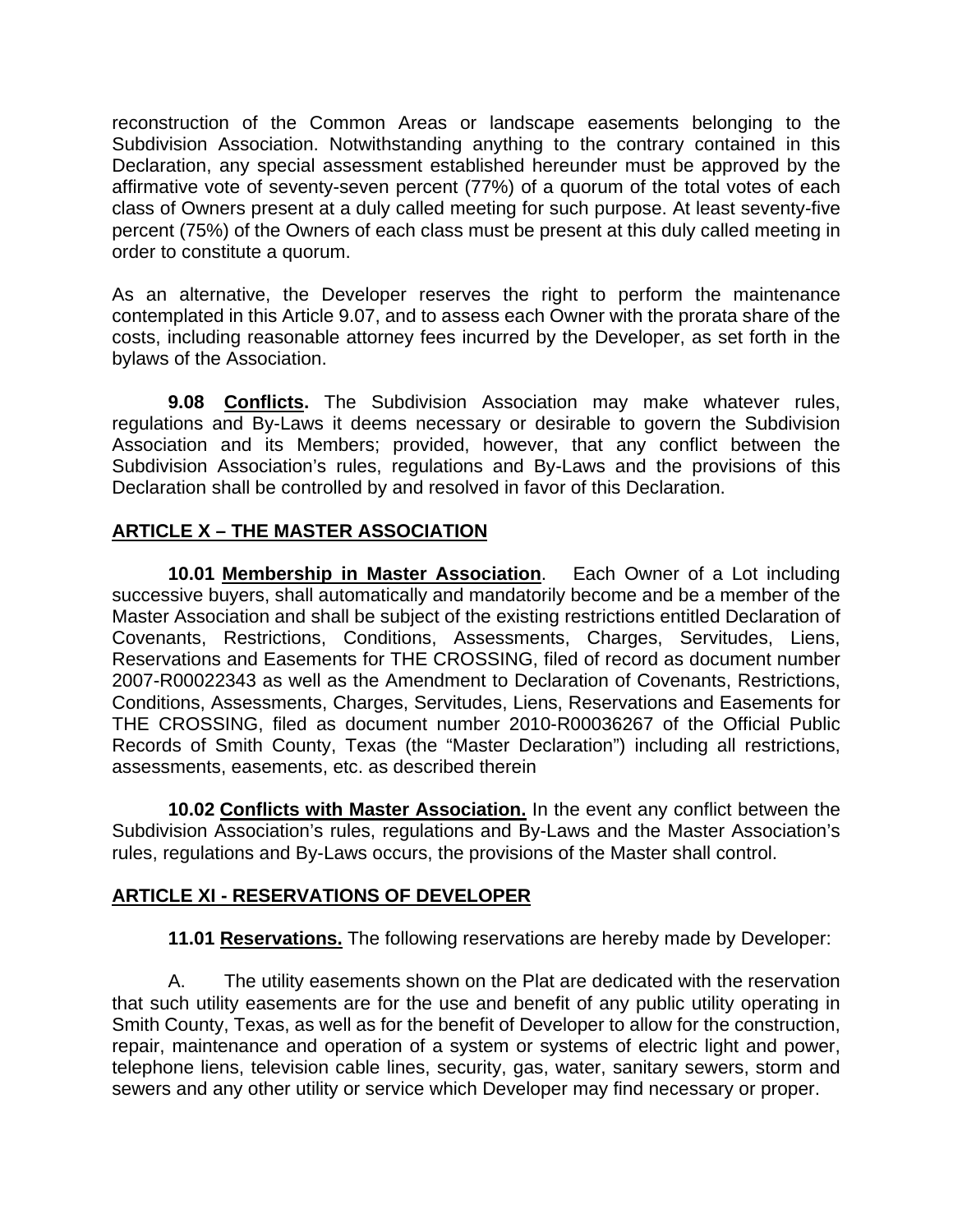B. Developer reserves the right from time to time to make changes in the location, shape, and size of, and additions to, the easements described in Section 11.01(A) above, for the purpose of more efficiently or desirably installing utilities therein and thereon, and this right to make such changes is herein and hereby expressly transferred and assigned to Developer.

C. The title conveyed to any Lot shall not be held or construed to include the title to the water, gas, electricity, telephone, storm sewers or sanitary sewers lines, poles, pipes, conduits, cable television lines or other appurtenances or facilities constructed by Developer or public utility companies upon, wider, along, across or through such utility easements; and the right (but not obligation) to construct, maintain, repair and operate such systems, utilities, appurtenances and facilities is reserved to Developer, its successors and assigns.

D. The right to sell, dedicate or lease the liens, utilities, appurtenances and other facilities described in Section 11.01(C), above, to any municipality, governmental agency (including any water control or utility district created under Article XVI, Section 59 of the Texas Constitution covering the Property as well as other lands), public service corporation or other party is hereby expressly reserved to Developer.

E. The Developer, and its successors or assigns, shall not be liable for any damage caused or done by the Developer, nor any of its agents or employees to any Lot, any Permanent Improvements, or to any shrubbery, trees, flowers or other property of any Owner situated on any Lot.

F. The right to enter upon any Lot or Lots during installation of streets for the purpose of performing street excavation, construction, and paving is hereby reserved to Developer, its successors and assigns. The Developer, and its successors or assigns, shall not be liable for any damage done by The Developer nor any of its agents or employees to shrubbery, trees, flowers or other property of the Owner which is necessitated by such street construction.

### **ARTICLE XII - TERMS; AMENDMENTS; TERMINATIONS**

**12.01 Term: Method Of Termination.** This Declaration and the Covenants shall be effective upon the date of recordation hereof and, as may be amended from time to time, shall continue in full force and effect to and including December 31, 2046. From and after December 31, 2046, this Declaration, as it may have been amended, shall be automatically extended for successive periods of ten (10) years each, unless there is an affirmative vote to terminate this Declaration by the then Owners of at least seventy-five percent (75.0%) of the Lots (there being only one vote per Lot which shall be exercised collectively by any multiple owners of interests in any one Lot as they may among themselves determine) casting their votes for termination at a meeting of the Owners held for such purpose within six (6) months prior to the expiration of the initial effective period hereof or any ten (10) year extension.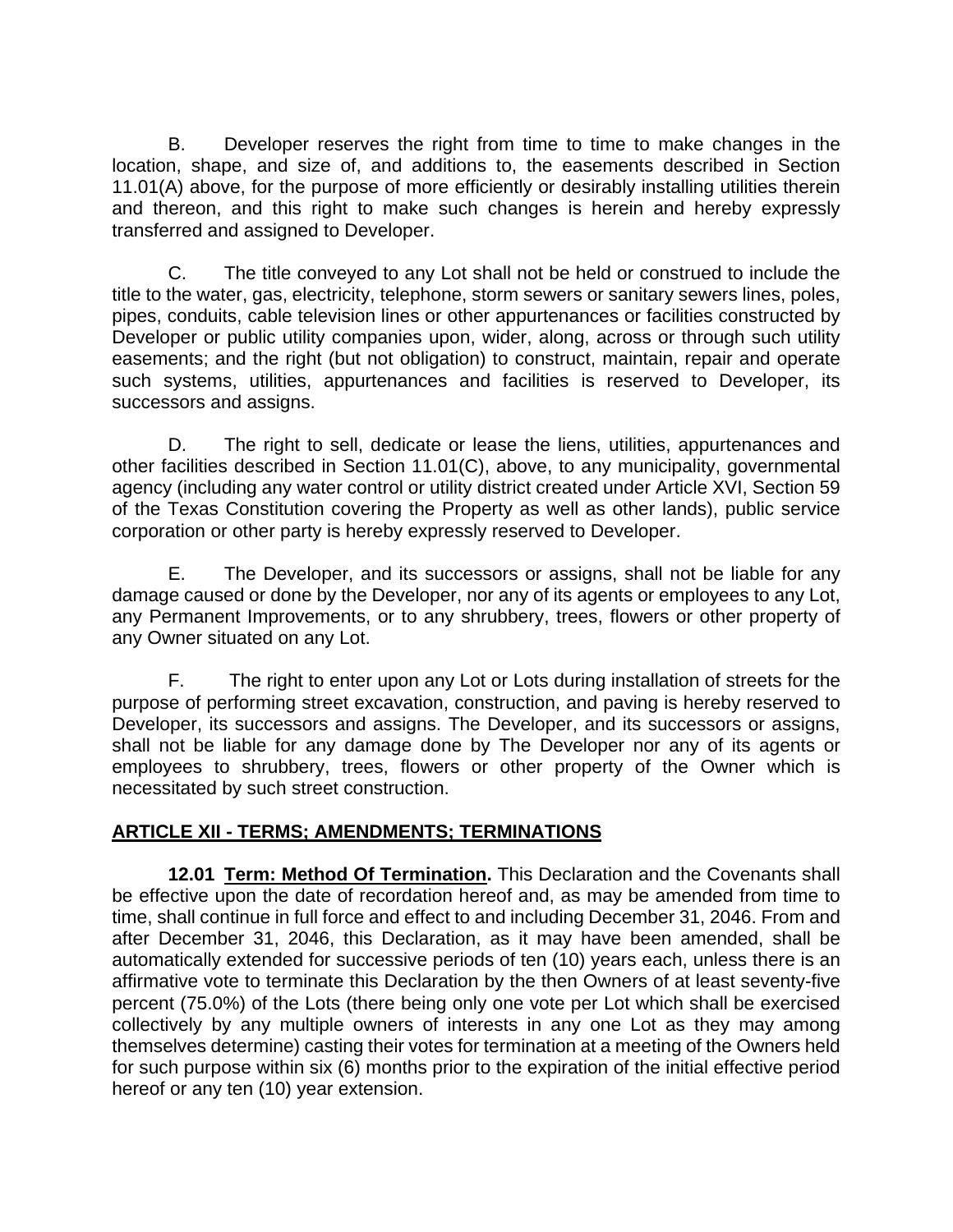**12.02 Amendments.** Until the later of (i) the date on which the Developer shall have initially sold all of the Lots, such sales being evidenced by the recording of a Deed from the Developer to the initial buyer of a Lot, or (ii) December 31, 2018, the Developer shall have the right to unilaterally change or amend this Declaration at any time, in any manner, and for any reason or purpose as determined at the sole discretion of the Developer. After all of the Lots have been initially sold by Developer, this Declaration may be amended or changed in whole or in part at any time only by the affirmative vote of the then Owners of at least seventy-five percent (75.0%) of the Lots (each Owner having one vote per Lot owned which shall be exercised collectively by any multiple owners of interests in any one Lot as they may among themselves determine) casting their votes to amend or change this Declaration at a special meeting of the Owners called pursuant to Section 12.03.

**12.03 Election Procedures.** The affirmative votes required under Sections 12.01 and 12.02 hereof shall he obtained and evidenced by the requisite vote of the Owners present at a meeting of Owners duly called by at least twenty-five percent (25.0%) of the Owners or by the Developer pursuant to notice to all of the Owners on or prior to ten (10) days before the date of the meeting at which meeting the requisite percentage of Owners vote to so amend or terminate this Declaration. No proxy votes shall be allowed or valid. The notice of the meeting must set forth the proposal as to amendment of this Declaration and such affirmative vote of the requisite percentage of Owners must be evidenced by minutes of the meeting duly certified by the Owners who called the meeting or the Developer. In any event, as long as the Developer owns a Lot in the Subdivision, a copy of the minutes shall be delivered to the Developer prior to any amendment or change becoming effective.

**12.04 Recording Amendments.** Upon the amendment or change of this Declaration (and/or the Covenants contained herein) as herein provided, and upon the other conditions set forth in Section 12.01 and Section 12.03 of this Article XII having been satisfied, then each amendment shall be executed by the (i) the Developer, its successors or assigns, or (ii) the Owners who voted in favor of the amendment or change, as applicable, placed in recordable form, and filed of record in the Official Public Records of Smith County, Texas, accompanied by a statement that either (i) the Developer, or (ii) the requisite percentage of Owners, have voted to make such amendment to this Declaration.

**12.05 Effect.** Upon the filing of an amendment or change in accordance with Section 12.04, this Declaration and the Covenants, as amended, shall remain in full force and effect.

**12.06 Other Right of Amendment.** Anything in this Article to the contrary notwithstanding, Developer, its successors and assigns, reserves the right at any time prior to the initial sale of all of the Lots to amend all or any part of this Declaration to such an extent and with such language as may be required by any federal, state or local agency which requires such an amendment as a condition precedent to such agency's approval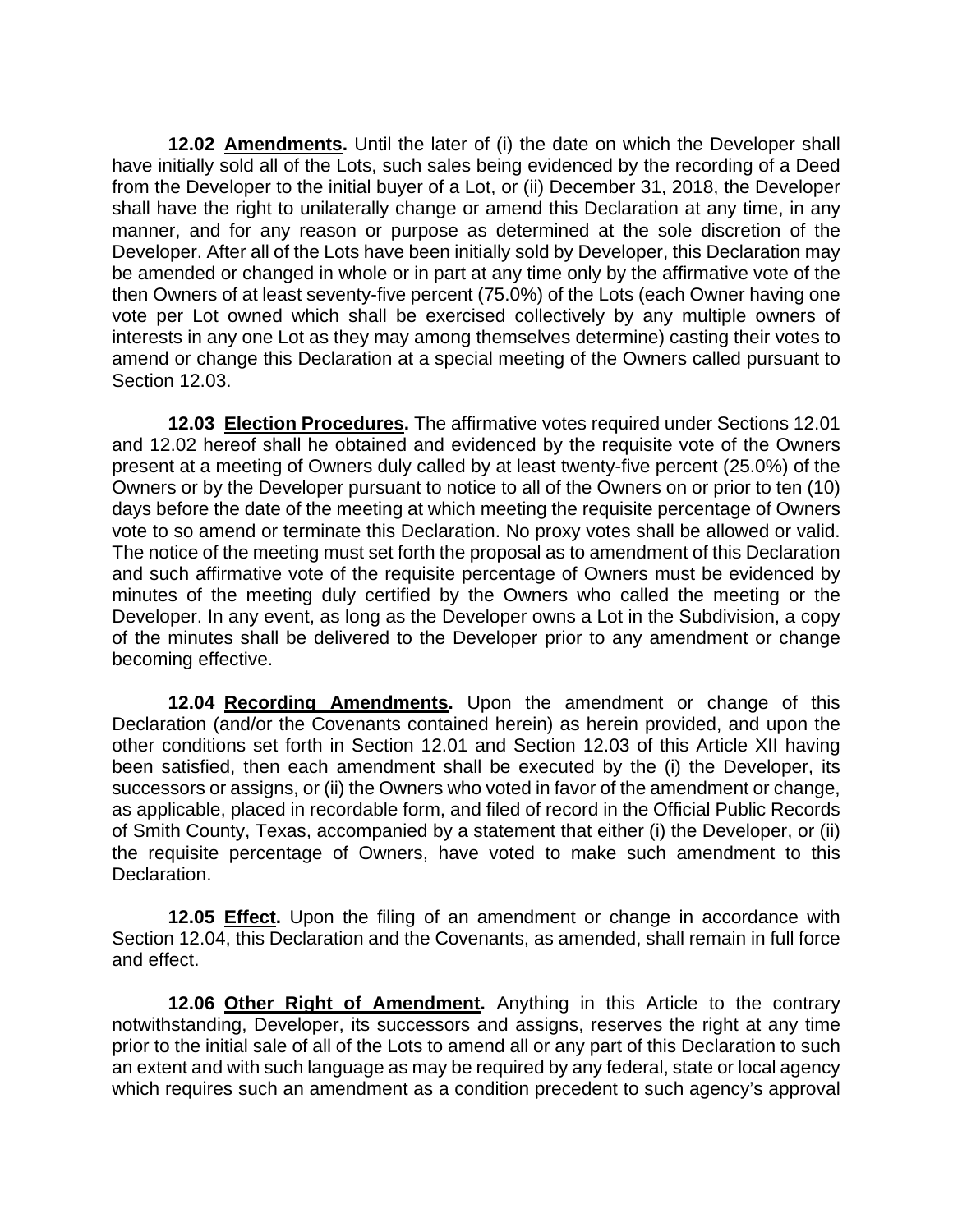of this Declaration, or by any federally chartered lending institution as a condition precedent to lending funds upon the security of the Property or any portion thereon. Any such amendment shall be effected by the recordation, by Developer, its successors or assigns, of a Certificate of Amendment signed by Developer, its successors or assigns, with proper signature acknowledged, specifying the federal, state, or local governmental agency or the federally chartered lending institution requiring the amendment and setting forth the amendatory language required by such agency or institution. Recordation of such a Certificate shall be deemed conclusive proof of the agency's or institution's requirement for such an amendment, and such Certificate, when recorded, shall be binding upon the Property, or the affected portion thereof, and all persons or Owners having an interest in the same. Except as provided in Section 12.02 and Section 12.06 of this Declaration, Developer shall not have any right to unilaterally amend this Declaration.

## **ARTICLE XIII - RESERVATION OF RIGHT TO RESUBDIVIDE**

Subject to the approval of any and all appropriate governmental agencies having jurisdiction over the Subdivision or any Lot, Developer hereby reserves the right at any time while it is the Owner thereof to subdivide or resubdivide, as the case may be, and/or plat or replat, as the case may be, all or any portion of the Subdivision or of any Lot or Lots then owned by Developer without the consent of any Owner.

### **ARTICLE XIV – RESEVERATION OF RIGHT TO ADD ADDITIONAL PROPERTY.**

Developer hereby reserves the right at any time while it is the Owner thereof to unilaterally amend this Declaration for the purpose of adding property to this Declaration. Developer shall accomplish same by executing and filing for record an amendment to this Declaration which shall expand the meaning of Property to include the property set out in such amendment.

### **ARTICLE XV - MISCELLANEOUS**

**15.01 Interpretation of the Covenants.** Except for judicial construction, until the Subdivision Association is incorporated, the Developer shall have the exclusive right and power to construe and interpret the provisions of this Declaration. Once the Subdivision Association is formed, the Developer and/or the Subdivision Association shall have the exclusive right and power to construe and interpret the provisions of this Declaration. In the absence of any adjudication to the contrary by a Court of competent jurisdiction, the Developer's and/or the Subdivision Association's construction or interpretation of the provisions hereof, as applicable, shall be final, conclusive, and binding as to all persons and properly benefitted or bound by this Declaration and the provisions hereof.

**15.01 Severability.** Any determination by any court of competent jurisdiction that any provision of this Declaration is invalid or unenforceable shall not affect the validity or enforceability of any of the other, remaining provisions hereof, which remaining provisions shall be and remain in full force and effect.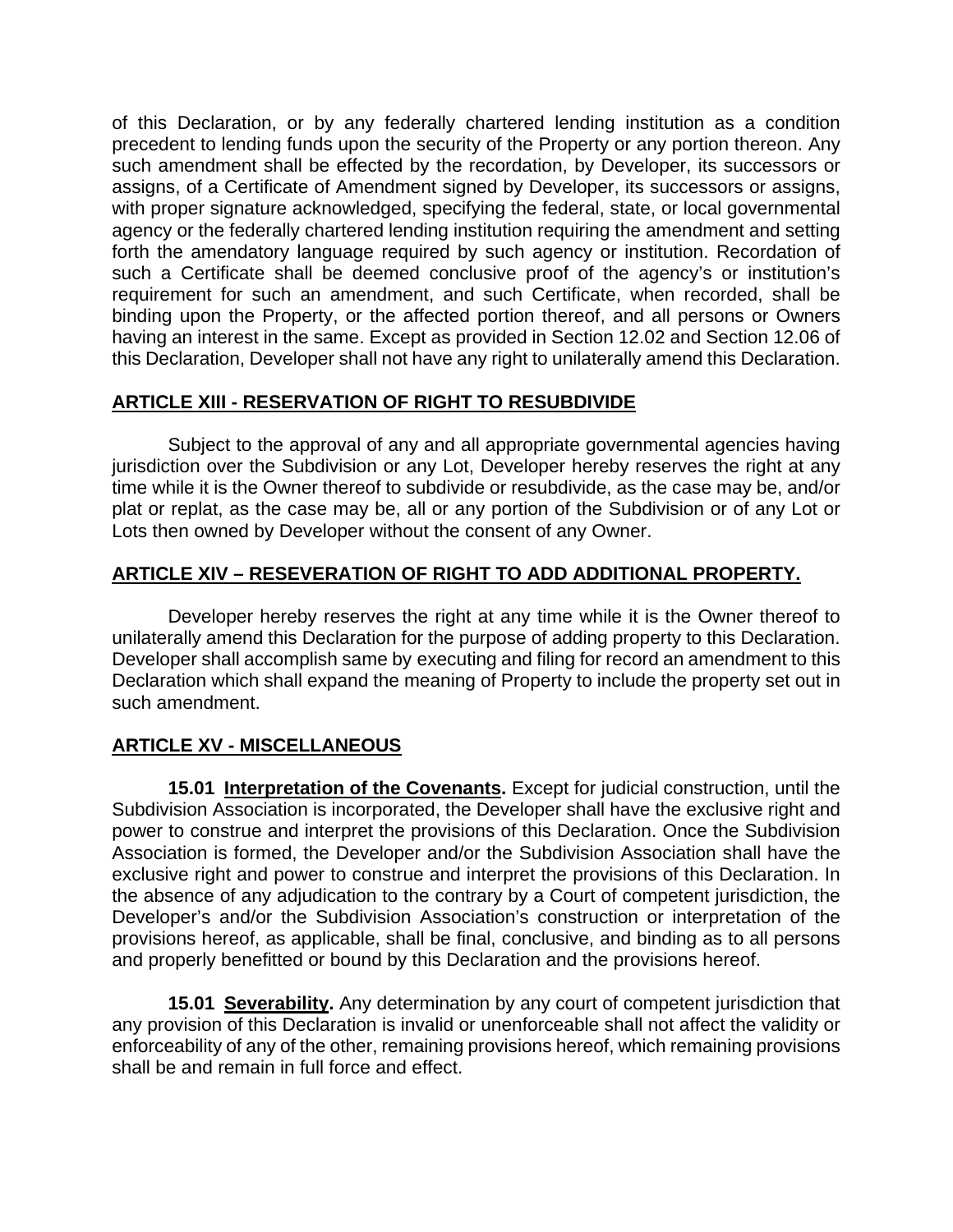**15.03 Rule Against Perpetuities.** If any interest purported to be created by this Declaration is challenged under the Rule Against Perpetuities or any related rule, the interest shall be construed as becoming void and of no effect as of the end of the applicable period of perpetuities computed. from the date when the period of perpetuities starts to run on the challenged interest; the "lives in being" for computing the period of perpetuities shall be (a) those which would be used in determining the validity of the challenged interest, plus (b) if applicable, those of the issue of the Developer who are living at the time the period of perpetuities starts to run on the challenged interest.

**15.04 Change of Circumstances.** Except as otherwise expressly provided in this Declaration, no change of conditions or circumstances shall operate to extinguish, terminate, or modify any of the provisions of this Declaration.

**15.05 Rules and Regulations.** In addition to the right to adopt rules and regulations on the matters expressly mentioned elsewhere in this Declaration, the Developer, the Subdivision Association or the Architectural Control Committee, as applicable, shall have the right to adopt rules and regulations with respect to all other aspects of the rights, activities and duties of the Developer, the Subdivision Association or the Architectural Control Committee, as applicable, provided said rules and regulations are not inconsistent with the provisions of this Declaration.

**15.06 Disclaimer of Representation.** Anything to the contrary in this Declaration notwithstanding, and except as otherwise may be expressly set forth on a recorded plat or other instrument recorded in the Official Public Records of Smith County Texas, neither the Developer nor the Architectural Control Committee makes any warranties or representations whatsoever that the plans presently envisioned for the complete development of the Property can or will be carried out.

**15.07 Limitation of Liability.** In the absence of willful and intentional misconduct attributable to (i) Developer, its successors or assigns, (ii) the Architectural Control Committee (and any and all members thereof), or (iii) the Subdivision Association (and any and all members thereof) neither the Developer, nor its successors or assigns, nor the Architectural Control Committee (nor any member thereof), nor the Subdivision Association (nor any member thereof) shall have any liability of any nature whatsoever arising out of or in any manner related to the performance or nonperformance of any of the rights and powers reserved unto Developer, the Architectural Control Committee, the Subdivision Association, or their respective heirs, executors, administrators, personal representatives, legal representatives, successors or assigns, pursuant to this Declaration.

**15.08 Successors and Assigns.** Any reference in this Declaration to Developer shall include Developer's successors and assigns.

**15.09 Gender and Number.** Wherever the context of this Declaration so requires, words used in the masculine gender shall include the feminine and neuter genders; words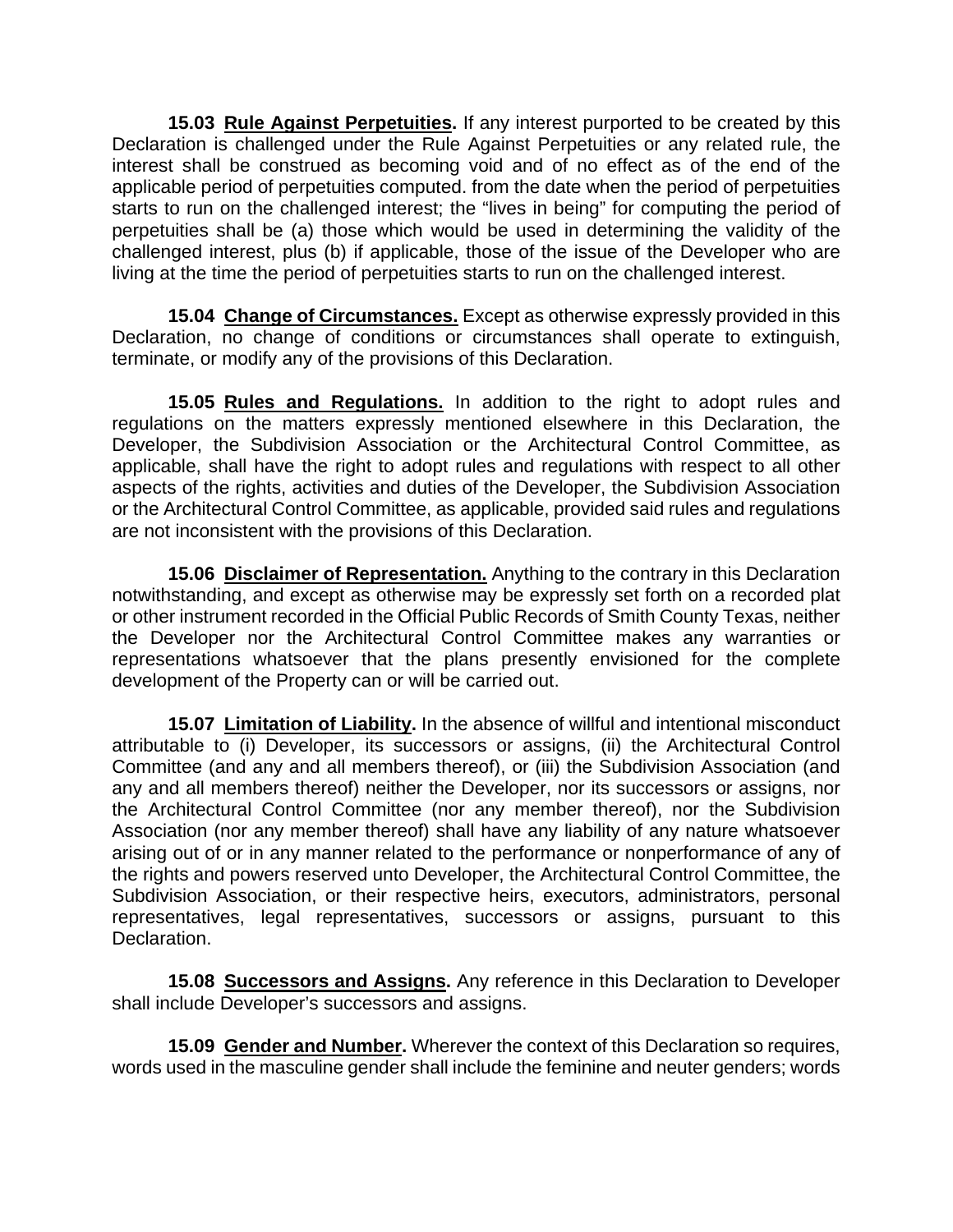used in the neuter gender shall include the masculine and feminine genders; words in the singular shall include the plural; and words in the plural shall include the singular.

**15.10 Captions and Titles.** All captions, titles, or headings of the Articles and Sections in this Declaration are for the purpose of reference and convenience only and are not to be deemed to limit, modify, or otherwise affect any of the provisions hereof, or to be used in determining the intent or context thereof.

**15.11 Notices.** Any notice required or permitted to be delivered as provided herein may be delivered either personally or by mail. If delivery is made by mail, delivery shall be deemed to have been made twenty-four (24) hours after a copy of the notice has been deposited in the United States mail, postage prepaid, registered or certified mail, return receipt requested, addressed to each such person or entity at the address given by such person or entity to the party sending the notice or to the address of the Dwelling Unit or the office of such person or entity if no address has been given. Such address may be changed from time to time by notice in writing.

**15.12 Prior Recorded Instruments.** This Declaration and all of the provisions hereof are expressly subject to all prior recorded documents affecting the Property.

**15.13 Enforcement of the Covenants.** Notwithstanding anything to the contrary herein, in the event of any violation or attempted violation of any of the provisions of this Declaration, including any of the Covenants, enforcement shall be authorized by any proceedings at law or in equity against any person or persons violating or attempting to violate any of such provisions, including proceedings to restrain or prevent such violation or attempted violation by injunction, whether prohibitive in nature or mandatory in commanding compliance with such provisions; and it shall not be a prerequisite to the granting of any such injunction to show inadequacy of legal remedy or irreparable harm. Likewise, any person entitled to enforce the provisions hereof may recover such damages as such person has sustained by reason of the violation of such provisions.

**15.14 Suspension of the Covenants.** The Developer and the Subdivision Association shall and do have the right during the period of construction, development, and sale of the Lots in the Subdivision, to grant reasonable and specifically limited exemptions and waivers from the Covenants to Developer and any other developer or contractor. Any such exemptions or waivers shall be granted only upon specific written request, itemizing the exemption or waiver requested, the location thereof, the need therefor, and the anticipated duration thereof and any authorization and approval thereof shall be similarly itemized. No such exemption or waiver shall be broader in terms of activity, location, or time than is reasonably required.

**15.15 Non-Waiver.** Any failure or delay on the part of either the Developer, the Architectural Control Committee, the Subdivision Association, and/or any Owner (i) to exercise any right, remedy or duty under this Declaration, or (ii) to take any action to enforce the Covenants or the Declaration, with regard to anyone matter or situation or group of matters or situations in any manner covered by or arising out of the Covenants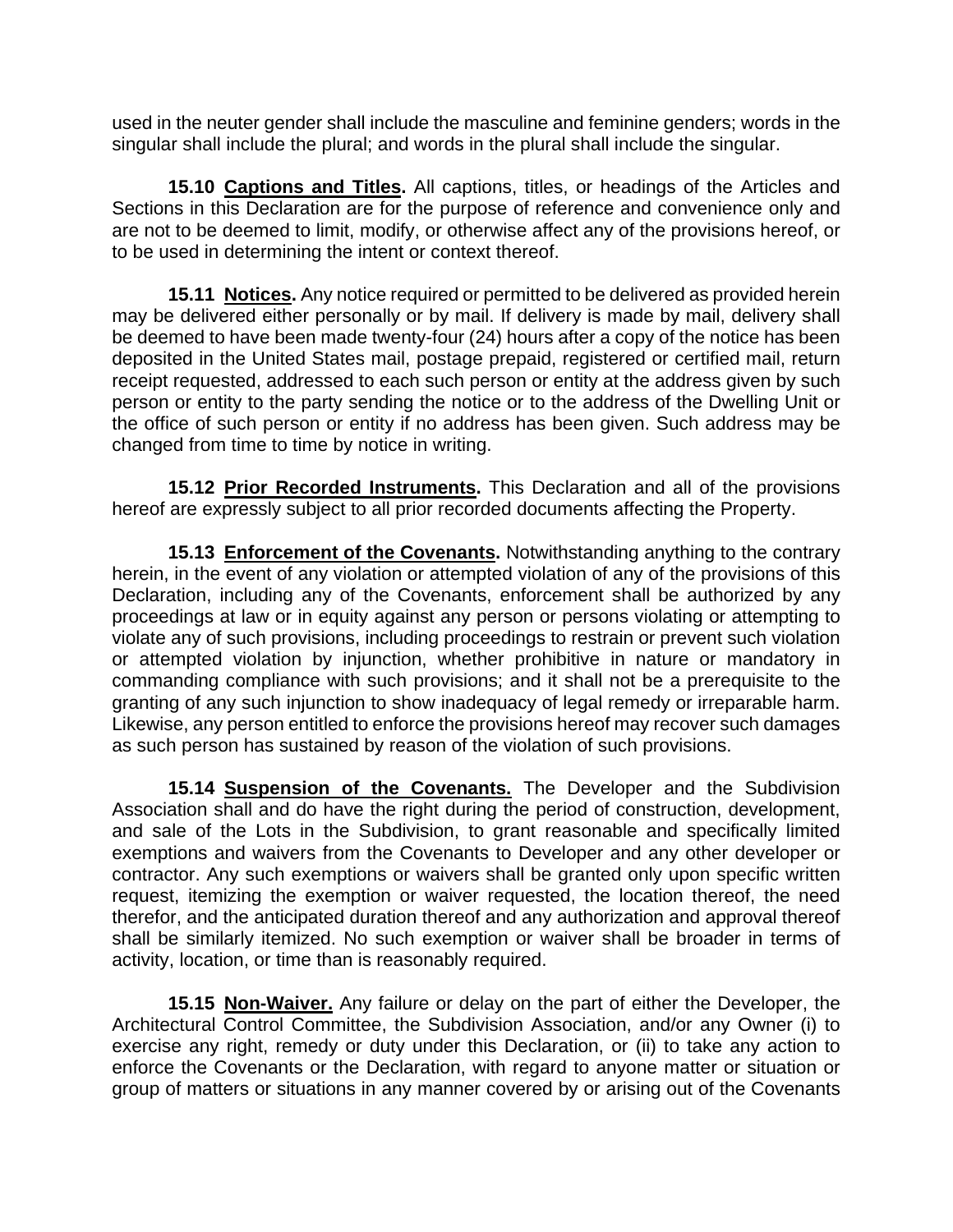or Declaration shall not in any manner be deemed or construed to be a waiver of the same or any subsequent matter or situation or group of matters or situation arising hereunder. No forbearance of any type for any period of time by either the Developer, the Architectural Control Committee, the Subdivision Association, and/or any Owner shall be in any manner deemed or construed to be a waiver of any right, remedy or duty hereunder, but all such rights, remedies and duties shall continue in full force and effect as if no forbearance had occurred. All Owners by accepting a Deed to a Lot hereby expressly covenant, stipulate, acknowledge and agree that (i) he, she or it expressly waives the affirmative defense of waiver with respect to any violation of this Declaration, or any part hereof or covenant herein, and (ii) the affirmative defense of waiver as recognized under the laws of the State of Texas shall not be available to any Owner as a defense to the violation of this Declaration, or any part hereof or covenant herein.

**15.16 Liberal Interpretation.** This Declaration, and all of the covenants, conditions, assessments, charges, servitudes, liens, reservations, and easements, shall be liberally construed to effectuate the purposes of this Declaration.

> WERNER-TAYLOR LAND & DEVELOPMENT, L.P., a Texas limited partnership

By: WERNER-TAYLOR MANAGEMENT, LLC, a Texas limited liability company, Its General Partner

By:

MICHAEL WERNER, President

STATE OF TEXAS § COUNTY OF SMITH

This instrument was acknowledged before me on this \_\_\_\_\_ day of \_ , 2016 by MICHAEL WERNER, President of WERNER-TAYLOR MANAGEMENT, LLC, a Texas limited liability company, General Partner of WERNER-TAYLOR LAND & DEVELOPMENT, L.P., a Texas limited partnership, on behalf of said limited partnership.

> $\overline{a}$ NOTARY PUBLIC, STATE OF TEXAS

WHEN RECORDED RETURN TO:

Mr. Michael J. Werner Werner-Taylor Land & Development, L.P. 7266 Crosswater Tyler, Texas 75703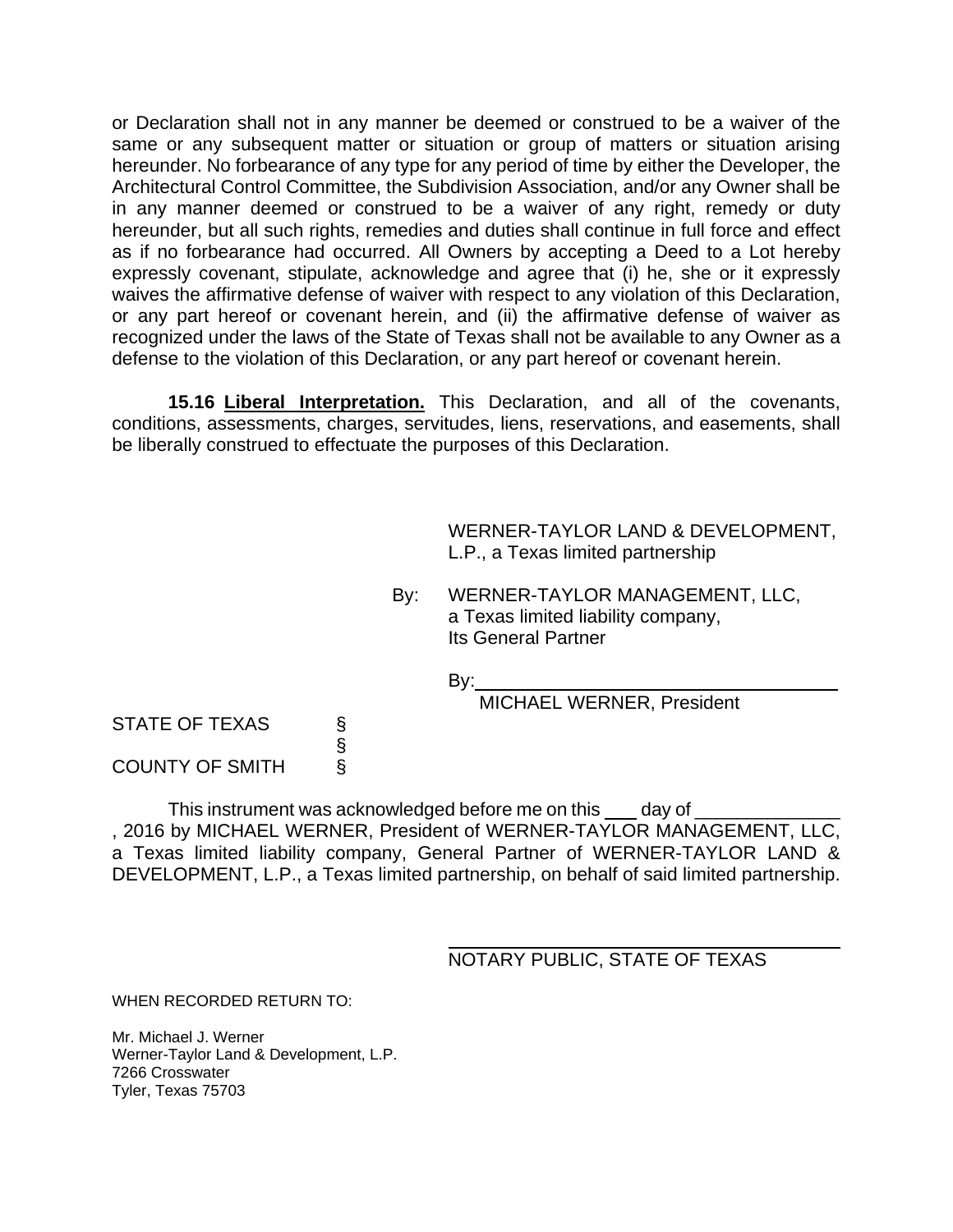EXHIBIT

TRACT 1:

BEING 119.715 acres of land situated in the Don Thomas Quevado Seven League Grant A-18 Section-5 and the Thomas Price Survey A-794 Smith County, Texas and being a part of that certain called 116.509 acre tract to Harry S. Phillips recorded in volume 1559, page 860 of the Deed Records of Smith County, Texas and all of that certain called 30 acre tract known as Tract One to Harry S. Phillips recorded in volume 2119, page 662 of said Deed Records and that certain called 31.65 acre tract known as Tract Two to Harry S. Phillips recorded in volume 2119, page 663 of said Deed Records said 119.715 acres to be more particularly described by metes and bounds as follows:

BEGINNING at a 1/2" iron rod found for corner in the North line of said 116.509 acre tract and being at the Southwest corner of said 30 acre tract, Tract One and also being at the Southeast corner of that certain called 49.683 acre tract to Timothy John Beverley recorded in volume 2835, page 248 of said Deed Records;

THENCE N 00°28'17" E with the West line of said 30 acre tract and the East line of said 49.683 acre tract a distance of 1237.55 feet to a 1/2" iron rod found for corner at the Northwest corner of said 30 acre tract and the Northeast corner of said 49.683 acre tract and being in the South line of a called 46.185 acre tract to Joe C. Moore recorded in volume 2482, page 345 of said Deed Records;

THENCE S 89'38'15" E with the North line of said 30 acre tract and the South line of said 46,185 acre tract a distance of 1056.33 feet to a rock found for corner at the Northeast corner of said 30 acre tract and the Southeast corner of said 46.185 acre tract and being in the West line of a called 84 acre tract to H.B. Marsh and A.G. McIlwaine recorded in volume 87, page 262 of said Deed Records;

THENCE S 01°00'18" W with the East line of said 30 acre tract and the West line of said 84 acre tract a distance of 39.72 feet to a 1/2" iron rod set for corner at the Northwest corner of said 31.65 acre tract and being at the Southwest corner of said 84 acre tract;

THENCE S 76°47'26" E with the South line of said 84 acre tract and the North line of said 31.65 acre tract a distance of 1477.42 feet to a 1/2" iron rod set for corner at the Northeast corner of said 31.65 acre tract and being in the Northwest line of a Rails to Trails tract;

THENCE S 40'14'36" W with said Northwest line and the Southeast line of said 31.65 acre tract a distance of 78.24 feet to a  $1/2^n$  iron rod set for corner in same;

THENCE S 42"51'18" W with said Southeast line and said Northwest line of said Rails to Trails tract a distance of 2057.97 feet to a  $1/2$ " iron rod set for corner in same and being at the South corner of said 31.65 acre tract and a Northerly Southeast corner of said 116.509 acre tract;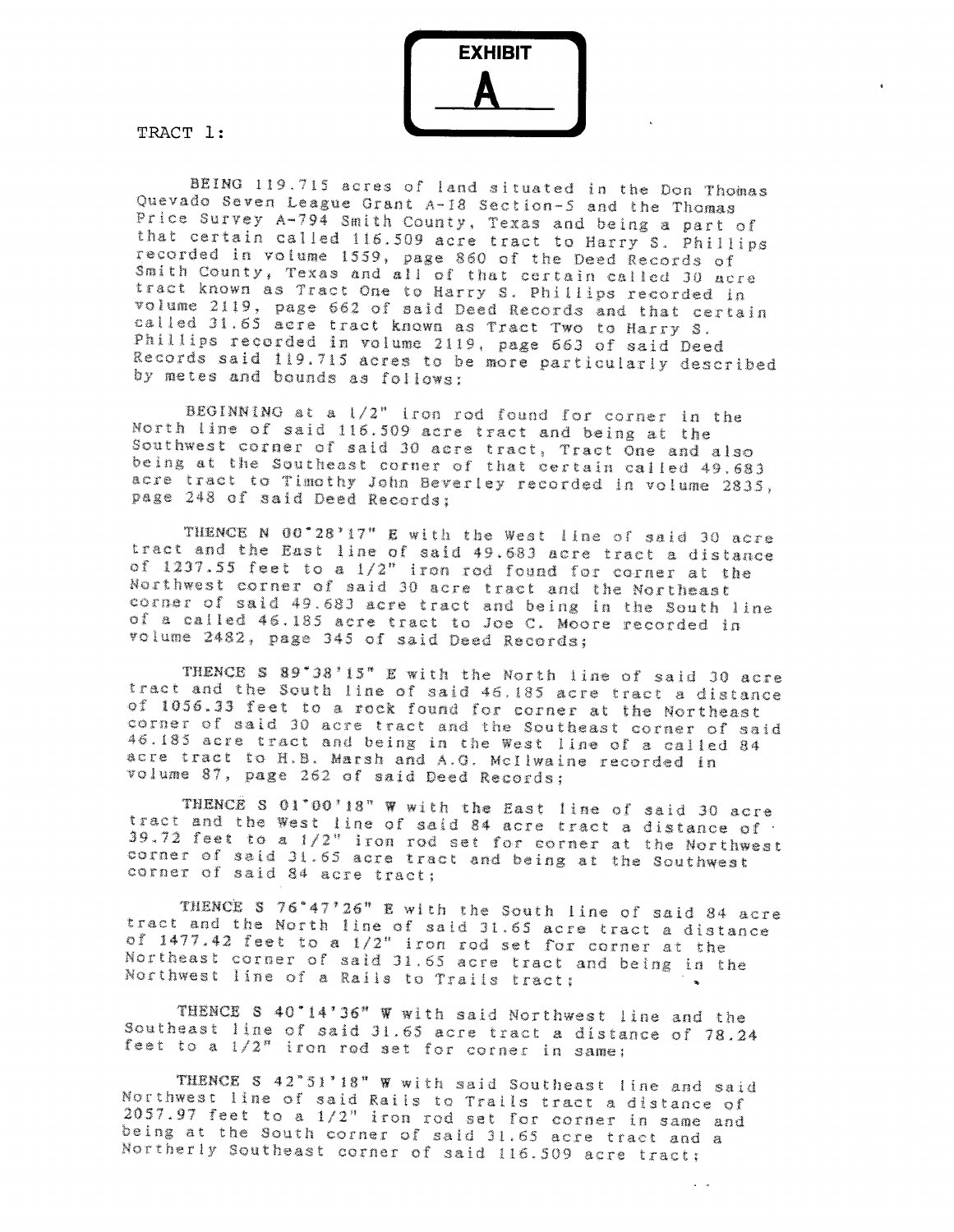#### TRACT 1 CONTINUED:

THENCE S 42\*58'40" W with a Southeast line of said 116.509 acre tract and the Northwest line of said Rails to Trails tract a distance of 719.64 feet to a 1/2" iron rod set for corner in same and being in the right-of-way of County Road 164 and also being at the Southeast corner of said 116.509 acre tract, same being the Northeast corner of a called 2.941 acre tract to Larry J. Taylor recorded in volume 3317, page 828 of said Deed Records;

THENCE S 89'51'09" W with the South line of said 116.509 acre tract and the North line of said 2.941 acre tract and the North line of a called 11.559 acre tract to George W. Woodcook et ux recorded in volume 2210, page 301 of said Deed Records a distance of 1654.17 feet to a  $1/2$ " iron rod set for corner in same;

THENCE N 00'20'21" E across said 115.509 acre tract a distance of 1245.47 feet to a 1/2" iron rod set for corner in the North line of said 116.509 acre tract and the South line of said 49.683 acre tract;

THENCE N 89"59'27" E with the North line of said 116.509 acre tract and the South line of said 49.683 acre tract a distance of 1083.53 feet back to the place of BEGINNING and containing 119.715 acre tract.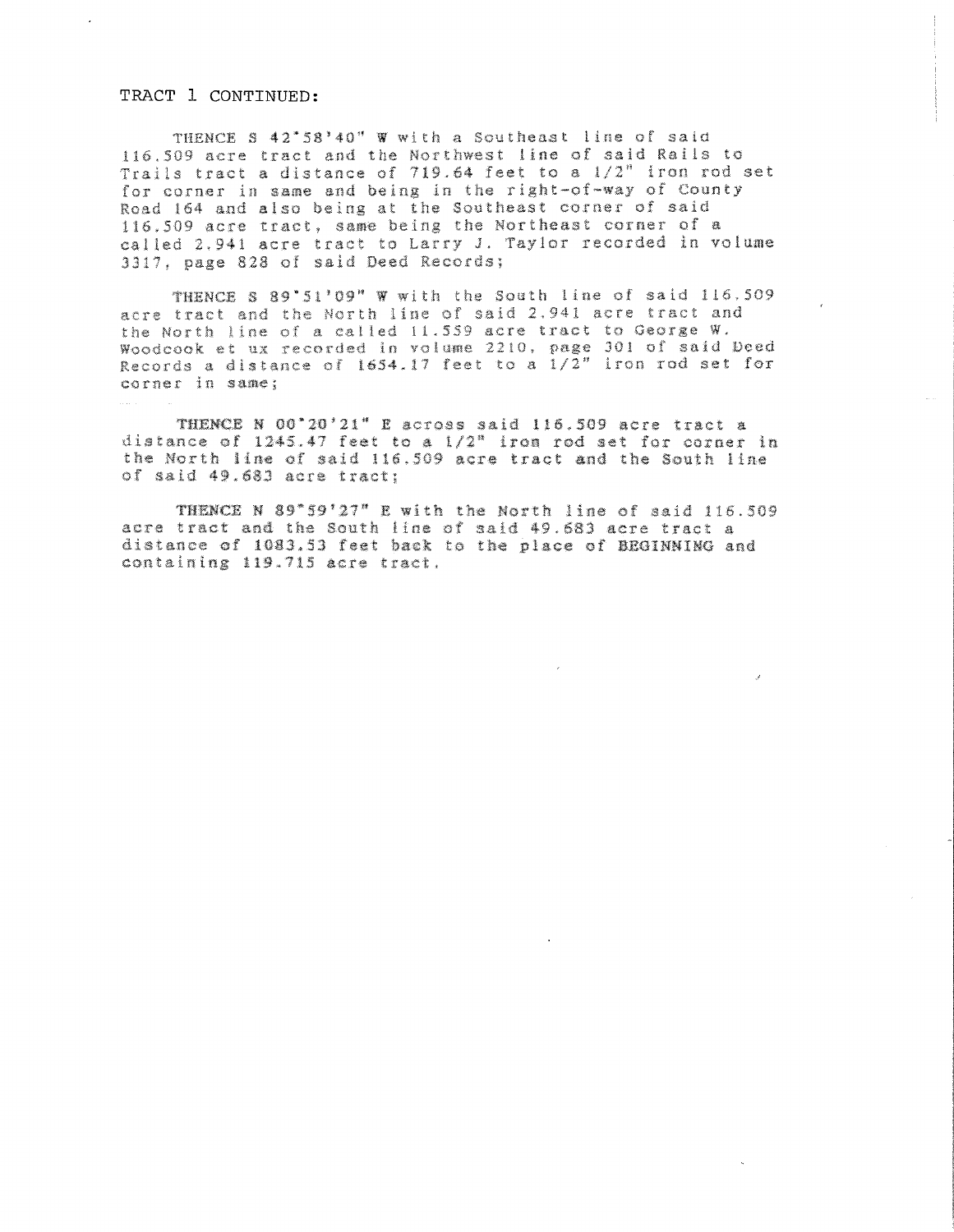TRACT 2:

BEING 0.186 acres of land situated in the Thomas Price Survey A-794 Smith County, Texas also being all of that certain called 0.18 acre tract described in a deed from Julius M. Sanders to Harry S. Phillips dated August 16, 1984 and recorded in volume 2301, page 354 of the Deed Records of Smith County, Texas and being more particularly described by metes and bounds as follows:

BEGINNING at a i" axie w/gear found at the Southwest corner of said 0.18 acre tract and being in the East rightof-way line of an original railroad right-of-way now known as the Rails to Trails property;

THENCE N 42\*58'40" E along the West boundary line of said 0.18 acre tract and the East right-of-way line of Rails to Trails a distance of 380.38 feet to a 1/2" iron rod set for corner at the North corner of said 0.18 acre tract and at the intersection of the East right-of-way line of said Rails to Trails property and the Northwest right-of-way line of  $F.M. 2493:$ 

THENCE 3 37\*07'39" W along the East boundary line of said 0.18 acre tract and the Northwest right-of-way line of F.M. 2493 a distance of 182.53 feet to the P.C. of a curve to the left whose functions are as follows: Delta angle =  $05554'38''$ , radius = 1,953.67 feet, tangent = 100.83 feet. length = 201.54 feet and a cord which bears \$ 34°08'51"  $\Psi$ 201.45 feet:

THENCE in a Southwesterly direction along said curve to the left a distance of 201.54 feet to a 1" axle found at the Southeast corner of said 0.18 acre tract and being in the Northwest right-of-way line of F.M. 2493;

THENCE N 46\*42'05" W along the South boundary line of said 0.18 acre tract and the North boundary line of a called 1.896 acre tract owned by Wayne Moses et ux a distance of 49.53 feet back to the place of BEGINNING and containing 0.186 acres of land.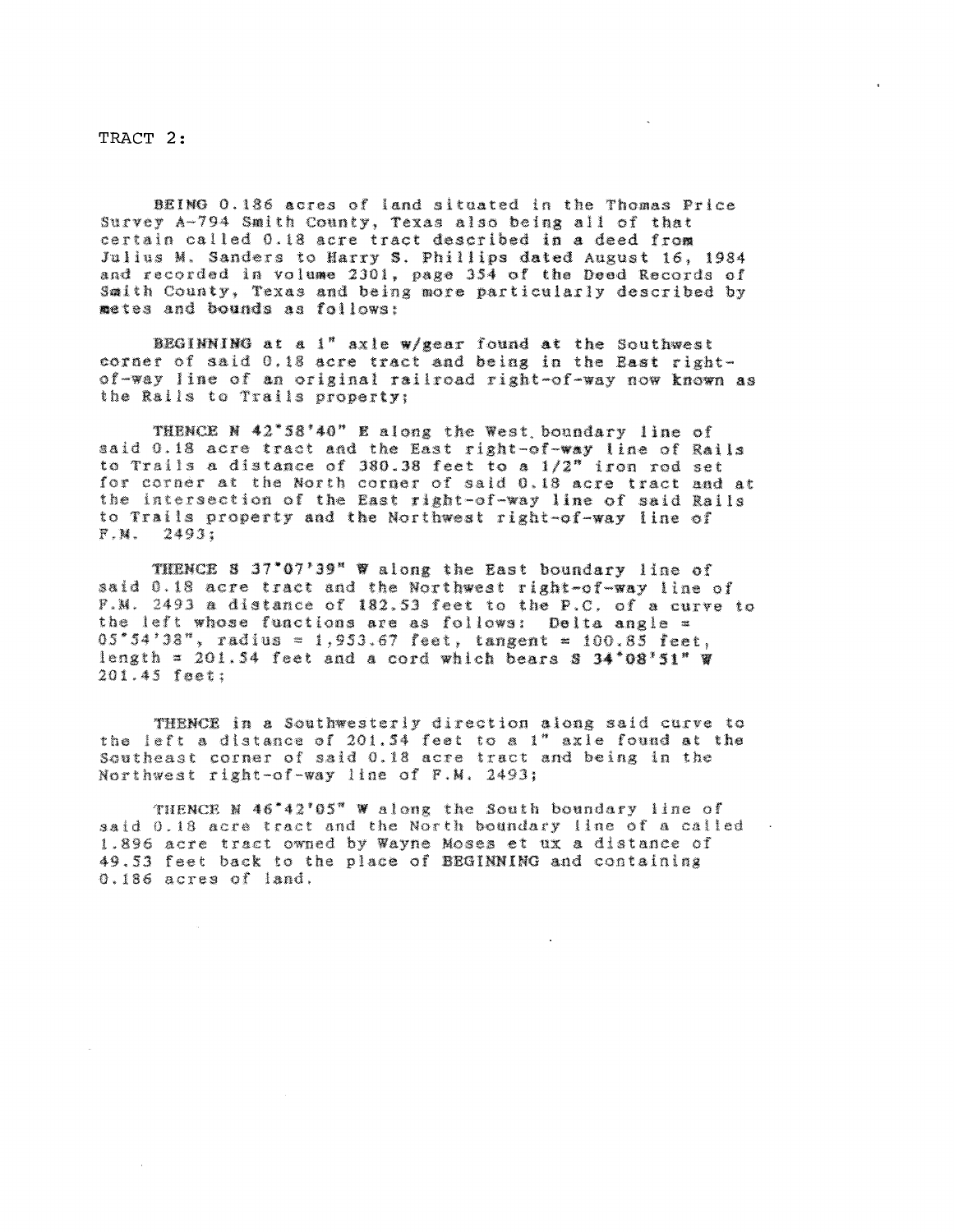#### TRACT 3:

All that certain tract or parcel of land, being 2.941 acres, a part of a called 15.0 acre tract which is in the Northeast part of a called 65 acre tract in SECTION NO. 5, DON THOMAS QUEAVADO LEAGUE, Abstract No. 18, Smith County, Texas, and more particularly described as follows, to-wit:

BEGINNING at an iron pipe for corner, the Northeast Corner of the above mentioned 15 acre tract, same being the Northeast Corner of the called 65 acre tract, said Northeast Corner of the 15 acre tract fully described in a Deed from D. L. Buie and wife, Annie Laurie Buie to Alton Buck and wife, Josephine Buck, recorded in Volume 960, Page 438, Deed Records of Smith County, Texas;

THENCE South 43 degrees 05 minutes West with the Eat Line of the 15 acre tract and the West line of the St. Louis and Southwestern Railroad, called Lufkin Spur, a distance of 442.57 feet to an iron pin for corner in the East line of the 15.0 acre tract and the West line of the Railroad Right of Way;

THENCE North 77 degrees 45 minutes West, 323.11 feet to an iron pin for corner in a pasture;

THENCE North 18 degrees 44 minutes East, 264.90 feet to an iron pin for corner in the North line of the 15.0 acre tract:

THENCE North 89 degrees 36 minutes East with the North line of 15 acre tract, 533.0 feet to the PLACE OF BEGINNING, Containing 2.941 acres of land.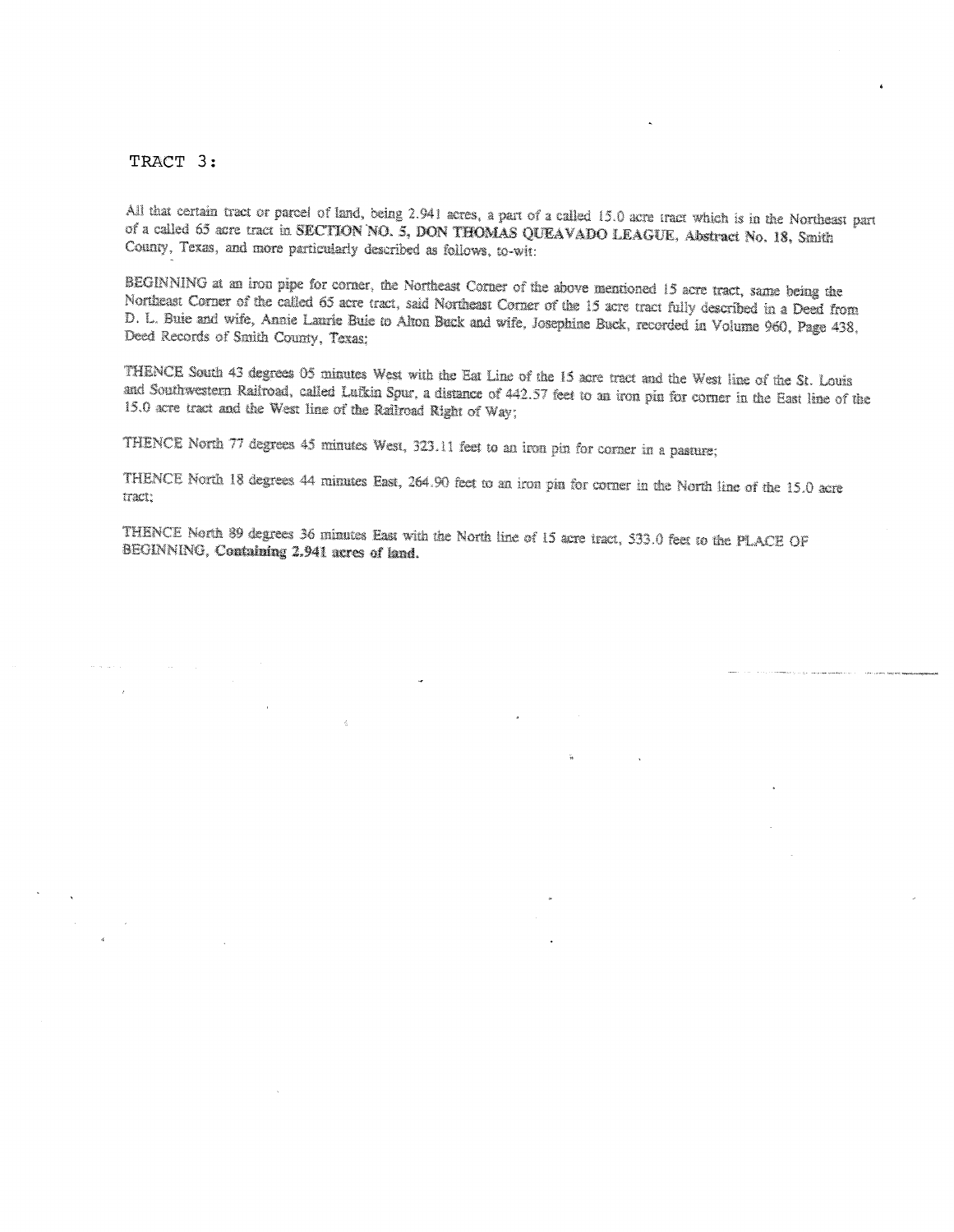#### TRACT 4:

BEING a 49.61 acre tract in the Don Thomas Quevado, Seven League Grant, Section 5, Abstract No. 18, Tyler, Smith County, Texas and being all of a called 49.61 acre tract as described in a Deed from Timothy J. Beverley, et al to Mollie A. Winston, et al in Volume 7356, Page 374 of the Smith County Land Records and being more completely described as follows:

BEGINNING at a 1/2" iron rod found at the Northeast corner of said 49.61 acre tract, at the Northwest corner of a called 119.715 acre tract described in a Deed from BPG, Inc. to Larry J. Taylor in Volume 3416, Page 128 of said Smith County Land Records, on the South boundary line of a called 46.185 acre tract described in a Deed from M. G. Moore to Joe C. Moore in Volume 1521, Page 511 of said Smith County Land Records, on the South boundary line of Section 6 and the North boundary line of Section 5 of said Don Thomas Quevado, Seven League Grant, Abstract No. 18:

THENCE South 01 degree 43 minutes 49 seconds East, a distance of 1237.25 feet with the East boundary line of said 49.61 aere tract and the West boundary line of said 119.715 acre tract, to a  $1/2$ " iron rod found at the Southeast corner of said 49.61 acre tract and at an interior angle corner of said 119.715 acre tract:

THENCE South 87 degrees 47 minutes 42 seconds West, a distance of 1083.74 feet with the South boundary line of said 49.64 aere tract and the most Southerly North boundary line of said 119.715 acre tract to a 1/2" from rod found at the most Southerly Northwest corner of said 119.715 acre tract and the Northeast corner of a called 58.431 acre tract described in a Deed from Gary T. Kimmel, et ux to Gerald Kirkpatrick, et ux in Volume 6084, Page 273 of said Smith County Land Records;

THENCE South 87 degrees 48 minutes 32 seconds West, a distance of 806.92 feet with the South boundary line of said 49.61 acre tract and the North boundary line of said 58.431 acre tract to a 1/2" iron rod found at a T-post at the Southwest corner of said 49.61 acre tract, at the East corner of a called 2.723 acre tract described in a Deed from Robert E. Steel, et ux to Steel Family Trust in Volume 3264, Page 466 of said Smith County Land Records, and at the South corner of a called 1.038 acre tract described in a Deed from John B. Gabriel and wife, Barbara E. Gabriel to William L. Burleson and wife, Juanita M. Burleson in Volume 1750, Page 716 of said Smith County Land **Records:** 

THENCE North 16 degrees 08 minutes 39 seconds East, a distance of 403.99 feet with the West boundary line of said 49.61 acre tract and the East boundary line of said 1.038 tract to a  $1/2$ " iron rod found at the East corner of said 1.038 acre tract and at the South corner of a called 2.676 acre tract described in a Deed from Gregory A. Fraser, et ux to Charles Randal Mase in Volume 5292. Page 193 of said Smith County Land Records: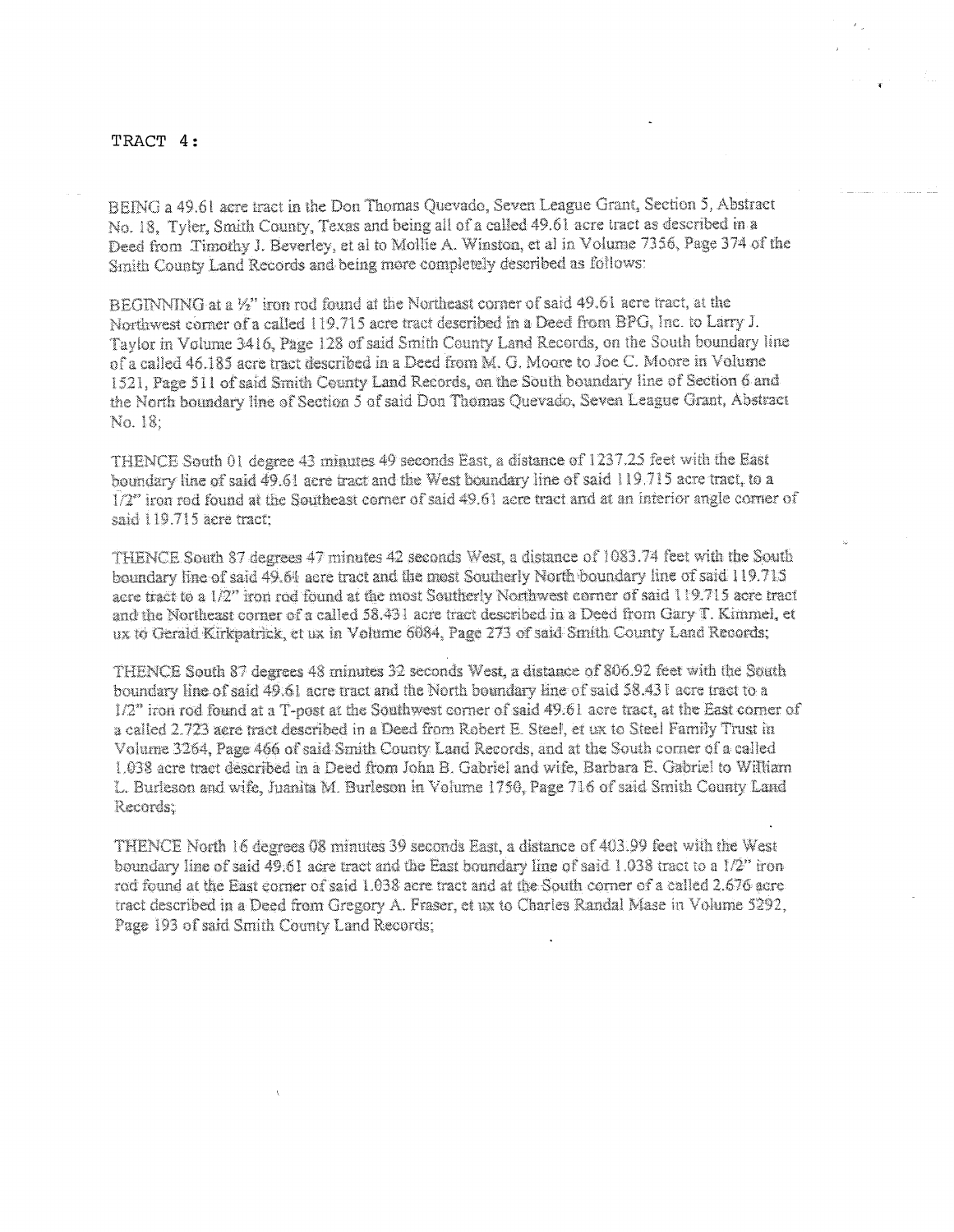#### TRACT 4 CONTINUED:

THENCE North 14 degrees 06 minutes 55 seconds East, a distance of 421,44 feet with the West boundary line of said 49.61 acre tract and the East boundary line of said 2.676 acre tract to a 1/2" fouroi found

THENCE North 32 degrees 28 minutes 12 seconds West, a distance of 262.88 feet with the West. boundary line of said 49.61 acre tract and the Northeast boundary line of said 2.676 acre tract to a 1/2" fron rod found at the North corner of said 2.676 acre tract, also being in the centerline of County Read No. 196, (Old Noonday Road);

THENCE North 48 degrees 26 minutes 45 seconds East, a distance of 376.39 feet with the West boundary line of said 49.61 acre tract and the centerline of said County Road No. 196, (Old Noonday Road), to a 60 penny nail set in same, at the Northwest corner of said 49.61 acre tract, on the North boundary line of Section 5 and the South boundary line of Section 6 of said Don Thomas Quevado, Seven League Grant, Abstract No. 18, from which a 1/2" iron rod found at the Southwes corner of a called 4.746 acre tract described in a Deed from Novella Wright Duggan, et al to Thomas H. Benson in Volume 1992, Page 402 of said Smith County Land Records, bears North 88 degrees 34 minutes 39 seconds East, a distance of 76.29 feet;

THENCE North 88 degrees 34 minutes 39 seconds East, a distance of 879.80 feet with the North boundary line of said 49.61 acre tract, the South boundary line of said 4.746 acre tract, the North boundary line of said Section 5 and the South boundary line of said Section 6 of the Don Thomas Quevado, Seven League Grant, Abstract No. 18, to a fence corner found at the Southeast corner of said 4.746 acre tract and at the Southwest corner of a called 14 and 36/100 acre tract described in a Deed from J. W. Tyner, et ux to Mitzi D. Tyner Parks and Gordon C. Tyner in Volume 4613, Page 137 of said Smith County Land Records:

THENCE North 88 degrees 02 minutes 35 seconds East, a distance of 568.62 feet with the North boundary line of said 49.61 acre tract, the South boundary line of said 14 and 36/100 acre tract, the North boundary line of said Section 5, and the South boundary line of said Section 6 of said Don Thomas Quevado, Seven League Grant, to the PLACE OF BEGINNING containing 49.61 acres of land of which 0.273 of an acre lies within an area calculated 30 feet from the centerline of County Road No. 192, leaving a net acreage of 49.34 acres of land.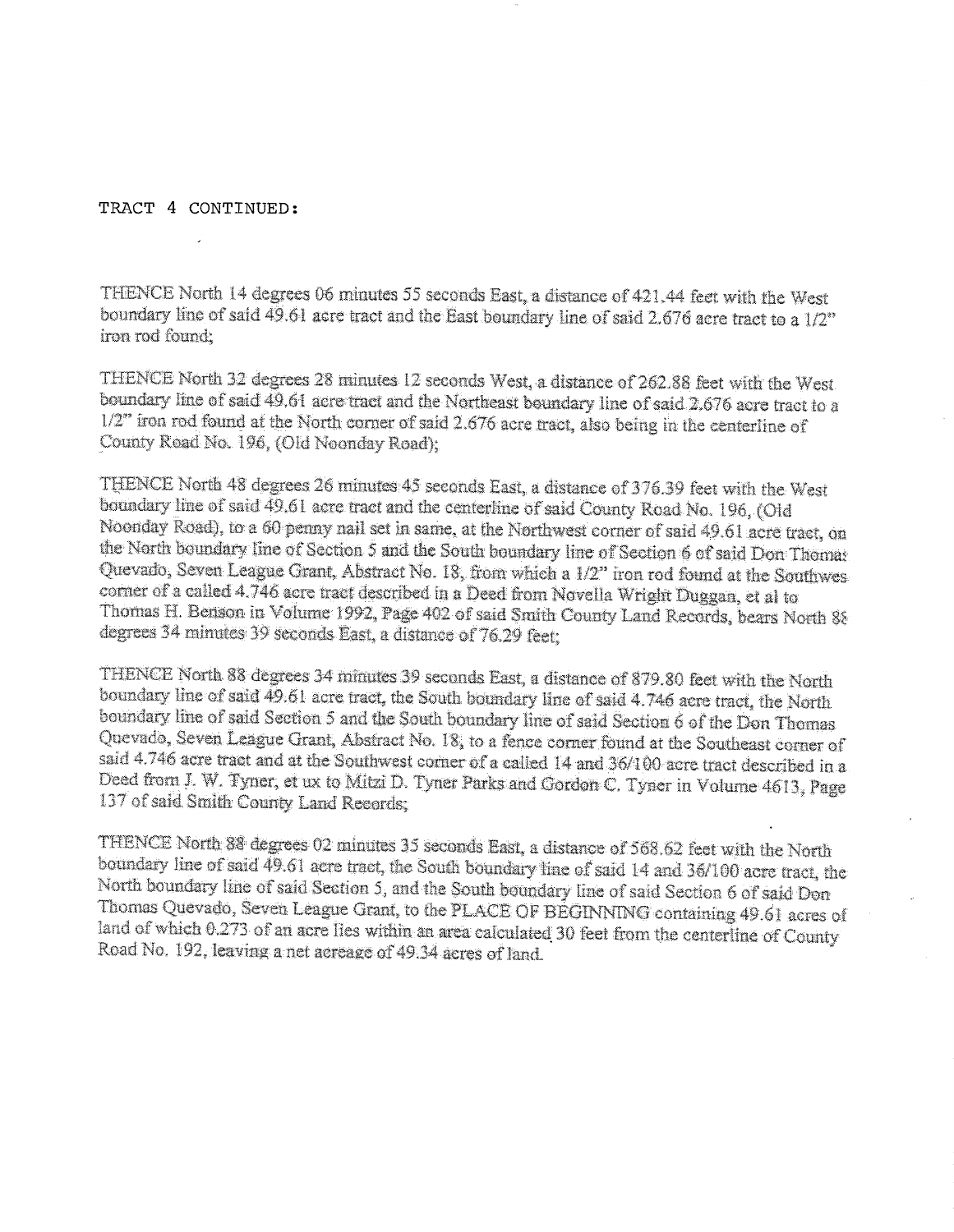#### **EXHIBIT "B"**

#### **DEFINITIONS**

The following words, phrases or terms used in this Declaration shall have the following meanings:

**"Architectural Control Committee"** shall mean the Developer or such other person, persons or entity who shall be named to serve by Developer in conjunction with or as the successor to Developer, provided, however, that such change shall not be effective for purposes of these Covenants until a statement of such change has been duly recorded by the Developer, or Developer's successors or assigns, in the Official Public Records of Smith County, Texas. The Developer, or Developer's successors or assigns, shall have the right at any time to change the number of members comprising the Architectural Control Committee and the persons forming the membership of the Architectural Control Committee at the sole discretion of said Developer, or Developer's successors or assigns, by the filing for record in the Official Public Records of Smith County, Texas of a statement to such effect as provided herein.

**"Assessable Property"** shall, mean each Lot and the Permanent Improvements located thereon.

**"Assessment"** means any general or special assessment at any time imposed by the Subdivision Association as provided in Article IX of the Declaration.

**'Assessment Lien"** shall mean the lien created and imposed against each Lot by Article VI of this Declaration.

**"Board"** means the Board of Directors of the Subdivision Association.

**"Covenants"** shall mean the covenants, conditions, assessments, charges, servitudes, liens, reservations and easements set forth herein.

**"Declaration"** shall mean this Declaration of Covenants, Conditions, Assessments, Charges, Servitudes, Liens, Reservations and Easements as amended or supplemented from time to time as herein provided.

**"Deed"** shall mean a deed or other instrument conveying the fee simple title to all or any portion of the Property, including but not limited to a Lot.

**"Developer"** shall mean Werner-Taylor Land & Development, L.P., a Texas limited partnership, and its successors or assigns of any or all rights and powers hereunder, but with respect to any such successor or assignee (i) such successor or assignee shall not be deemed to be a "Developer" unless such successor or assignee is designated as such pursuant to a written instrument signed by Developer, which written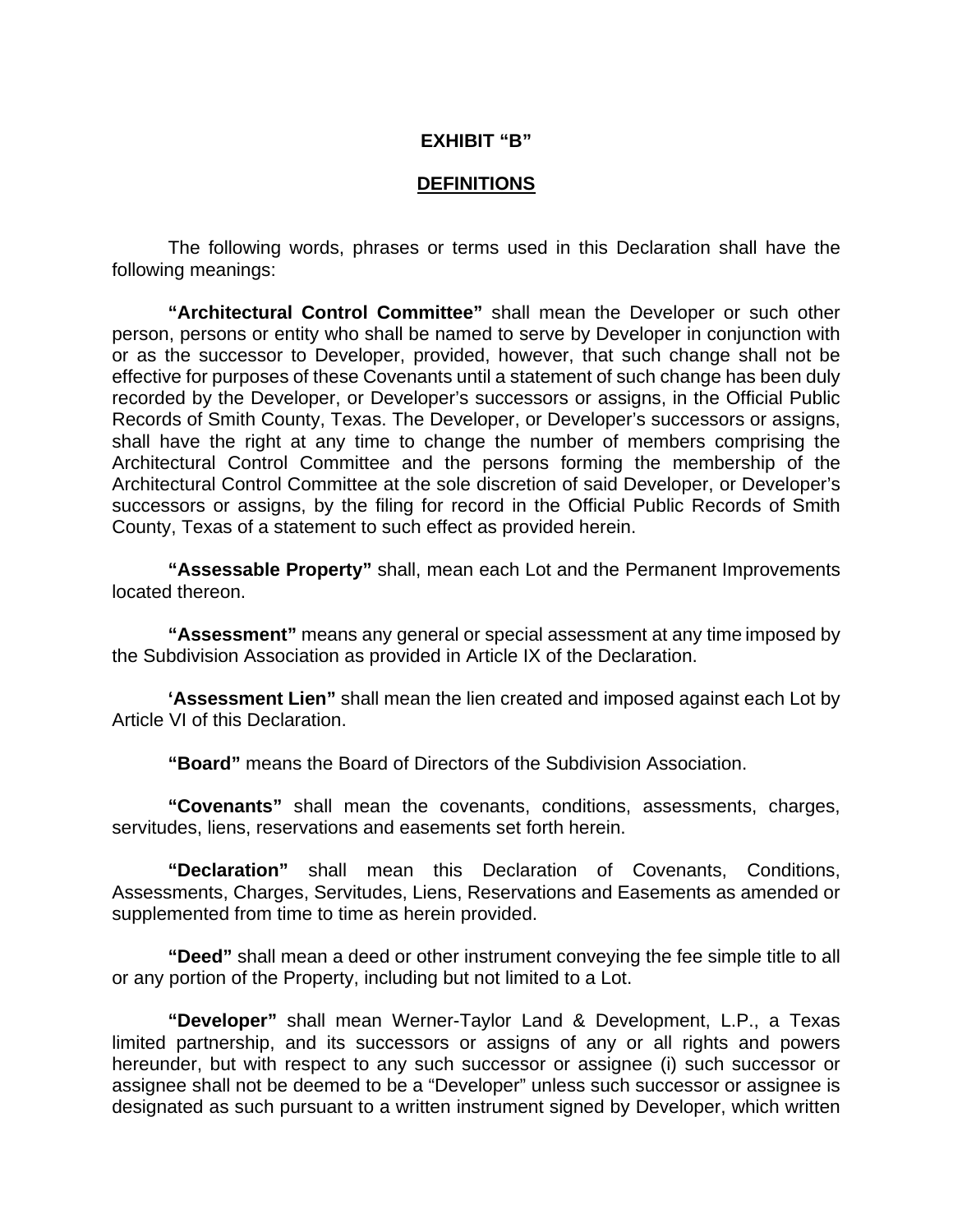instrument shall be filed of record in the Official Public Records of Smith County, Texas, designating that part of the Property to which it relates, and (ii) such successor or assignee shall only have those rights and powers of Developer that are specifically assigned to such successor or assignee pursuant to such written instrument.

**"Developer Land"** shall mean all property owned by Developer within The **Crossing** 

**"Fines"** shall mean the fines that may be imposed as provided in Section 8.02 of this Declaration.

**"Cross Creek Estates Design Guidelines"** shall mean a written instrument adopted by the Architectural Control Committee used to establish design criteria for Permanent Improvements

**"Lot"** shall mean all lots, individually, of CROSS CREEK ESTATES at THE CROSSING, as shown upon the Plat of the Property filed for record in Cabinet E , Slide 377A of the Plat Records of Smith County, Texas, as such plat may be amended from time to time, together with any lots which may, from time to time result from the addition of future phases, resubdivision, combination or division of any of the lots as may be shown upon a plat or plats of the Property, or any part thereof, hereafter filed for record in the Plat Records of Smith County, Texas.

**"Maintenance Charges"** shall mean any and all costs assessed as provided in Article V of this Declaration.

**"Member"** means every person or entity who holds membership in the Subdivision Association.

**"Owner"** shall mean the person or persons, entity or entities, who, individually or jointly, own record title to a Lot. The term "Owner" shall exclude any person or persons, entity or entities, having an interest in a Lot or any such parcel merely as security for the performance of an obligation. The term "Owner" shall include Developer if Developer is a record title owner of a Lot.

**"Permanent Improvements"** shall mean with respect to any portion or part of the Property, any and all improvements, Structures and other materials and things located thereon, including without limitation, trees, berms, shrubs, hedges and fences.

**"Plat"** shall mean the plat of the Property in Cabinet E, Slide 377A of the Plat Records of Smith County, Texas, as such plat may be amended from time to time, together with any Plats which may, from time to time result from the addition of future phases.

**"Property"** shall mean all of the real property described on the Plat and any future plat that includes the name "CROSS CREEK ESTATES AT THE CROSSING.